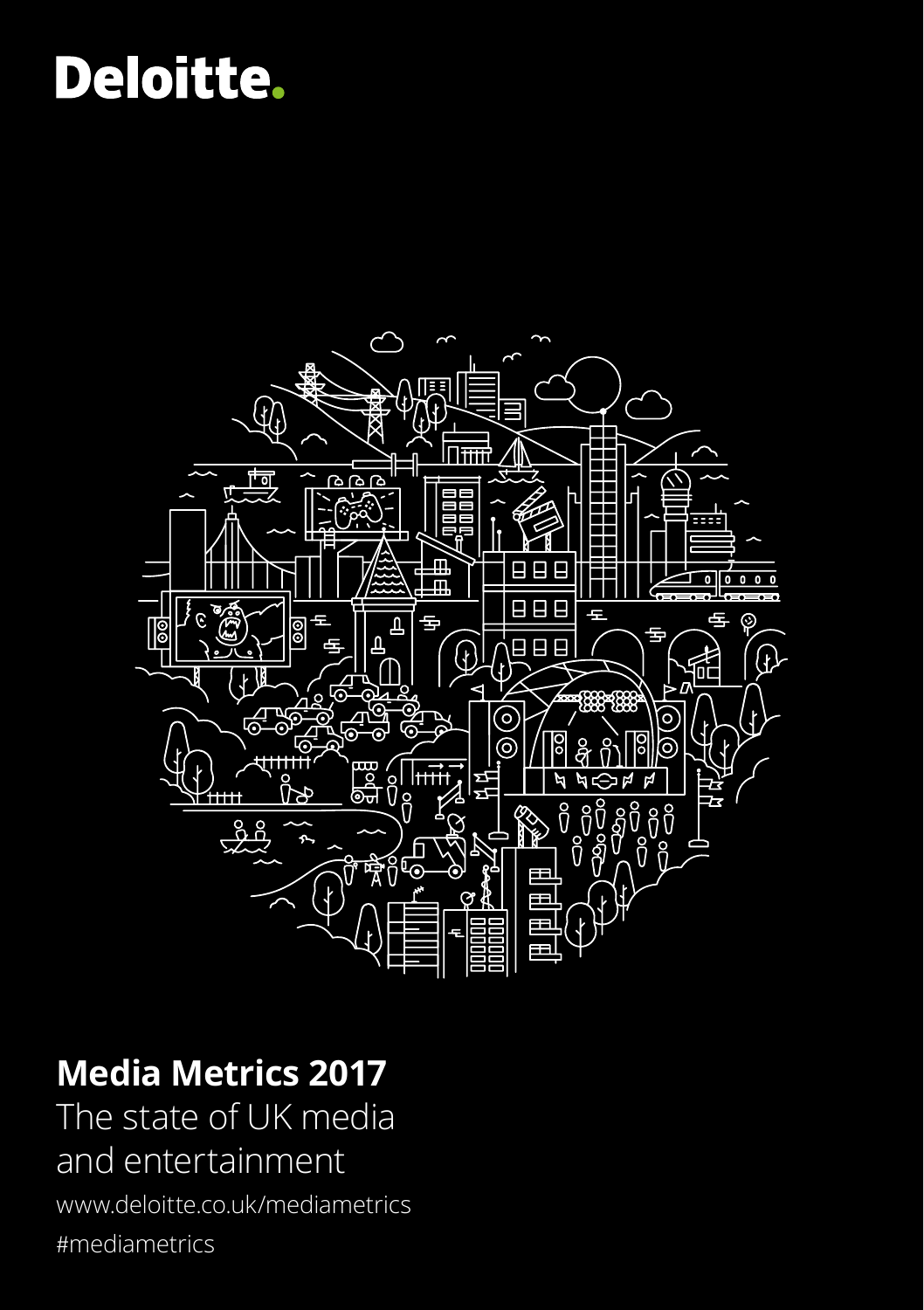# **Contents**

| Foreword                                                                                  | 01 |
|-------------------------------------------------------------------------------------------|----|
| The UK media and entertainment sector in numbers, 2017                                    | 04 |
| Special FX: what currency movements mean for media<br>companies' financial metrics        | 12 |
| Subscription salvation: is there light at the end of the<br>tunnel for online publishers? | 16 |
| For the love of live                                                                      | 21 |
| Measurement evolved: a view on views in a digital age                                     | 28 |
| Media and entertainment M&A: momentum continues                                           | 38 |
| Research methodology                                                                      | 43 |
| Endnotes                                                                                  | 46 |
| Contacts                                                                                  | 53 |
| Recent thought leadership                                                                 | 54 |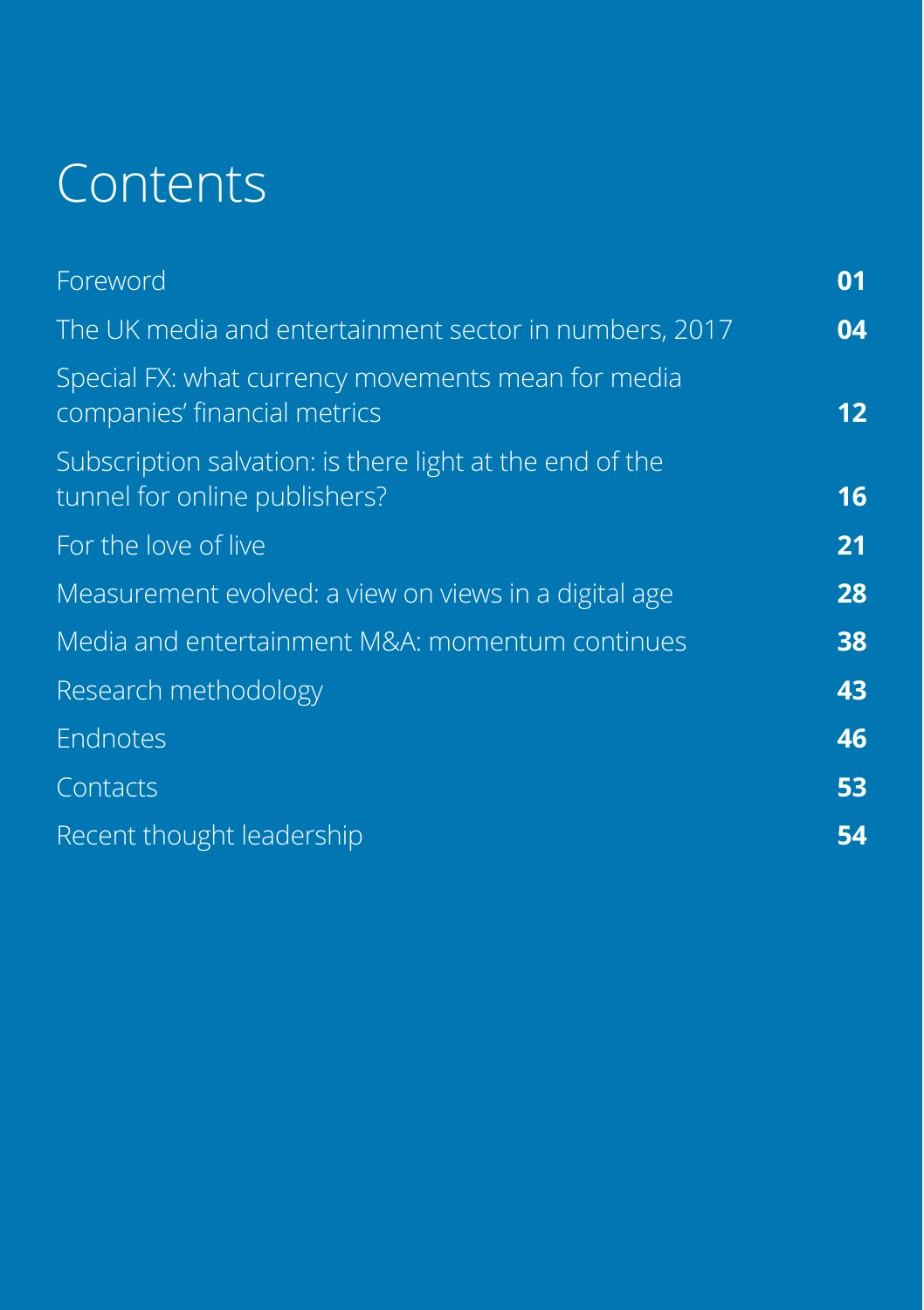### <span id="page-2-0"></span>Foreword

Welcome to the 2017 edition of Media Metrics, Deloitte's annual definitive review outlining the scale and dynamics of the UK media and entertainment sector. This exciting and creative sector is now £96 billion in size, a £10 billion increase on 2016.

> Our index ranks the top 100 companies in the UK media and entertainment sector, with the largest company by revenue, Liberty Global plc generating £14.8 billion, and the 100th largest £82 million. Our index also ranks the top 100 companies by revenue growth, by profit, and by profit growth. Through these top and bottom line business metrics, the dynamism in this growing industry can be described and examined.

The review covers business to business, as well as business to consumer companies, within which are the following sub-sectors (listed in order of revenue size, highest to lowest): TV Production and Distribution; Advertising; Information Publishing and Events; News Publishing; Film Production and Distribution; Video Gaming; Magazine Publishing; Book Publishing; Music Publishing and Distribution; and Social Media. Some of the companies in this report generate all their revenues from the media sector; others have diversified into other areas.

In this report, as well as looking at the revenue and profitability of the 100 largest media and entertainment companies, we also look at some of the core emerging themes that are likely to affect the performance of the industry, including:

- **•** Special FX. Foreign exchange and its impact on interpreting business metrics for the UK's largest media and entertainment companies, given the global nature of the creative sector.
- **•** Large as live. The rising importance of in-person events and live content, despite the rising capability of digital alternatives. We look at the financial performance of live across: trade events, TV and radio, music and cinema. We also look at the array of live content via on-demand platforms.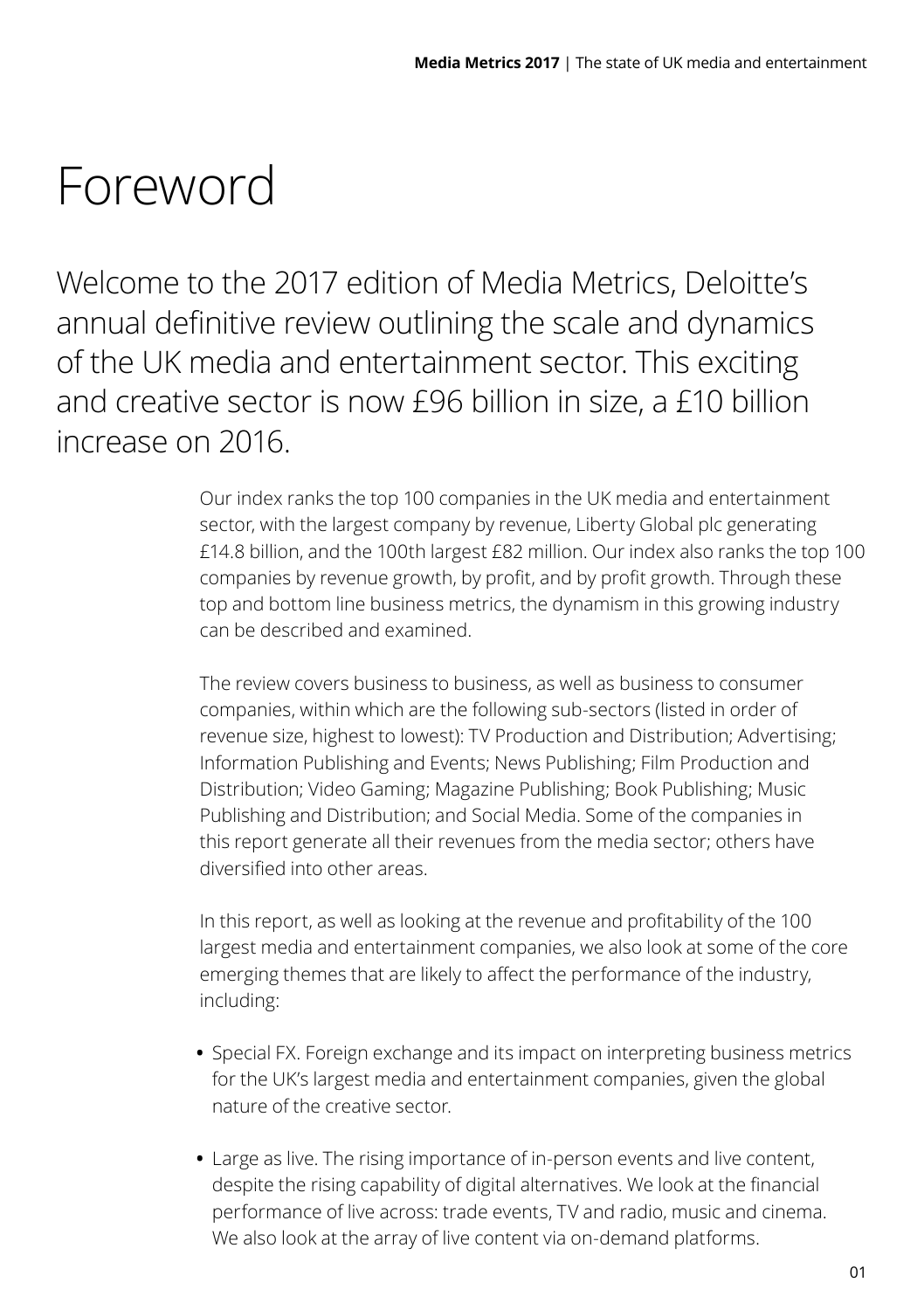- **•** Join the subs club. The value of subscription for content businesses. The ad-funded online model remains alluring – for its potential global marketplace of billions of users - and frustrating – given the challenges in monetising this model. We look at the growing focus on subscription among publishers, and how this follows in the commercial furrows ploughed by business information services, telecom, pay TV, music and, interestingly, certain consumer goods.
- **•** Measure for measure. The increasing complexity of content measurement, particularly with video and advertising. Once upon a time there was simply a television in a living room and a handful of channels. Now there are ever more screens, most of which are portable, multiple video formats and a growing, potentially confusing array of performance metrics. Advertising is fundamental to the funding of content creation; measurement is core to advertising. Making measurement meaningful and consistent is critical. We look at the current landscapes and discuss potential resolutions.
- **•** Deal or no deal. We examine M&A trends, at both the global and UK level. There has been a tangible boom in media and entertainment sector M&A both within the UK and internationally in recent years, and 2017 continues that trend. We outline the drivers for this, the dynamics across the sub-sectors, and the motivations of the key players.

The creative economy is a key platform for the UK's growth. Our Media Metrics report underlines that fact, and shines a light on the scale of the major companies as well as the likely drivers for profitable business performance. We trust you will enjoy both the index itself, and the narrative behind it.

#### **Dan Ison Paul Lee**

UK and North West Europe Partner, Head of Global Media and Entertainment Research, Technology, dison@deloitte.co.uk paullee@deloitte.co.uk +44 20 7007 8064 +44 20 7303 0197

Sector Leader Media & Telecommunications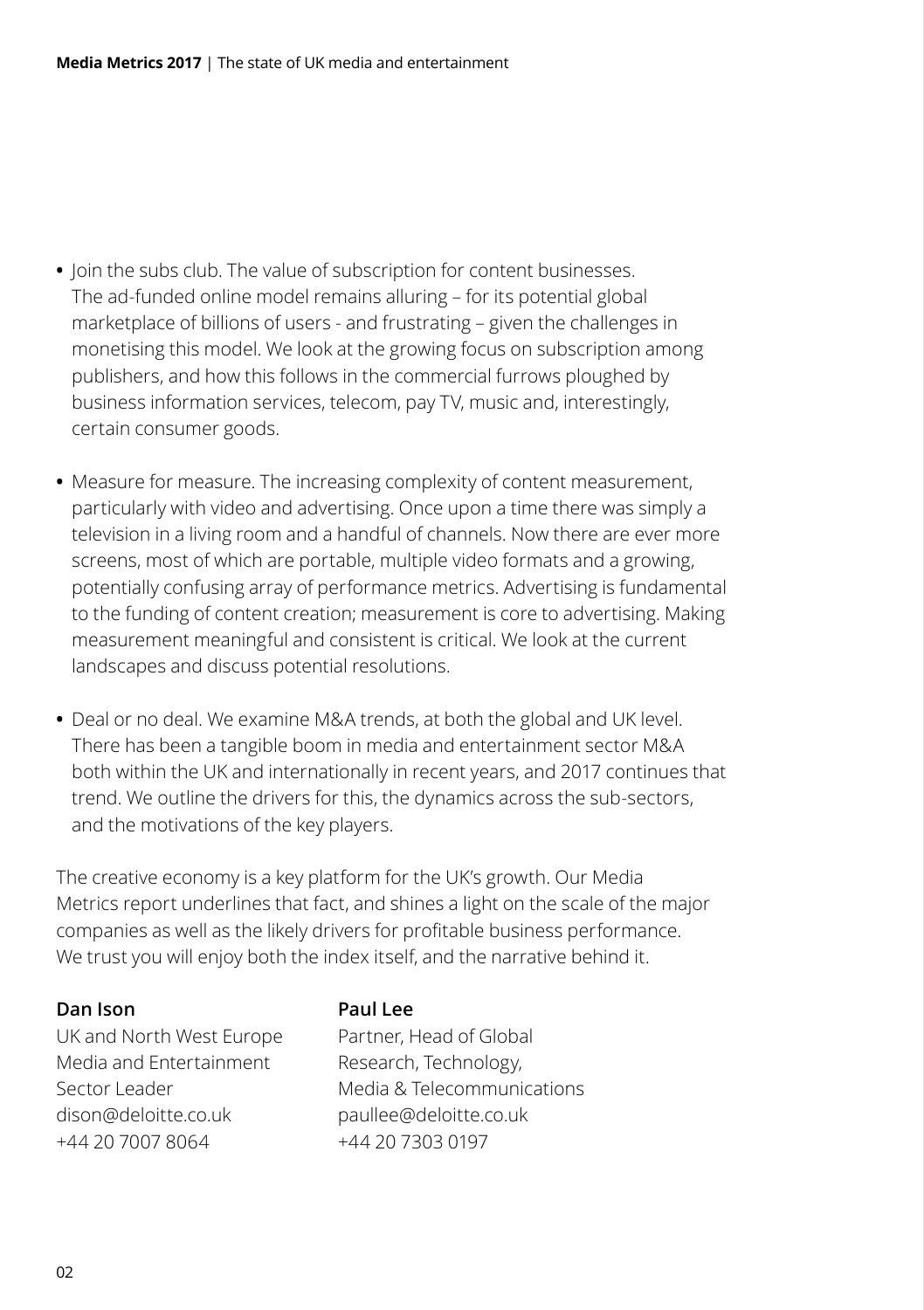

80% industry revenue These three sub-sectors generated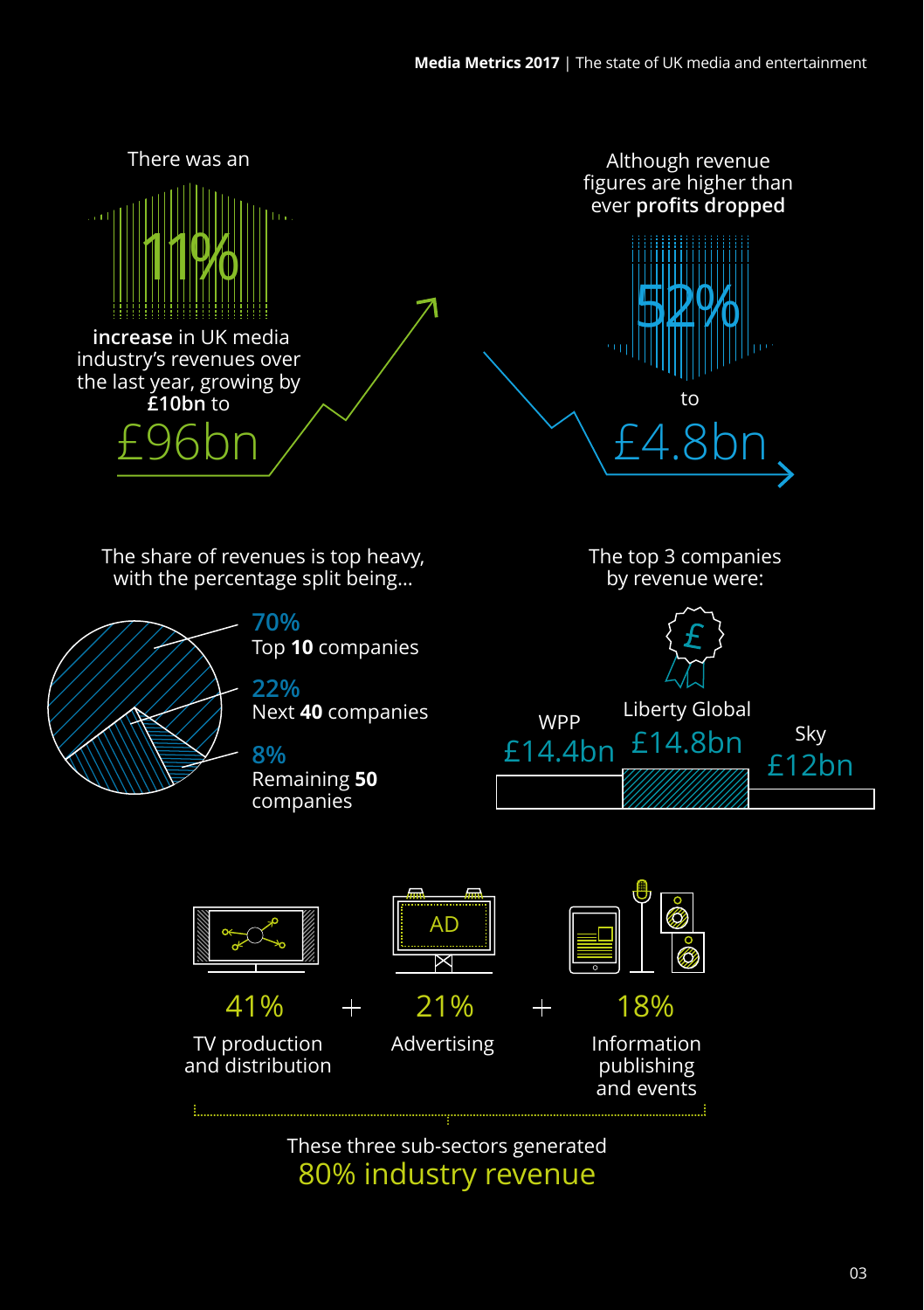# <span id="page-5-0"></span>The UK media and entertainment sector in numbers, 2017

#### **Approaching £100 billion in revenue**

The UK media sector has performed robustly, with the 100 largest media companies, as ranked by revenue, reporting £96.3 billion in revenues (see the side bar for guidance on how this ranking was formulated).

This represents 11 per cent year-on-year revenue growth, with a significant proportion of this growth due to currency exchange movements that have occurred since last year's Media Metrics market sizing. The contribution of foreign exchange movements on revenues is analysed in the subsequent chapter: Special FX – what currency movements mean for media companies' financial metrics.

The sector's CAGR (Compound Annual Growth Rate) for the last three years is 6.9 per cent.1

#### **TV Production and Distribution, Advertising, and Information Publishing and Events remain the three dominant media sub-sectors**

The TV Production and Distribution sub-sector (these categorisations have been created by Deloitte), consisting of 19 companies, accounted for the largest share (41 per cent) of all revenues for companies in the index, and had the highest average revenue per company at £2.1 billion (see Figure 1). This sub-sector also had increased the most in terms of value, that is by £5.2 billion.

TV Production and Distribution, Advertising and Information Publishing and Events collectively generated four-fifths of all revenues of the top 100 media companies.

The average revenue for companies in Information Publishing and Events was £1.2 billion. For Advertising it was £1.1 billion. By comparison, the average revenue for companies in Book Publishing was £140 million, and in Newspaper Publishing £499 million.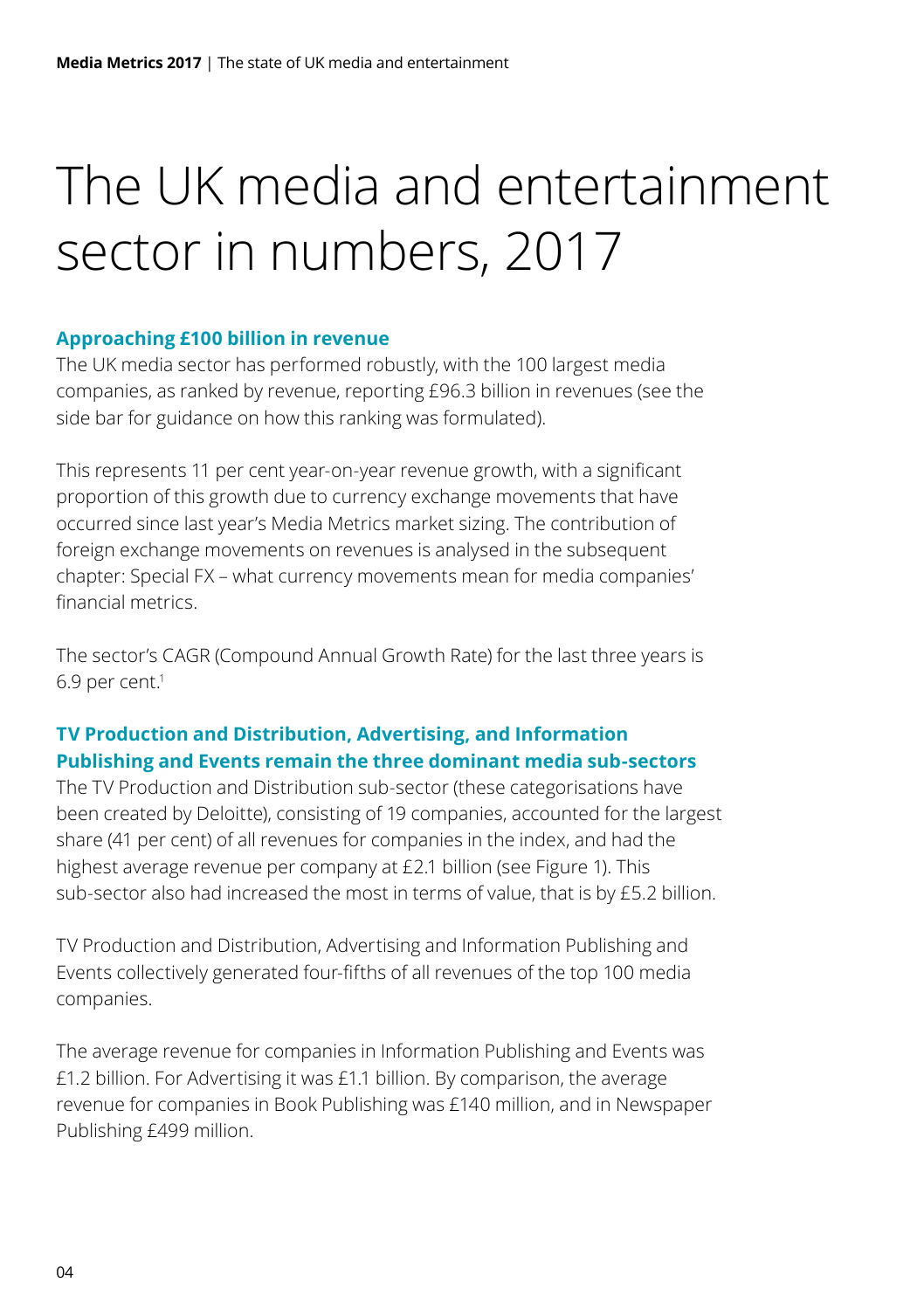

#### **Methodology (excerpt from the Research methodology chapter)**

The 100 companies in this ranking have been selected based on their UK Standard Industry Classification (SIC) codes, as defined by their registration at Companies House. The UK SIC 2007 codes covered by this report are:

- **•** 581 publishing of books, periodicals and other publishing activities
- **•** 59 motion picture, video and television programme production, sound recording and music publishing activities
- **•** 60 programming and broadcasting activities (includes radio and TV)
- **•** 731 advertising.

We have also included companies whose SIC code is not shown in the list above, but who we believe are part of the UK media industry, due to their close interrelationship with the other companies in our ranking, or because their major competitors are included in our definitions. The most notable examples are Thomson Reuters, Google and Facebook, who we believe play a crucial role in the media and entertainment industry today.

The data covers media and entertainment companies who are registered in the UK and their position in the ranking is based purely on reported revenue that is recognised within these entities. This approach provides us with a consistent basis on which to rank companies, but it does mean that some large, global media and entertainment organisations with a UK presence may be excluded because revenues generated in the UK exist within a company that is registered elsewhere. Conversely, some UK entities recognise all of their global revenue in their UK-based company, or present group accounts that consolidate the revenues of all their international operations.

We note that some SIC codes may describe a company's historical categorisation, but not reflect current scope. For example, an advertising company may have diversified into a range of adjacent sectors.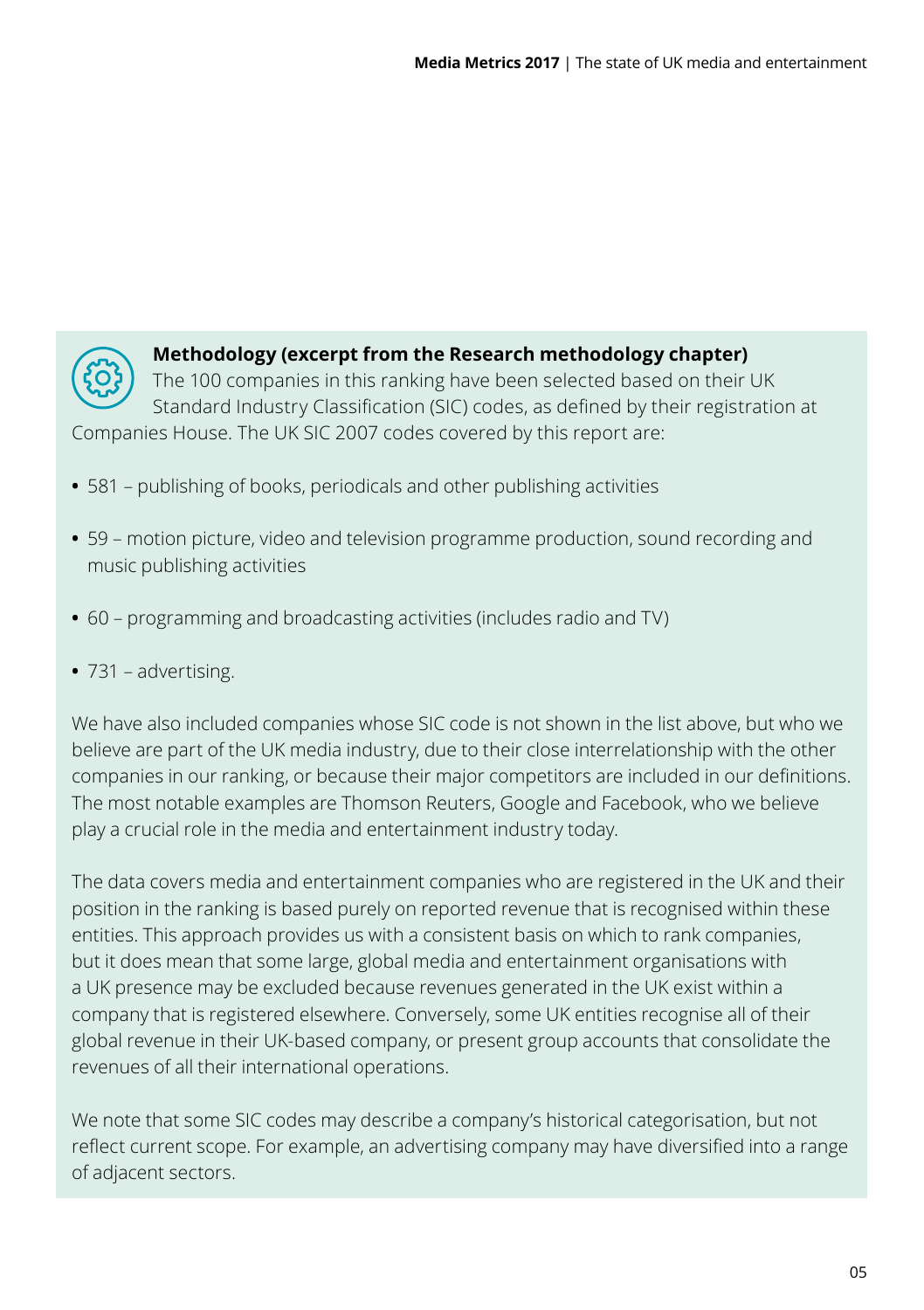

#### **Figure 1. Top 100 by sub-sector: Total annual revenue (£m) and number of companies**

Source: Deloitte, 2017, based on published company accounts

The fastest growing sub-sectors were Social Media (101 per cent year-on-year growth), and Film Production and Distribution was second increasing by 16 per cent.

Looking at three-year growth rates, the fastest growing sub-sector was also Social Media, with a CAGR of 83 per cent (see Figure 2).

All sub-sectors in publishing (Music Publishing and Distribution, News Publishing, Book Publishing, Information Publishing and Events and Magazine Publishing) have had zero or negative CAGR over the last three years.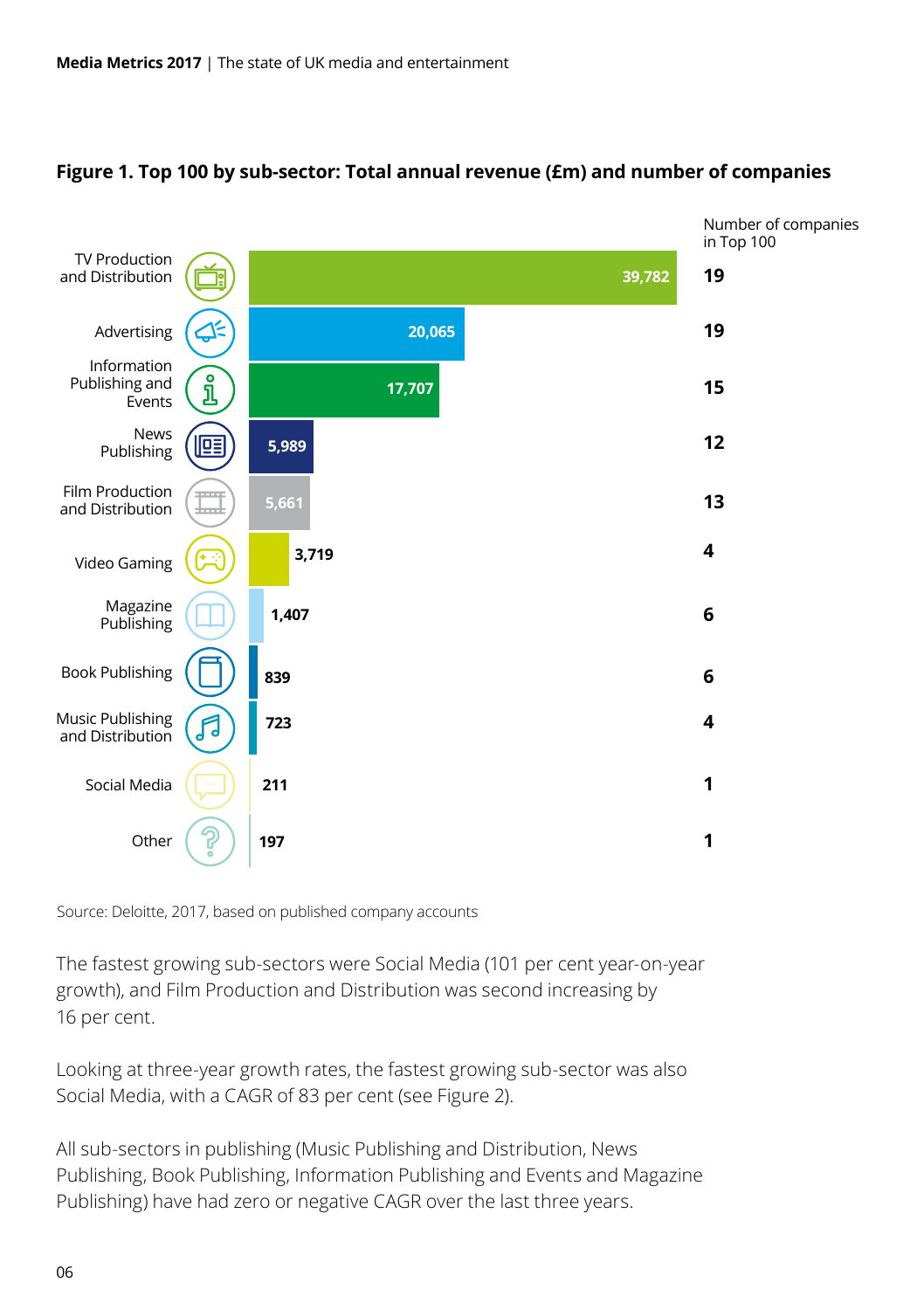| Figure 2. Three-year CAGR by media industry sub-sector |
|--------------------------------------------------------|
|--------------------------------------------------------|

| <b>Media sub-sector</b>               | <b>3 year CAGR</b> |
|---------------------------------------|--------------------|
| Social Media                          | 83%                |
| Video Gaming                          | 14%                |
| <b>TV Production and Distribution</b> | 14%                |
| Film Production and Distribution      | 12%                |
| Advertising                           | 6%                 |
| Other                                 | 5%                 |
| Music Publishing and Distribution     | 0%                 |
| <b>Book Publishing</b>                | -1%                |
| Information Publishing and Events     | $-2%$              |
| News Publishing                       | -3%                |
| <b>Magazine Publishing</b>            | -5%                |

Source: Deloitte, 2017, based on published company accounts

#### **Liberty Global plc is the new #1**

Liberty Global plc is now the top-ranked company in our top 100 (see Figure 3). Liberty Global plc's revenue increased by £2.8 billion (23.5 per cent revenue growth over the prior year). Revenue growth in Europe was partly driven by a 24 per cent year-on-year increase in 2016 Revenue Generating Unit (RGU) additions, and a total of 964,000 new subscribers.<sup>2</sup>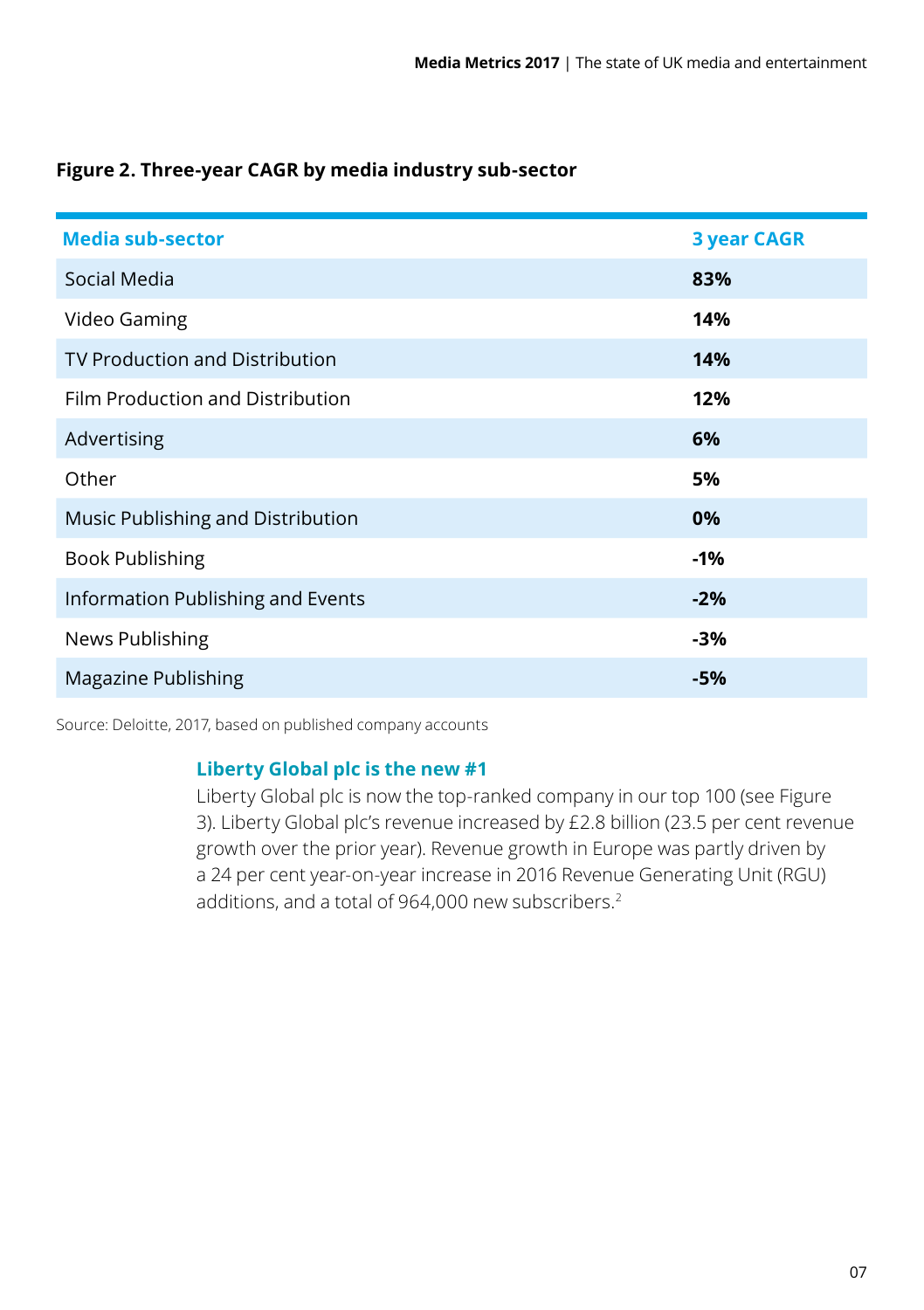#### **Figure 3. Top 10 media companies by revenue**

|    | <b>Rank Company</b>                                     | <b>Most</b><br>recent annual<br>revenue (£m) | <b>Second most</b><br>recent annual<br>revenue (£m) | 3 year<br><b>CAGR</b> | Year<br>on year<br>growth |
|----|---------------------------------------------------------|----------------------------------------------|-----------------------------------------------------|-----------------------|---------------------------|
| 1  | Liberty Global plc                                      | 14,768                                       | 11,955                                              | 24%                   | 24%                       |
| 2  | WPP plc                                                 | 14,389                                       | 12,235                                              | 6%                    | 18%                       |
| 3  | Sky plc                                                 | 11,965                                       | 9,989                                               | 18%                   | 20%                       |
| 4  | RELX Group plc                                          | 6,895                                        | 5,971                                               | 1%                    | 15%                       |
| 5  | <b>British Broadcasting Corporation</b>                 | 4,827                                        | 4,805                                               | 2%                    | 0%                        |
| 6  | Pearson plc                                             | 4,552                                        | 4,468                                               | 3%                    | 2%                        |
| 7  | Sony Interactive Entertainment<br><b>Europe Limited</b> | 3,388                                        | 2,936                                               | 21%                   | 15%                       |
| 8  | ITV plc                                                 | 3,064                                        | 2,972                                               | 11%                   | 3%                        |
| 9  | Daily Mail and General Trust plc                        | 1,917                                        | 1,843                                               | 2%                    | 4%                        |
| 10 | The Walt Disney Company Limited 1,836                   |                                              | 1,581                                               | 7%                    | 16%                       |

Source: Deloitte, 2017, based on published company accounts

Of the top ten, Liberty Global plc was also the fastest growing company over three years, with three-year CAGR of 24 per cent. Sony Interactive Entertainment Europe Limited was in second place (see Figure 4).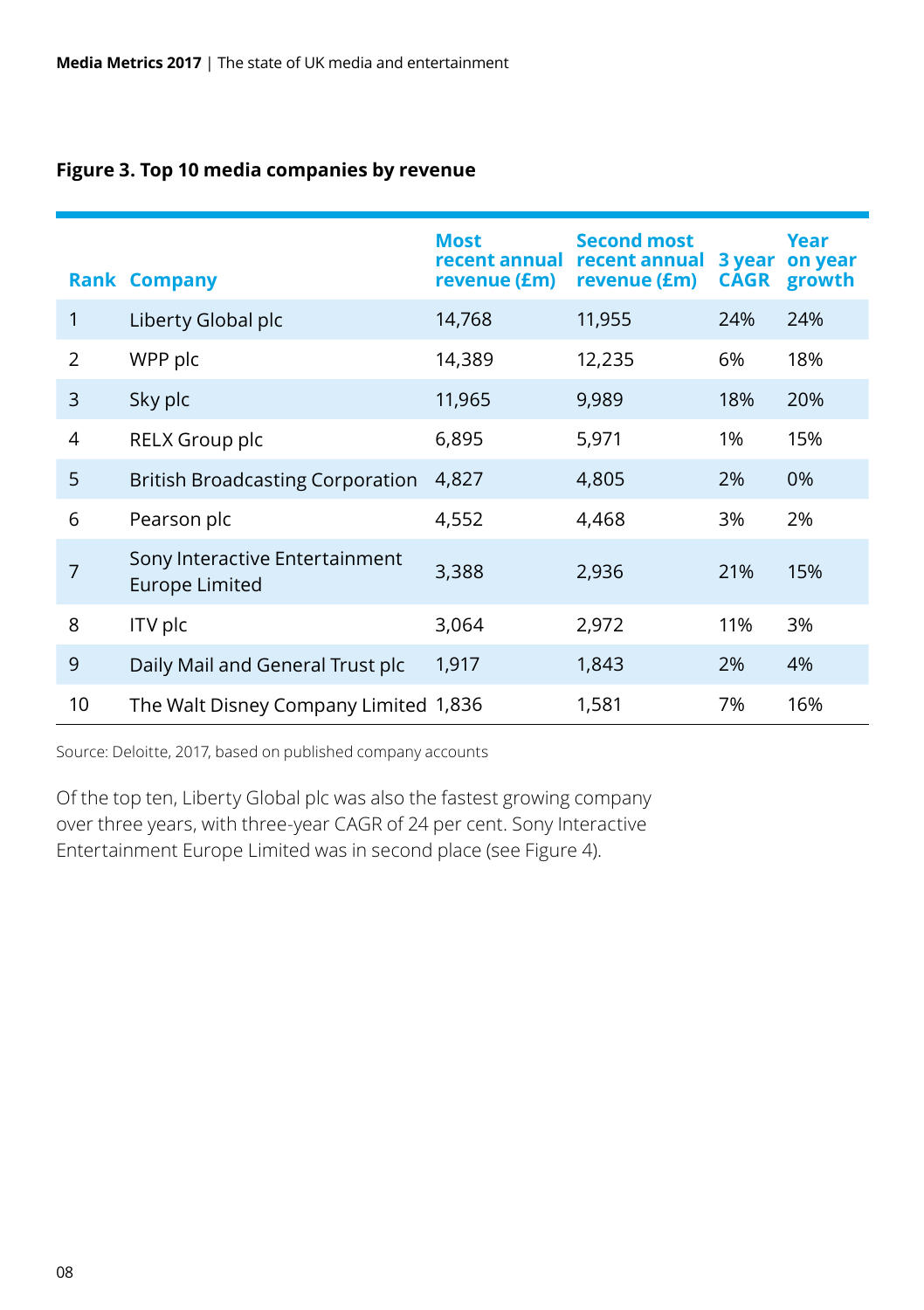

#### **Figure 4. Three-year CAGR for top ten largest media companies in the UK by 2017 revenue (£m)**

Source: Deloitte, 2017, based on published company accounts Note: Top ten companies ranked 1 to 10 – left to right by most recent annual revenue figure.

#### **Ten companies generate 70 per cent of the media industry's revenues**

The top ten companies in our ranking account for 70 per cent of revenues; the bottom 50 companies account for 8 per cent of revenues (see Figure 5).

#### **Figure 5. Top 100 revenue concentration (share of total)**



Source: Deloitte, 2017, based on published company accounts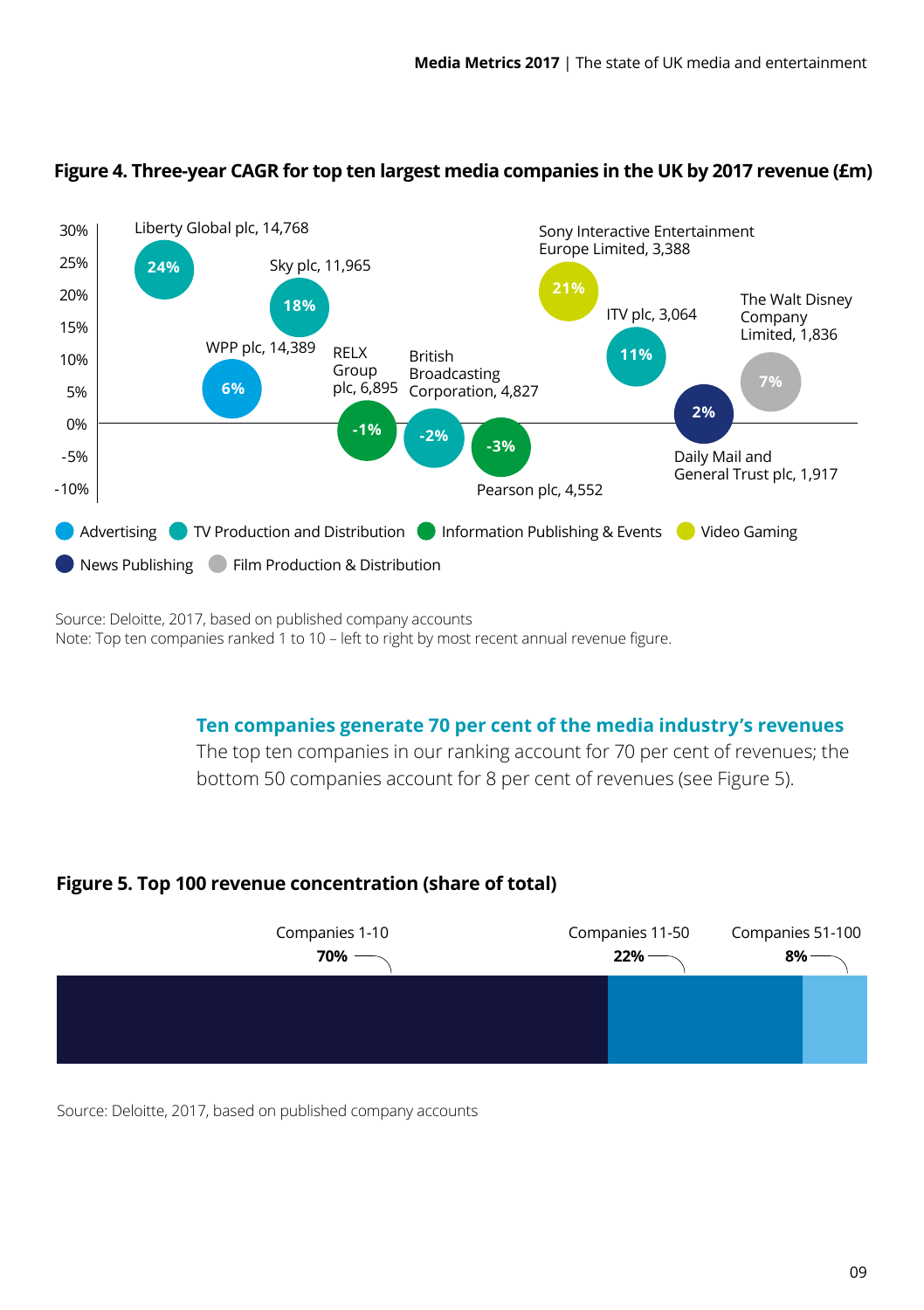#### **Profit halves**

The media industry's profitability declined by 52 per cent year-on-year to £4.8 billion from £9.9 billion last year. This was almost entirely due to a huge decline in profitability in the Information Publishing and Events sub-sector by £5.04 billion (see Figure 6).

#### **Figure 6. Media sub-sector average profit margin, most recent annual profit and second most recent annual profit**

| <b>Media sub-sector</b>               | <b>Profit</b><br>margin | <b>Most recent</b><br>annual<br>profit (£m) | <b>Second most</b><br>recent annual<br>profit (£m) | <b>Difference</b><br>$(\text{Em})$ |
|---------------------------------------|-------------------------|---------------------------------------------|----------------------------------------------------|------------------------------------|
| Advertising                           | 8%                      | 1,661                                       | 1,356                                              | 305                                |
| <b>Book Publishing</b>                | 11%                     | 89                                          | $-3$                                               | 92                                 |
| Film Publishing and Distribution      | 1%                      | 33                                          | 110                                                | $-77$                              |
| Information Publishing and Events 1%  |                         | 198                                         | 5,239                                              | $-5,041$                           |
| Magazine Publishing                   | 11%                     | 159                                         | 13                                                 | 146                                |
| Music Publishing and Distribution     | 7%                      | 53                                          | 346                                                | $-294$                             |
| News Publishing                       | $-2\%$                  | $-144$                                      | 747                                                | $-891$                             |
| Social Media                          | $-20%$                  | -41                                         | $-29$                                              | $-13$                              |
| <b>TV Production and Distribution</b> | 7%                      | 2,618                                       | 1,666                                              | 951                                |
| Video Gaming                          | 4%                      | 154                                         | 455                                                | $-301$                             |
| Total                                 | 5%                      | 4.778                                       | 9.900                                              | $-5,121$                           |

Source: Deloitte, 2017, based on published company accounts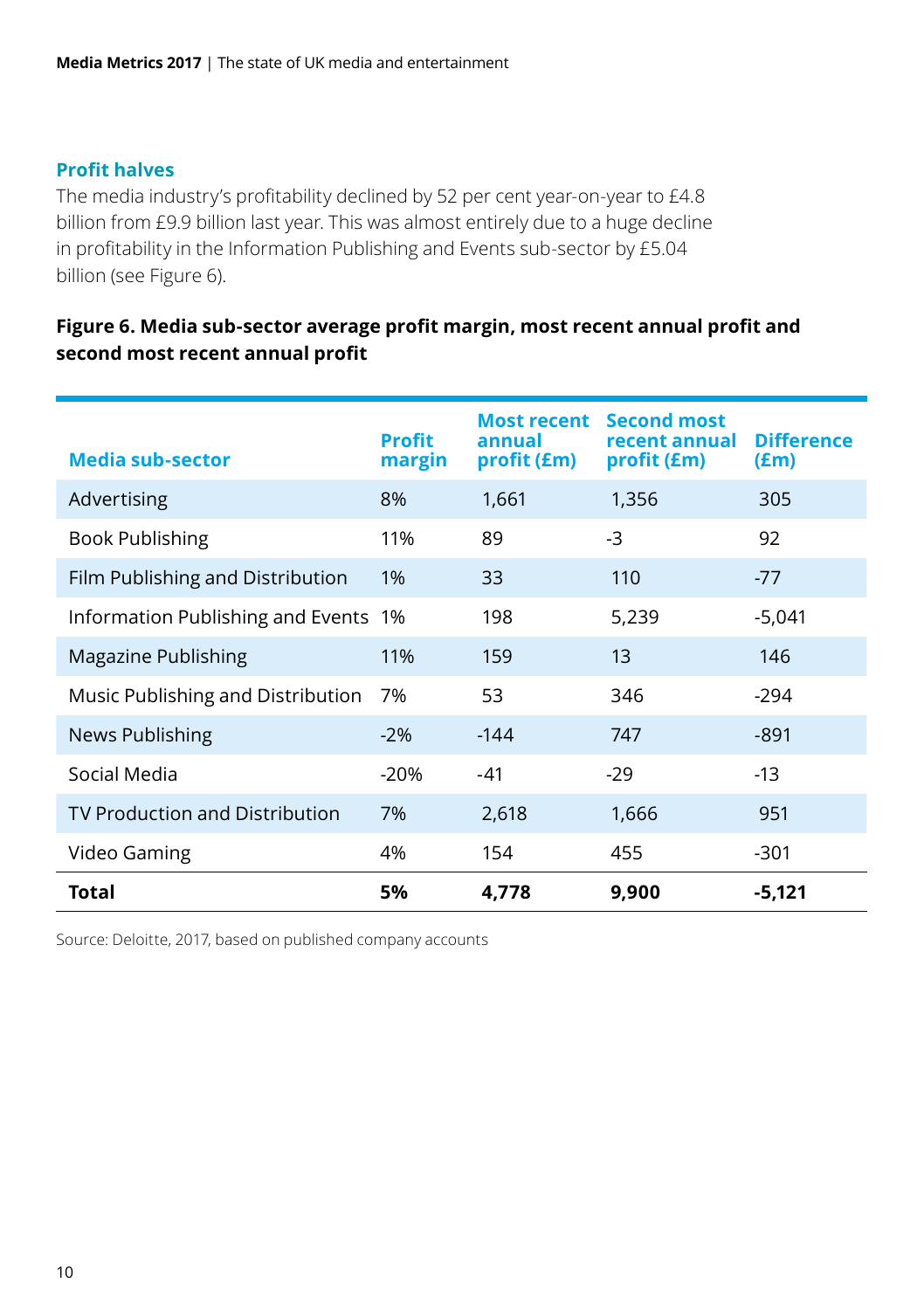While the Information Publishing and Events sub-sector as a whole may have experienced a sharp fall in profitability, individual companies fared well. Four of the top ten companies with the greatest profit levels were from this sub-sector (see Figure 7). These included the number one, Auto Trader, whose profit margin increased from 56 per cent to 70 per cent, and the number two, UBM, with a 58 per cent profit margin.

The News Publishing sub-sector's profitability declined by £891 million.

The most profitable media sub-sector was TV production and Distribution with £2.6 billion in profit, an increase of 57 per cent. The top five companies by profit generated a combined annual profit of £5.1 billion over the last year.

| Figure 7. Top UK media companies by profit margin |  |  |  |  |
|---------------------------------------------------|--|--|--|--|
|                                                   |  |  |  |  |

|    | <b>Rank Company</b>                           | <b>Profit</b><br>margin (%) | <b>Media sub-sector</b>               |
|----|-----------------------------------------------|-----------------------------|---------------------------------------|
| 1  | Auto Trader Limited                           | 70%                         | Information Publishing and Events     |
| 2  | UBM plc                                       | 58%                         | Information Publishing and Events     |
| 3  | Time Inc. (UK) Limited                        | 56%                         | Magazine Publishing                   |
| 4  | The Economist Newspaper Limited 46%           |                             | News Publishing                       |
| 5  | Hm Publishers Holdings Limited                | 46%                         | Information Publishing and Events     |
| 6  | Euromonitor International Limited 23%         |                             | Information Publishing and Events     |
| 7  | <b>NGC Europe Limited</b>                     | 21%                         | <b>TV Production and Distribution</b> |
| 8  | Exterion Media Metro Services<br>(UK) Limited | 20%                         | Advertising                           |
| 9  | UKTV Media Holdings Limited                   | 19%                         | TV Production and Distribution        |
| 10 | Penguin Books Limited                         | 18%                         | <b>Book Publishing</b>                |

Source: Deloitte, 2017, based on published company accounts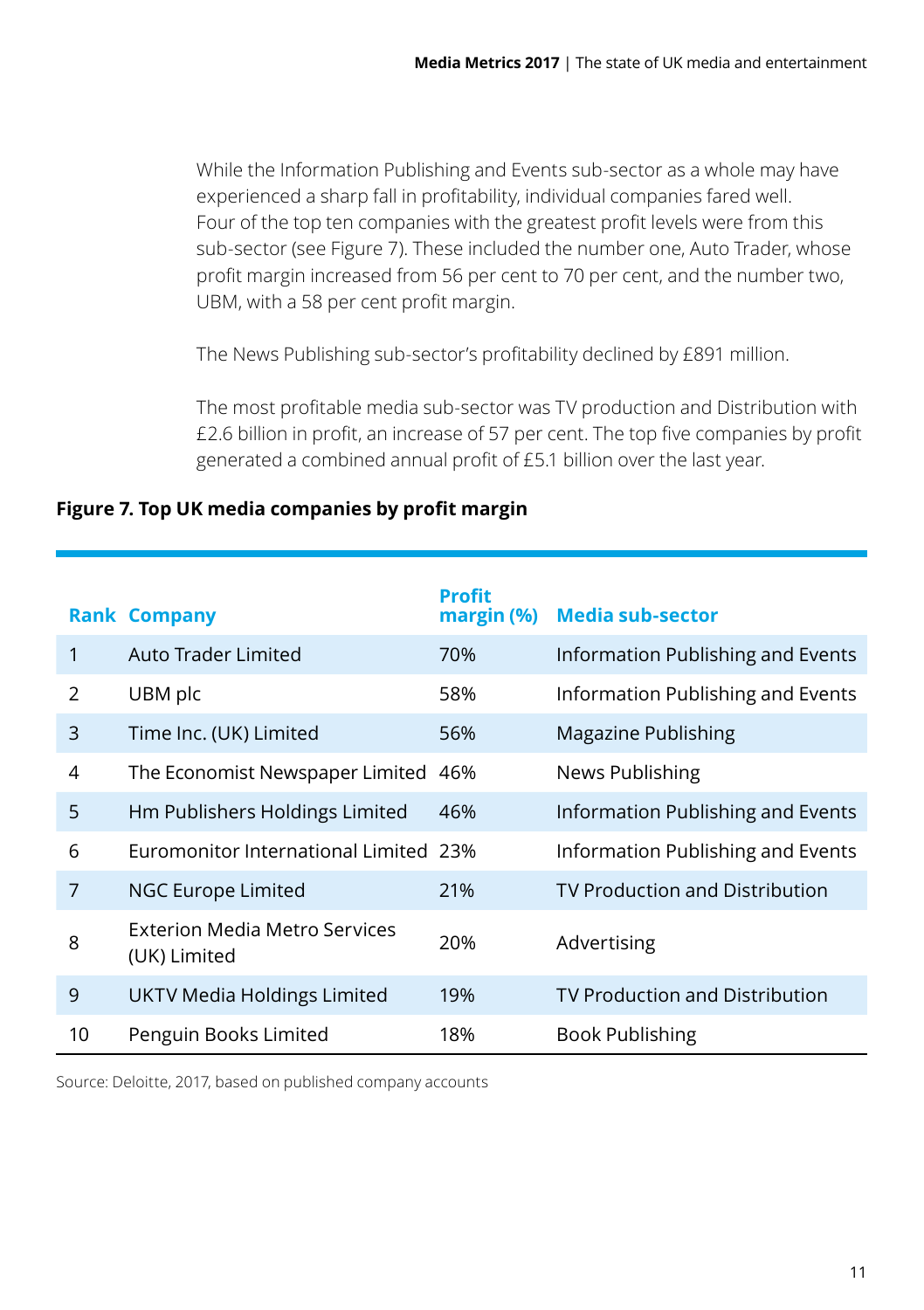# <span id="page-13-0"></span>Special FX: what currency movements mean for media companies' financial metrics

It's been a great year for the top 100 UK media companies, at least in terms of nominal revenues: 11 per cent growth has taken industry revenue to £96.3 billion.

However, how much of this is organic growth, and how much is simply down to exogenous factors, such as exchange rate movement?

Since last year's index of the top 100 UK media companies by revenue, the pound has fallen sharply. At its lowest it was down 22 per cent relative to the dollar. On the day of the Brexit vote, as the polling stations closed, a pound was worth \$1.50. At the start of 2017 it had fallen below \$1.20. In the middle of May, it passed \$1.30.<sup>3</sup> At the end of May it had fallen to \$1.28.4

#### **What has the decline in sterling's value implied?**

Media companies that generate a large proportion of their revenues abroad in other currencies, especially dollars, and which account for these transactions in pounds, have enjoyed an uplift in nominal revenues and profits. Deloitte estimates that the just over half of revenue (55 per cent) generated by the top 100 UK media companies by revenue in our index is earned abroad. For the Information Publishing and Events within the index, four-fifths is from overseas. For advertising companies within the index it is over three-quarters (see Figure  $8)5$ 

In most cases currency movements over the past year have increased companies' reported revenue and profit; in a few cases it has shifted results from a loss to breakeven.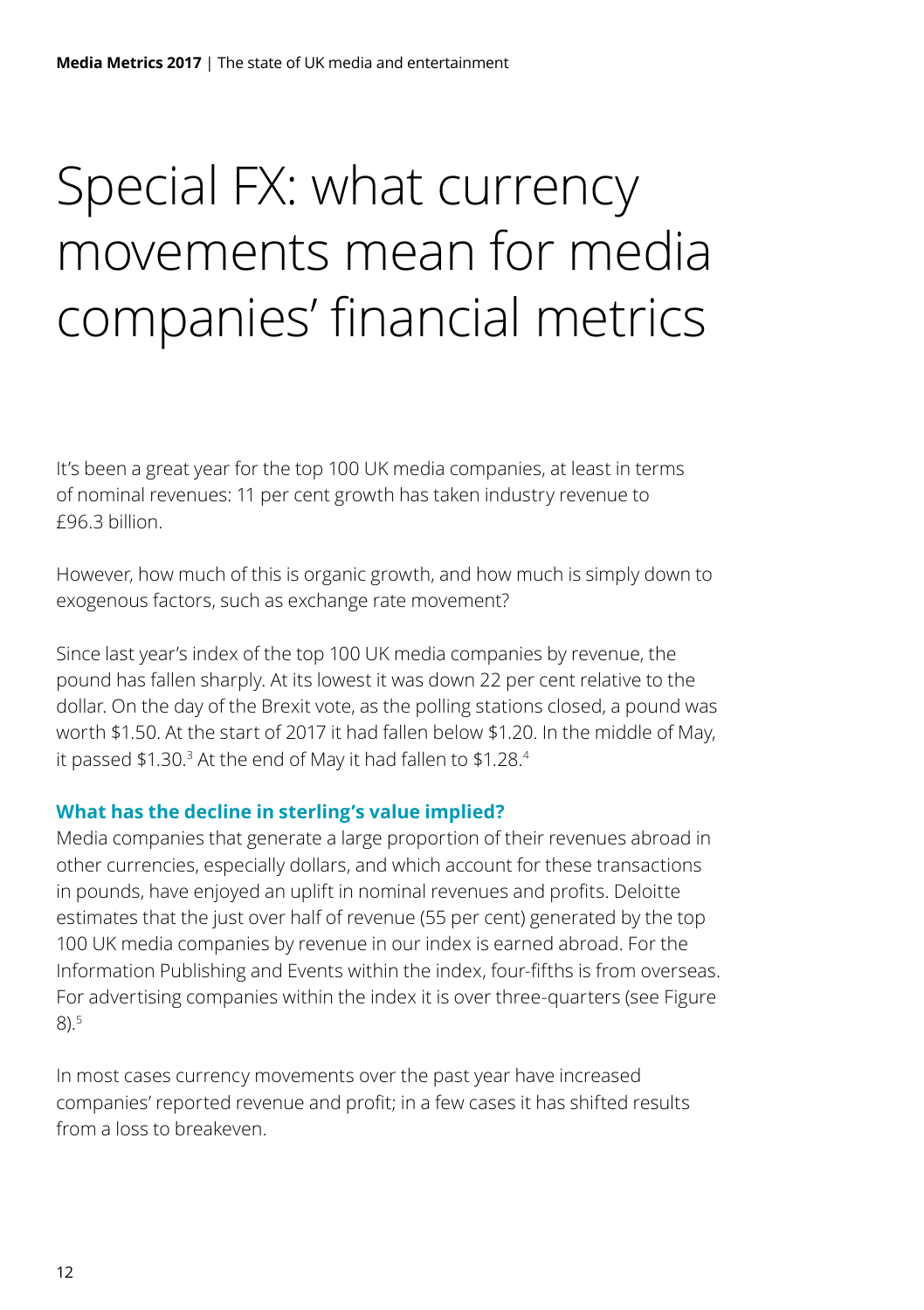| Sub-sector                        | <b>Share of revenues</b><br>generated overseas |
|-----------------------------------|------------------------------------------------|
| Advertising                       | 74%                                            |
| <b>Book Publishing</b>            | 48%                                            |
| Film Production and Distribution  | 43%                                            |
| Information Publishing and Events | 81%                                            |
| Magazine Publishing               | 29%                                            |
| Music Publishing and Distribution | 50%                                            |
| <b>News Publishing</b>            | 25%                                            |
| TV Production and Distribution    | 42%                                            |
| Video Gaming                      | 61%                                            |
| Average                           | 55%                                            |

#### **Figure 8. Share of revenue generated overseas by media sub-sector for top 100 UK media companies by revenue**

Source: Deloitte, 2017, based on published company accounts

Among the ten largest companies in this year's index, Deloitte estimates that currency movements have increased reported revenue by up to 11 per cent. Profitability among the top ten in this year's index has been boosted by up to 13 per cent.

Companies that generate revenues in pounds, but account for these in dollars, have seen nominal revenues decline as a result of currency movements. Among the major media companies we analysed, the biggest impact that we have seen is an estimated minus four per cent reduction in nominal revenues.

Many companies provide guidance on the impact of foreign exchange (FX) on their results, but there is no statutory requirement on how this guidance, which is not audited, is provided. This makes comparison of revenues, after allowing for FX impact, more difficult.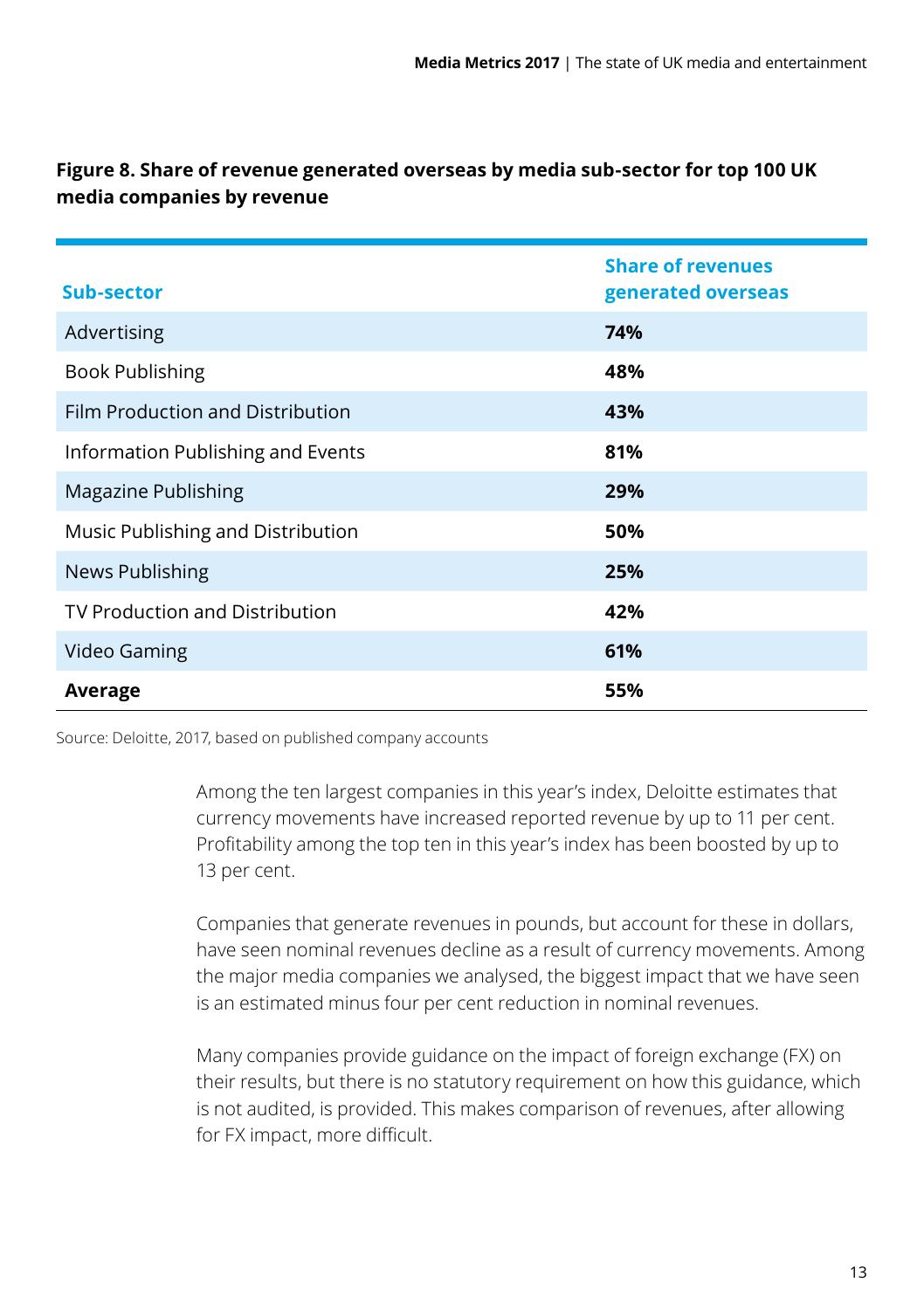The impact of FX movements varies by company, as each company has a different hedging strategy. FX volatility is a constant, and many companies manage this volatility by hedging, which enables the company to manage or eliminate its foreign exchange risk. It does this by agreeing to buy or sell foreign exchange at a particular rate at some point in the future. Each hedge is customised.6 Companies would not feel the effect of FX changes until these hedges unwind, that is, potentially not for several years.

FX affects all companies that operate overseas or trade with overseas entities. There has long been a global trade in media assets, such as television programming, or sports rights. Some media assets are paid for in instalments, and those payments may be due over the course of several years.

A UK-based TV broadcaster might put down a deposit for a series that does not air for several months, and then make further payments at the start and end of the broadcast period. Over the last year, this may have caused a UK-based broadcaster to end up having to pay more than it had originally budgeted for.

A UK-based exporter of content – be this television programming, video games, business information or even exhibition space – selling overseas, with pricing in dollars, may be able to book higher nominal revenues as a result of a fall in the pound.

Currency fluctuation is a constant, and overseas trade is likely to become increasingly important for UK media companies, so understanding how to cope with, and ideally profit from, FX movements may become increasingly important.

High-end television content – costing millions of pounds per episode – often requires multiple partners to fund production. Football rights are often priced in dollars, even if the content originates from the UK. For example, overseas rights to the FA Cup are priced in dollars.7 Video games can cost tens of millions of pounds to produce. Companies could sell the rights or end-product to hundreds of countries, and those rights may be earned over the course of years. UK-based exhibition companies operate all around the world.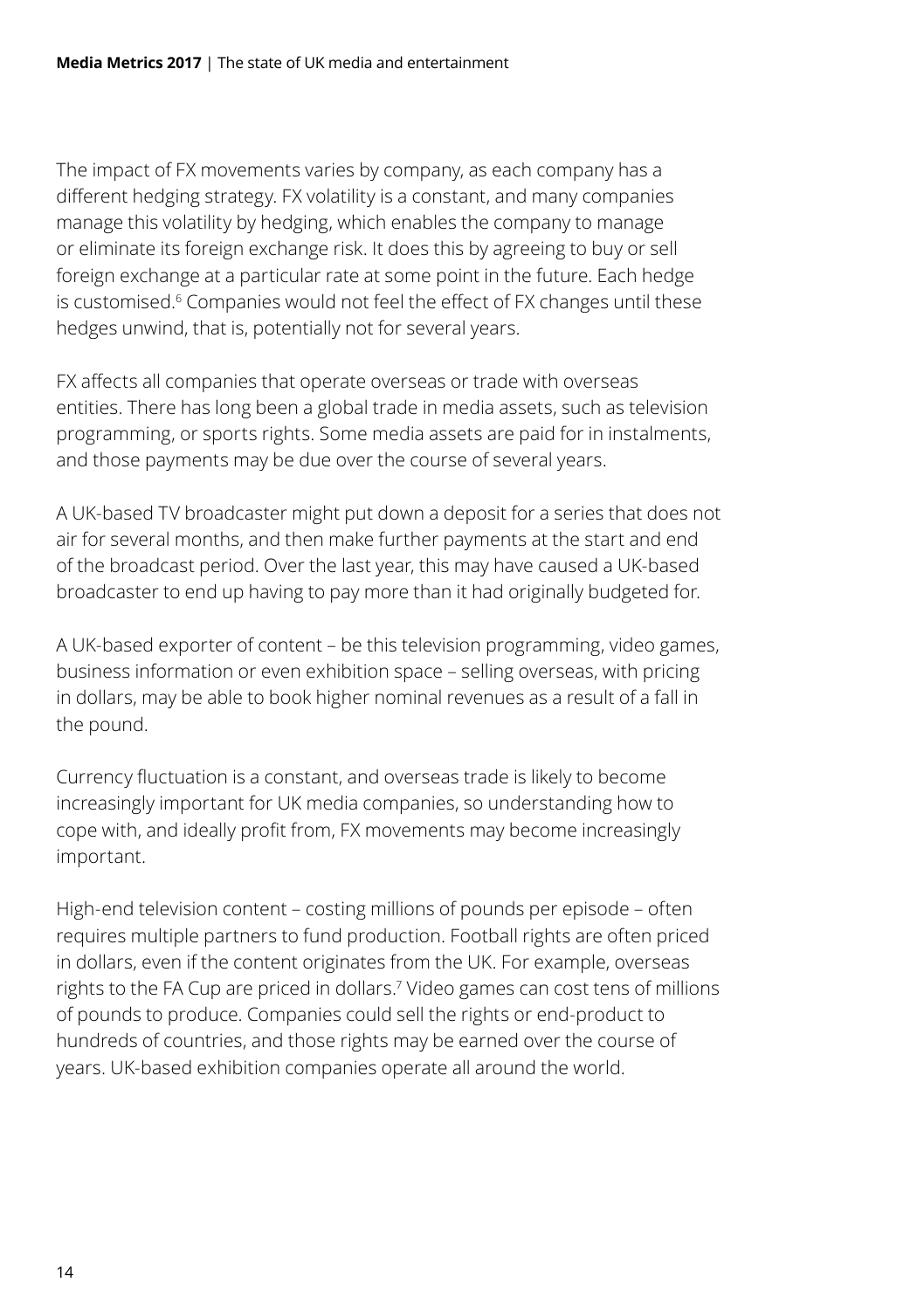Currency movements are unpredictable. At the time of writing, sterling was the best performing G10 currency relative to the dollar. However, just after Brexit, it was one of the worst performing of any currency. If sterling continues to strengthen relative to the dollar, companies whose top and bottom lines benefited from currency movements may experience sluggish or even falling nominal revenues and profits as a result.

Several factors influence currency movements. A strengthening US economy, and the expectation of rising interest rates in that market, would likely cause the dollar to increase. Conversely, expectations of weaker growth could have the opposite impact.

The bottom line for the 2017 index is that currency movements had a significant impact, and interpreting the £10 billion increase in nominal revenues needs to factor in the impact of a significant fall in the value of the pound. At the same time, the focus on overseas markets is likely to increase, and a core management skill will be the capability to better manage foreign exchange risks.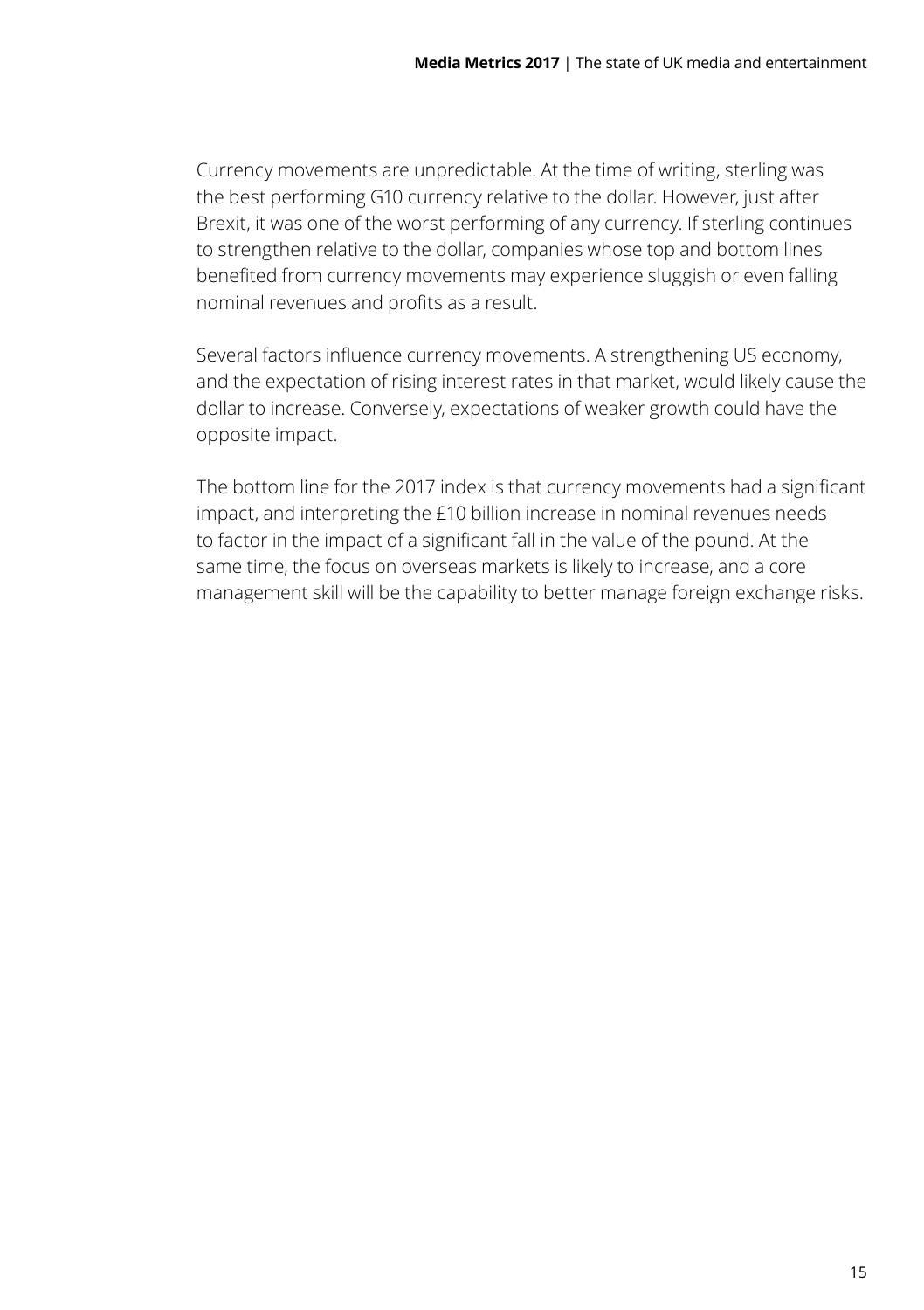# <span id="page-17-0"></span>Subscription salvation: is there light at the end of the tunnel for online publishers?

There are two, typically complementary models for funding content creation: advertising and direct payment, with the latter comprising subscriptions and one-off payments.

Historically these two models co-existed. With the move to online, equilibrium is arguably yet to be reached in all sectors, with the publishing sector having particularly struggled to find the optimal funding mix.

Advertising can be highly lucrative. The price for TV ads in the Super Bowl are approaching \$10 million (£8.9 million) per minute.<sup>8</sup> In the UK a TV ad typically costs in the tens of thousands of pounds per 30 second primetime slot on a main channel<sup>9</sup>

Two of the most valuable companies in the world, Google and Facebook, earn the vast majority of their global revenues and profits from online advertising. Both have reported strong global revenue and profits so far in 2017. Alphabet, Google's parent company, announced \$24.75 billion (£21.98 billion) in global revenues for the first quarter of 2017, a 22 per cent increase on the prior year.<sup>10</sup> Its global operating income was \$6.6 billion (£5.9 billion), a 23 per cent increase on 2016.11 Facebook announced global sales of \$8 billion (£7.1 billion), a 50 per cent year-on-year increase, with mobile generating 85 per cent of global revenue.12

At the outset of the digital revolution in the 1990s the major onus was on adfunded content, and this was the mentality that has guided many traditional publishers. The thinking was that the sheer scale of the global market available would enable advertising to fund content creation.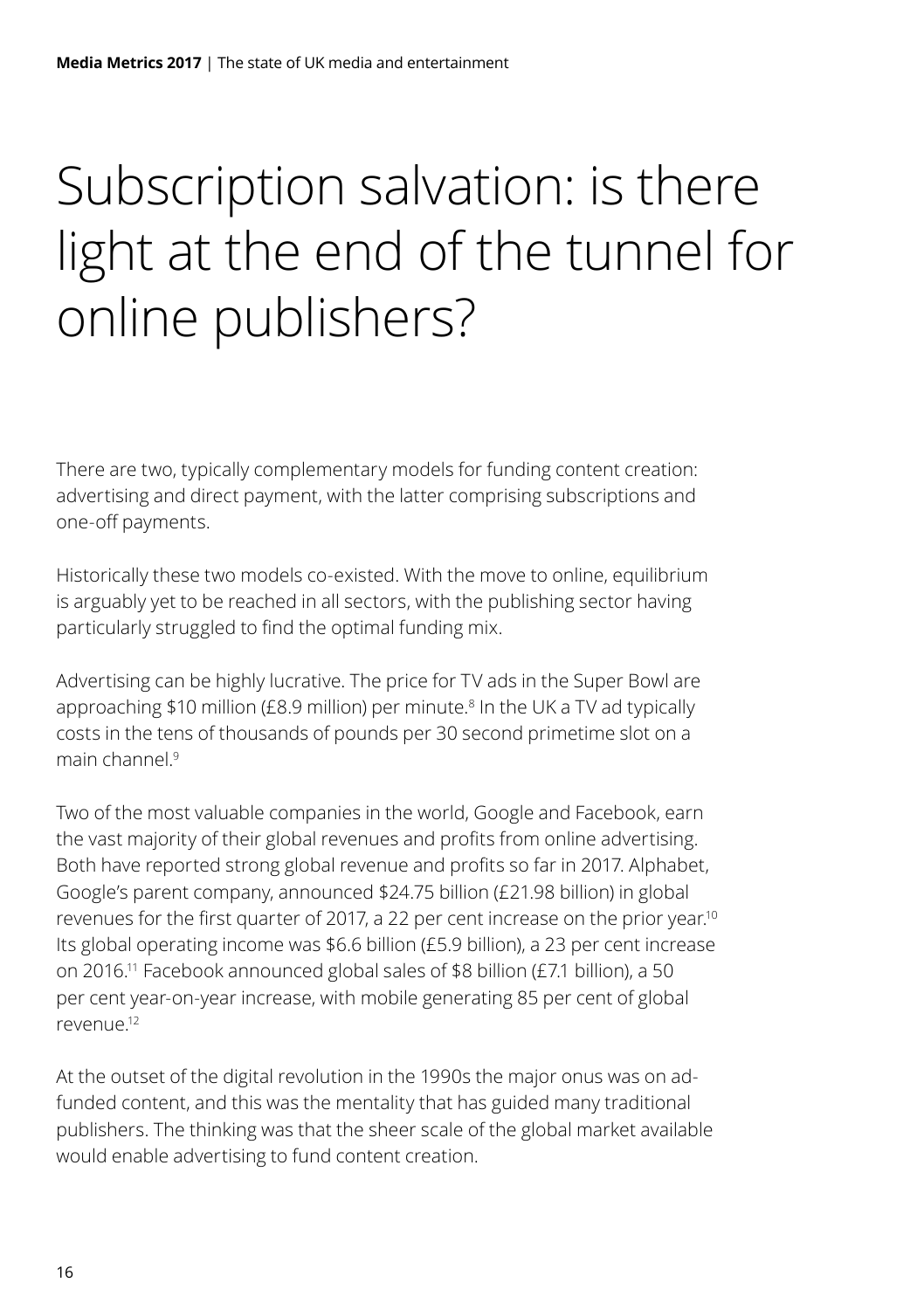Publishers such as *The Guardian* have indeed gathered enormous online presence, with digital audiences far outnumbering readers of physical copy. In April 2016, *The Guardian* had 155 million unique monthly browsers, up from 129 million a year earlier.

However over that period, digital revenue per unique monthly browser declined to £0.044 per month from £0.054 a year prior.<sup>13</sup> Overall digital revenues declined by £2 million to £81.9 million.14

Johnston Press has estimated that every traditional paper reader generates the same revenue as 20 digital readers.15 The News Media Association and Deloitte have estimated that the industry average is eight digital readers generating equivalent revenue to one print reader.16

Print publishing has not had a good start to 2017 in the UK: Enders Analysis estimates that print display advertising fell by 20 per cent in the first three months of 2017, with advertisers moving their budgets to online platforms.<sup>17</sup>

For publishers, one response to falling rates per online ad is simply to place more adverts per page. Place too many ads, however, and consumers may respond with ad blockers. It may also be the case that not all ads are viewed.18

A further challenge for publishers is that when ads are sold programmatically (using an automated bid-based mechanism), about 75 per cent of the advertiser's spend may be paid out to intermediaries, leaving the content creator with a minority of the ad spend.19

Another approach is to create advertorial, more contemporaneously known as "native advertising". But just as with traditional advertorials, readers may soon readily identify paid-for content, and skip it. An inherent restriction on the growth of advertorials is the resource required to create them – each piece of content needs to be individually created. A proliferation of advertorials may upset existing journalists. There have been some reports that the peak for advertorial has already passed.20

Relying on advertising alone to fund online publishing appears unsustainable, and based on the experience of recent years, it feels like a Sisyphean torment. The chase for additional browsers is nullified by ever falling revenue per browser.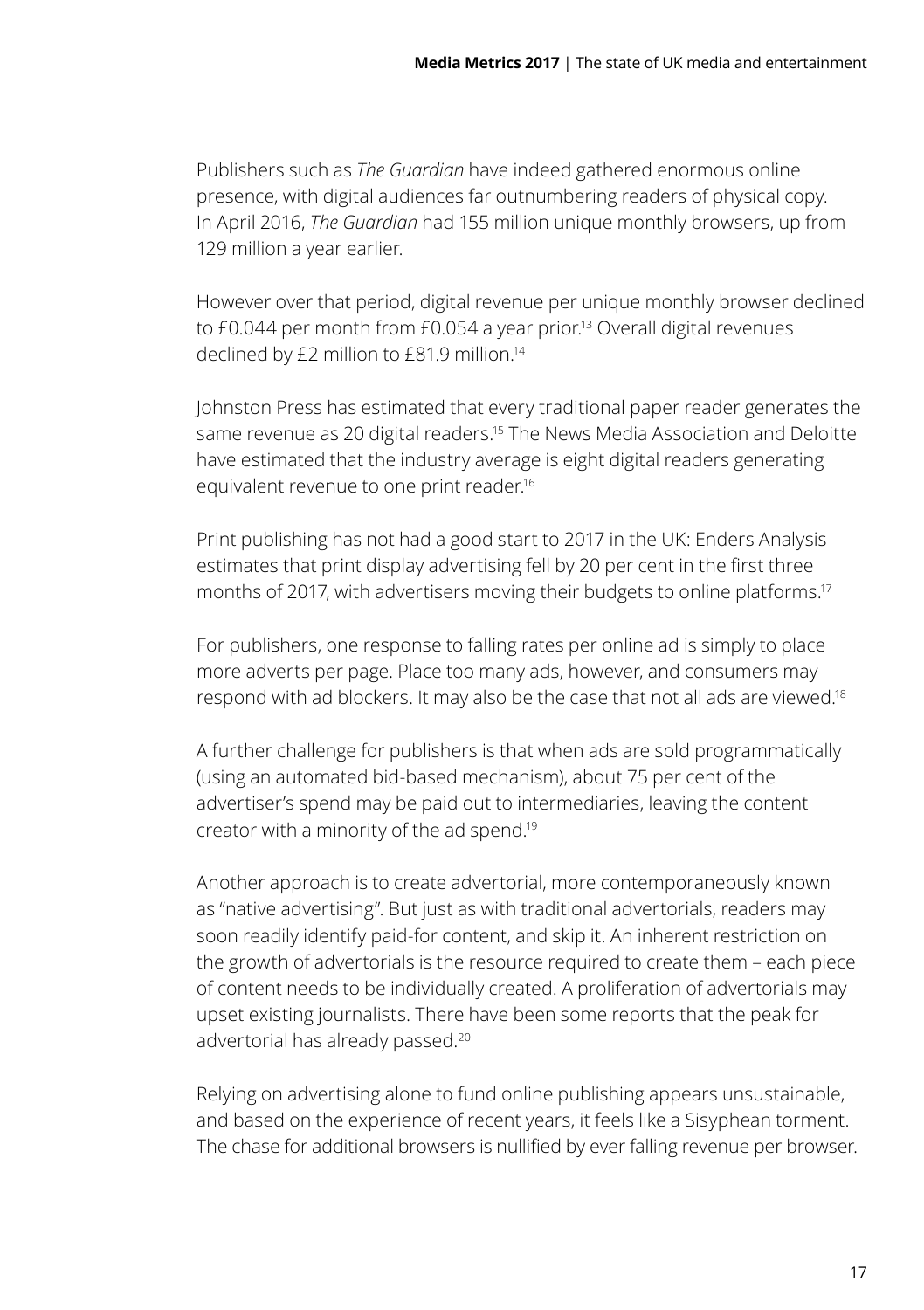Relying on print would also appear to require an unlikely turnaround in demand for print copy, given the continuing declines in sales volumes. In the year to April 2017, the majority of UK paid-for titles declined by between by -2.2 per cent and -20.1 per cent.21 Only two titles, *The Times* and the *Financial Times*, saw an increase in print circulation.<sup>22</sup>

The required response for publishers – certainly broadsheets and possibly also the more popular press – may be an increasing focus on subscriptions at the expense of the number of readers.

Over the past year, there has been a marked increase in the number of publications earning regular income from subscribers, and in *The Guardian's*  case, from supporters. The *Financial Times*, which has always had a paywall, ended 2016 with 650,000 digital subscribers, a 14 per cent increase on the previous year.23 As of end June 2016, *The Times* and *The Sunday Times* had 413,600 subscribers, of which 182,500 were digital only.24 *The Guardian* offers subscriptions as well as memberships. In July 2016, there were 50,000 members, each paying between £5 (equivalent to 111 unique browsers) and £30 (666 unique browsers) per month.25 As of March 2017, there were 200,000 members26 and a further 185,000 subscribers. In November 2016, *The Telegraph* replaced a metered paywall with a range of subscriptions, with digital only service starting at £2 per week.

There has also been an increase in digital subscriptions among newspapers abroad. In February 2017, *The New York Times* announced it had passed two million digital subscribers, and three million for print and digital.<sup>29</sup>

Publications are diversifying into a range of subscription services, on top of online and physical copy. For example Business Insider offers subscriptions to its BI Intelligence service, which is priced at \$2,500 (£2,220) and has an estimated 7,500 subscribers. Enterprise level access costs up to \$150,000 (£133,200). One reason why Business Insider diversified was its recognition that it could not keep growing solely via unique users, which numbered 54 million in March 2017<sup>30</sup>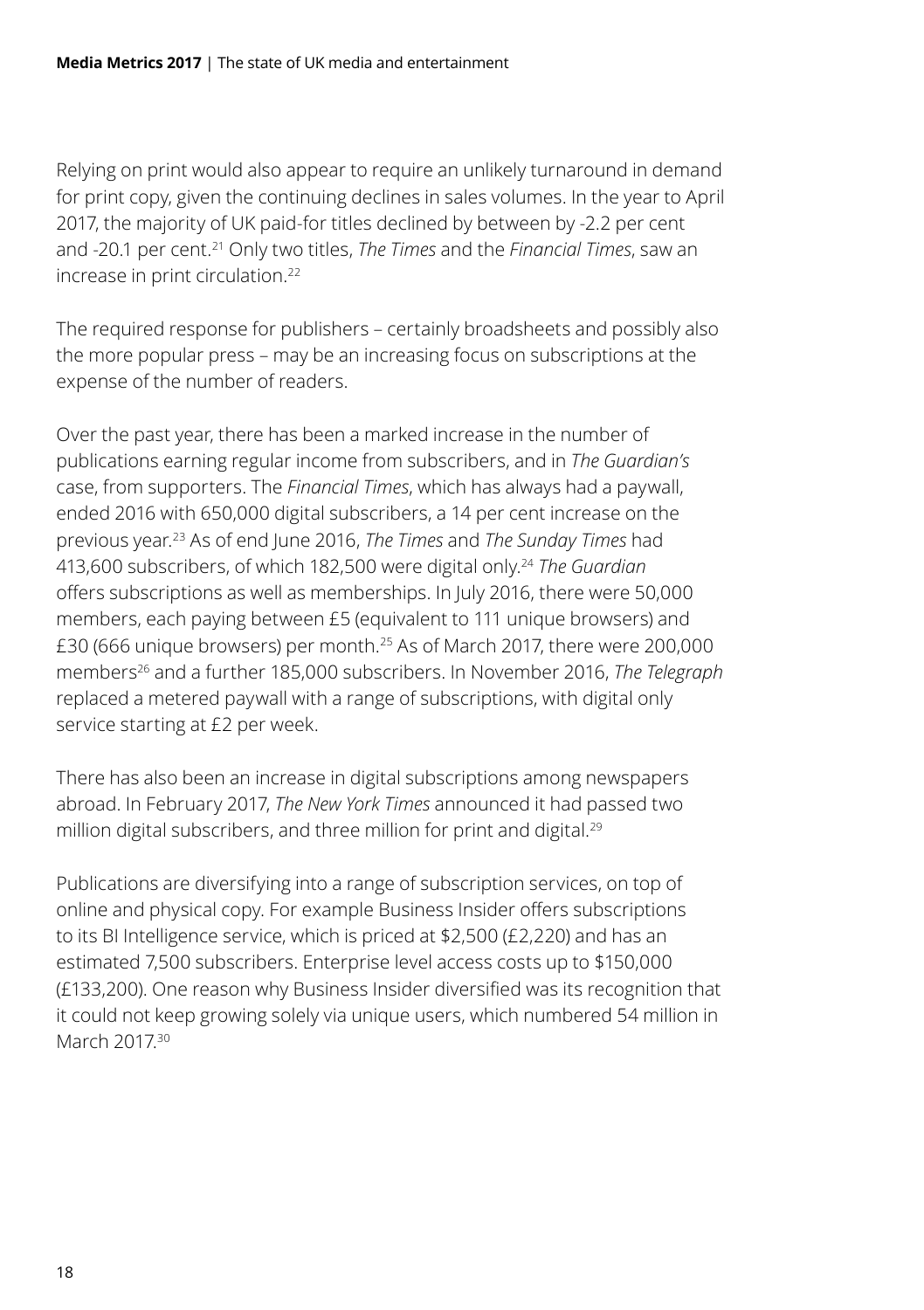Condé Nast has diversified into offering subscriptions to gift boxes themed around magazine titles, including *GQ*, *Teen Vogue*, *Condé Nast Traveler* and *Brides*. 31 The logic behind this venture is that it can bolster circulation and drive direct e-commerce revenues.<sup>32</sup> There are currently tens of thousands of subscribers; each subscription costs a few tens of dollars per month (for example the Teen Vogue box costs  $$39$  (£35) per month<sup>33</sup>). The publisher has a wholly owned subsidiary that sources, packages and despatches each box.

Business Insider is complementing its BI Intelligence service with its own 15,000-person research panel, recruited from its most avid online readers.34 Other publishers are looking into panels to boost business-to-business revenues. Vice Media, for example, is building a 30,000 user panel, which may double in size in 2018.35

In focusing on subscriptions, publishing would be following in the footsteps of the music industry, which passed the 100 million global subscriber mark at the end of 2016.

Subscriptions for music services are about £10 per month in the UK, about the price of what people used to pay for a CD. In 2015, the average per-stream rate for online music videos worldwide was \$0.001, half that the prior year. Ten pounds is equivalent, in revenue terms, to the royalties for 1,300 streams.

The music industry has attained this milestone by creating a product that is built around existing mainstream digital tools: the smartphone, fixed and mobile broadband connectivity, search, hyperlinked messaging and cloud storage. It blends ease of use, portability, instant access, social features and more in a way that is superior to the music formats that preceded it. Growth should continue to increase for years to come – the number of subscribers is still a fraction of the number of ad-funded consumers, and any smartphone can be a repository of or conduit to music services.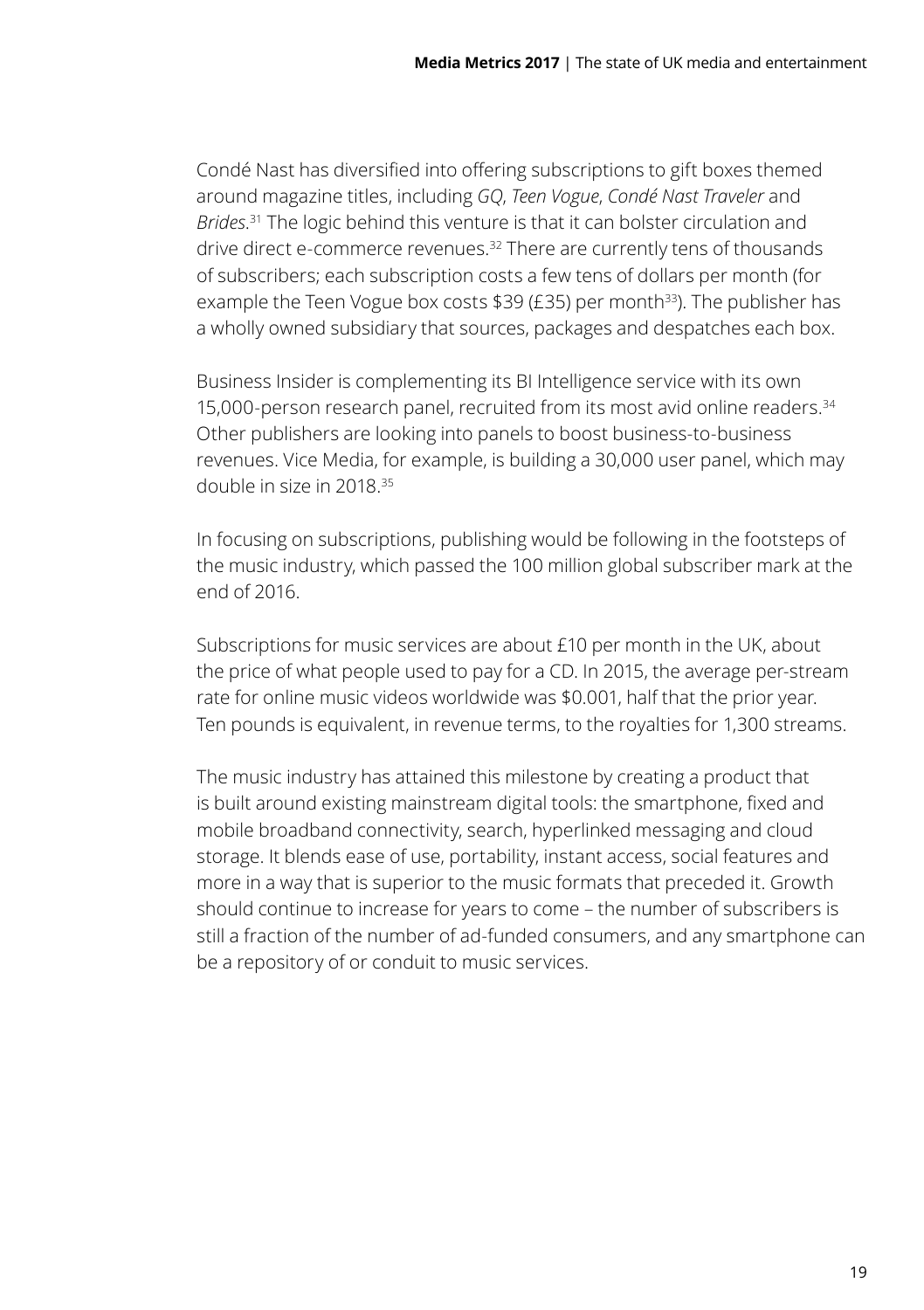Publishing would also be following television. The largest share of UK TV industry revenue is now from subscriptions. Most of this is for traditional pay TV service, which blends content, a set-top box and online access. And monthly payment is the predominant business model for video-on-demand services, either as a standalone service (Netflix, hayu), or within a wider bundle (Amazon Prime).

Subscription is also the mainstay of business-to-business publishing. In the UK this sector had year-on-year revenue growth of 2.3 per cent in Q3 2016. One of the principal drivers of the increase was growth in subscriptions of 28 per cent.36

Consumers are becoming accustomed to subscribing to an ever wider array of products and services, spanning contact lenses, pre-packaged meals, 37 chocolates, $38 \text{ nuts}$ ,  $39 \text{ razor blaces}$ ,  $40 \text{ as well as online shopping passes}$  and cinema visits.42

Publishers that strive for volume to boost revenues may perennially find themselves on the path to profitability. Is it worthwhile chasing after millions more unique browsers, each generating a few pennies per month, or should publishers rather gather tens of thousands of subscribers each generating a few pounds per month?

While the Internet offers a route to billions of readers, only a small proportion of these may be valuable to each publisher. It is worth recalling that even at the peak of circulation, each newspaper title in the UK only ever appealed to a minority of the population. However the members of this minority might each be prepared to pay for content, and may each generate significantly more revenues than an ad-funded reader.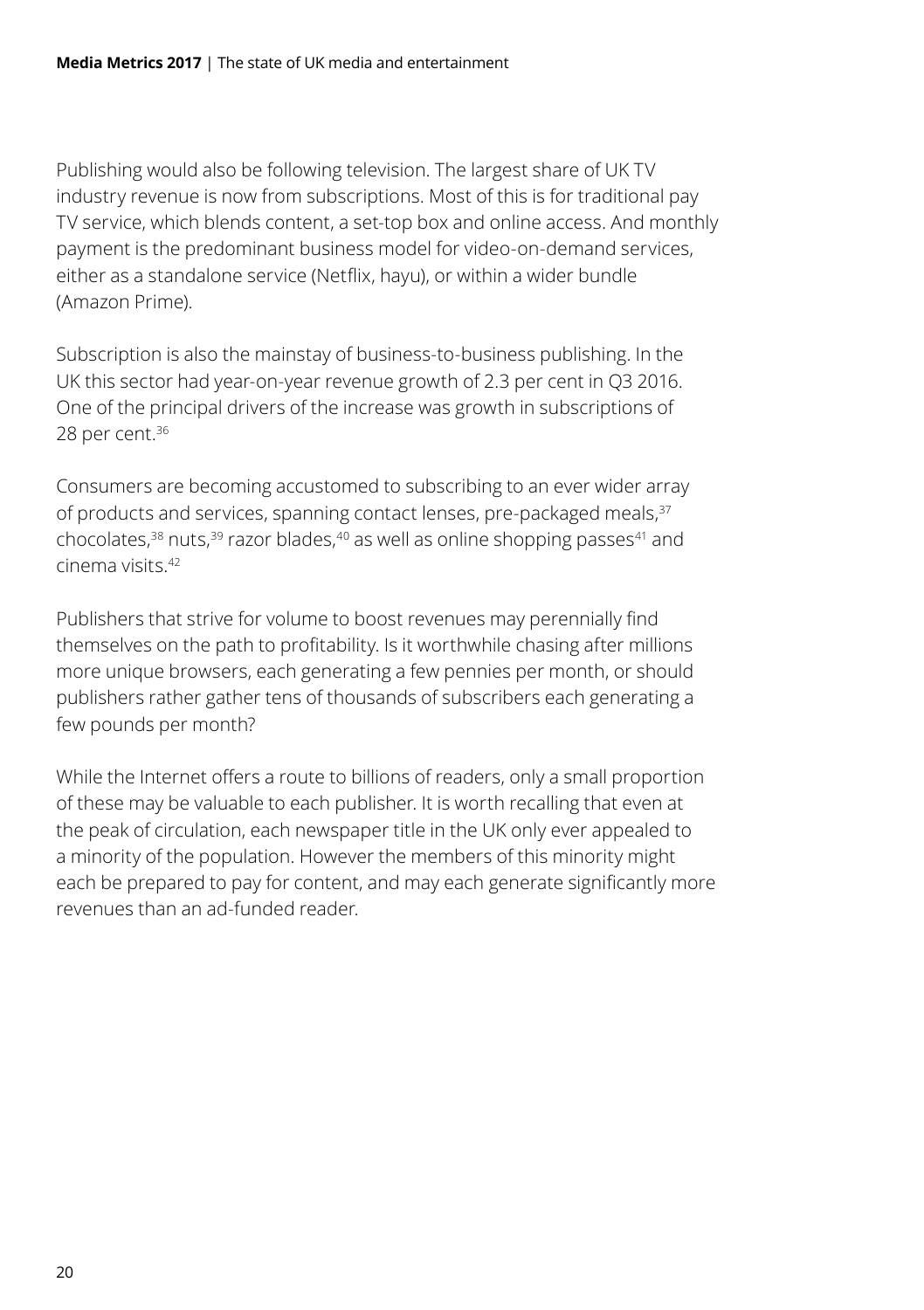### <span id="page-22-0"></span>For the love of live

Digital offers vastly more control over what, where and when people can consume content. Digital capabilities have been improving exponentially over the last few decades. Despite this, demand for live content – for consumers and business – has remained vibrant and valuable.

The three largest media sectors in this year's Media Metrics index – TV Production and Distribution, Information Publishing and Events, and Advertising – all generate much of their revenue and profit from the consumption of live content. These three sectors generate collectively 81 per cent of all revenues among companies in the index.

#### **Plenty of life in live for business**

For decades there have been predictions of virtual workplaces and gatherings.

The oil crisis of the early 1970s provided one of the first major prompts to work remotely. Telecommuting would not just conserve scarce resources, but also liberate the worker from traffic and the office commute  $43$ 

A decade ago, the virtual world known as *Second Life* offered the ability to send one's avatar to meet other avatars within virtual workplaces, including exhibition venues. By 2009, more than 1,400 companies had held conferences and other meetings within its virtual space.<sup>44</sup> Enterprise users were offered various business oriented amenities including an auditorium and two conference centres<sup>45</sup>

At about the same time, sophisticated high-resolution video conferencing suites were being rolled out, enabling participants to feel as if they were in the same room as those on the other side of the table to them.

Over the last decade, advances in fixed and mobile communications have reduced the cost of a video call significantly. Connectivity to offices has steadily improved to reach multi gigabit speeds. Three decades ago, companies would procure individual leased lines with 1.5 Mbit/s capacity each.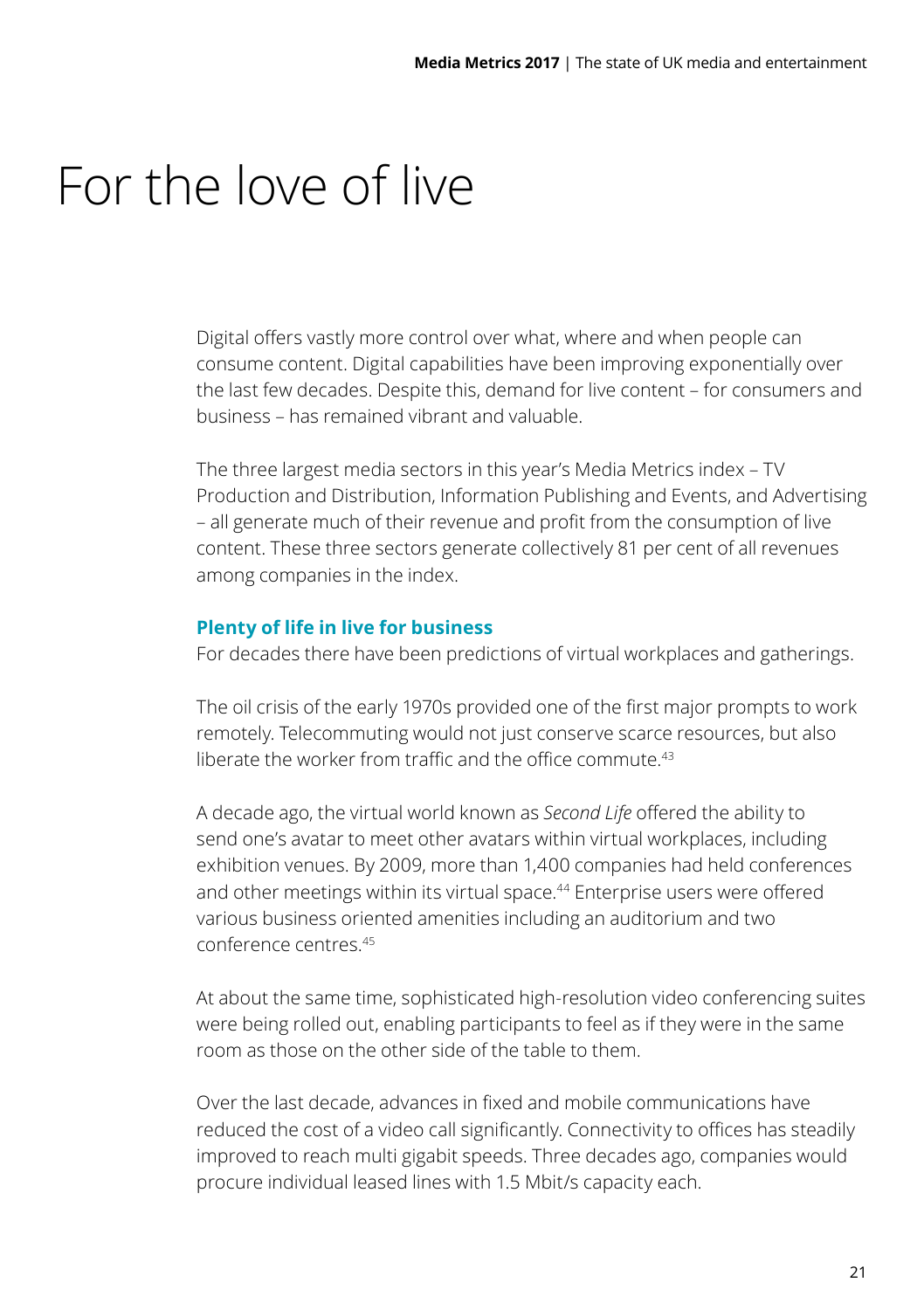Yet despite the much enhanced video communication capability, exhibitions, conferences and other trade shows (as well as going to work) have remained mainstream, and revenues have steadily risen. Global trade show revenue has risen every year since 2010 and is forecast to continue growing, with the industry expected to generate about \$40 billion (£35.5 billion) by the end of the decade 4748

The value of events is partially reflected in the market capitalisation for two of the companies in the index. The two UK headquartered companies whose market value had increased most over the last 12 months, were RELX and Informa.49 RELX, which as of 31 May 2017 was the most valuable UKheadquartered company in this year's index, hosted seven million participants across 500 events worldwide in 2016, generating £1,047 million, a 22 per cent increase on 2016.50 UBM has also performed well, with 9 per cent growth in market capitalisation and 12 per cent growth in revenue.

The largest shows appear to be getting ever larger, demonstrating the benefit of intense concentrations of buyers and sellers in the same venue. There are still major benefits to be gained from meeting people face to face, not just in booths, but also at networking events.

The Canton Fair, which is a marketplace for textiles and garments, consumer goods and appliances held in China, hosted 196,490 buvers at its 2017 event.<sup>51</sup> Business turnover for this fair was over \$300 billion (£266 billion) for the period 2012-16.52 One of the largest technology events in Europe is the Mobile World Congress. In 2012, there were 67,000 attendees.53 In 2017, there were 108,000.54 CES is one of the largest electronics shows with 180,000 attendees in 2017,55 a steep increase on the 153,000 who went in 2012.56

#### **Music concerts and festivals**

A generation ago, in the 1980s, live music generated sales of recorded music. For the past two decades, live music's importance has steadily grown. In 2015, the total live music audience reached 27.7 million, and generated £904 million in revenue, a 36 per cent increase on 2012 (see Figure 9).<sup>57</sup> Live music events are also a significant driver of tourism. Over 750,000 overseas visitors attended music concerts or festivals as part of their trip in 2015.58 Tourism may be critical to the continued growth of the live music industry as most UK based concert goers attend just one concert per year.59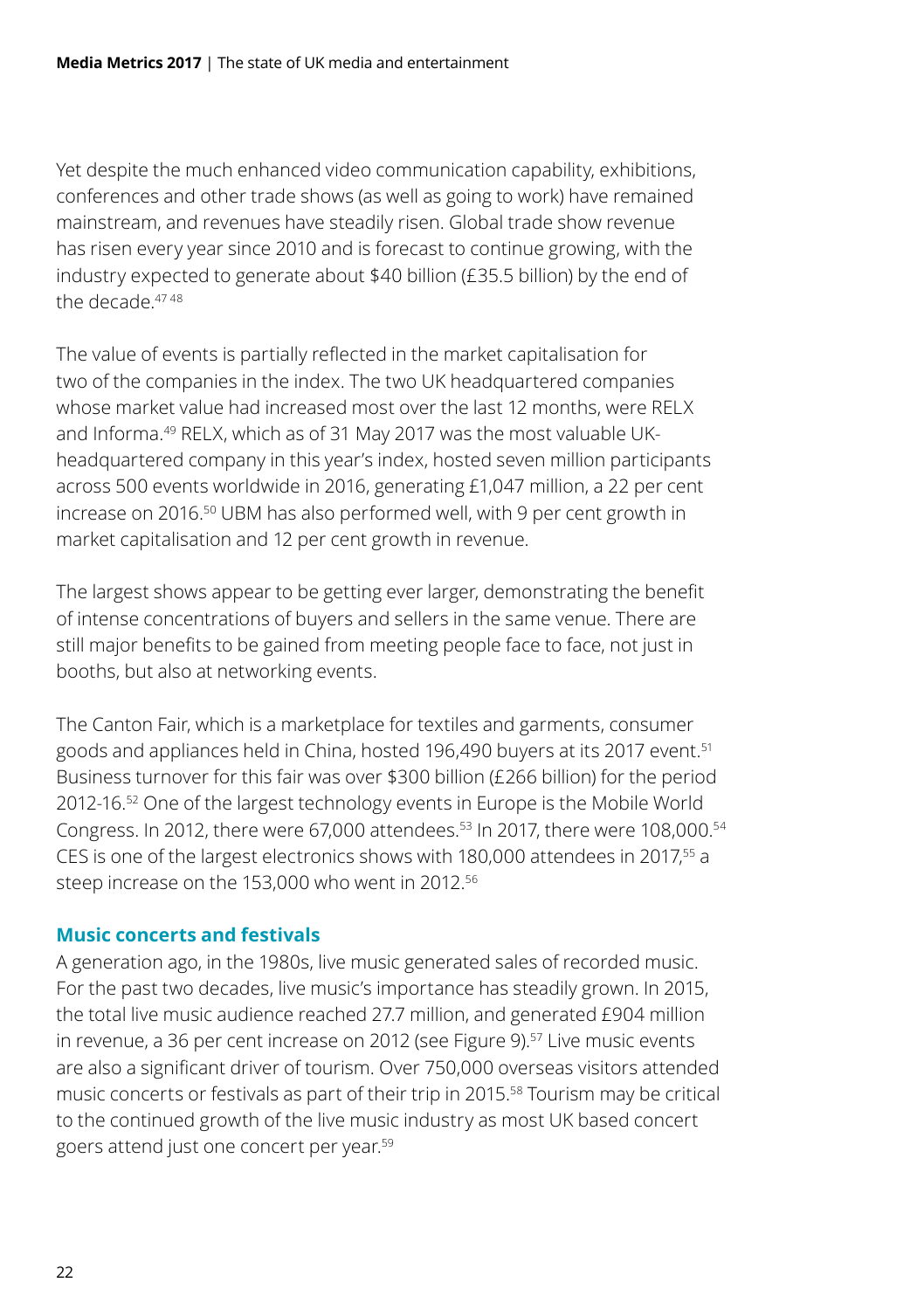Interestingly, digital advances have contributed in some regards to the demand for live events. Smartphones, social networks and fast connectivity enable instant sharing of experiences, creating FOMO (fear of missing out) among those not attending. As technology improves, sharing has become increasingly sophisticated. A decade ago, a text-based commentary sufficed; today a concert-goer's experience can be live-streamed.60

|      | £<br>Revenue (£m) | Exports (£m) | $\bullet\bullet\bullet$<br>Employment |
|------|-------------------|--------------|---------------------------------------|
| 2015 | 904               | 57           | 25,150                                |
| 2014 | 924               | 42           | 25,100                                |
| 2013 | 789               | 37           | 21,600                                |
| 2012 | 662               | 30           | 19,960                                |

#### **Figure 9. Live Music Revenue, Exports and Employment, 2012-15**

Source: Measuring music: 2016 report, UK Music

The growing demand for live music events in the UK is also mirrored globally. Live music generated \$25 billion (£22.2 billion) in 2016, a \$5.5 billion (£4.9 billion) increase on the previous year. While per show average grosses were up 25 per cent worldwide, they increased 39 per cent in North America.<sup>61</sup>

One of the more recent entrants into the live music business is Amazon, which has recently started a series of live concerts only available to Amazon Prime customers.62 Amazon may be using its knowledge of Prime subscribers' music purchasing and listening tastes to curate the roster of artists who are providing exclusive performances. Artists include Robbie Williams, Blondie, Texas, Alison Moyet and Katie Melua.<sup>63</sup>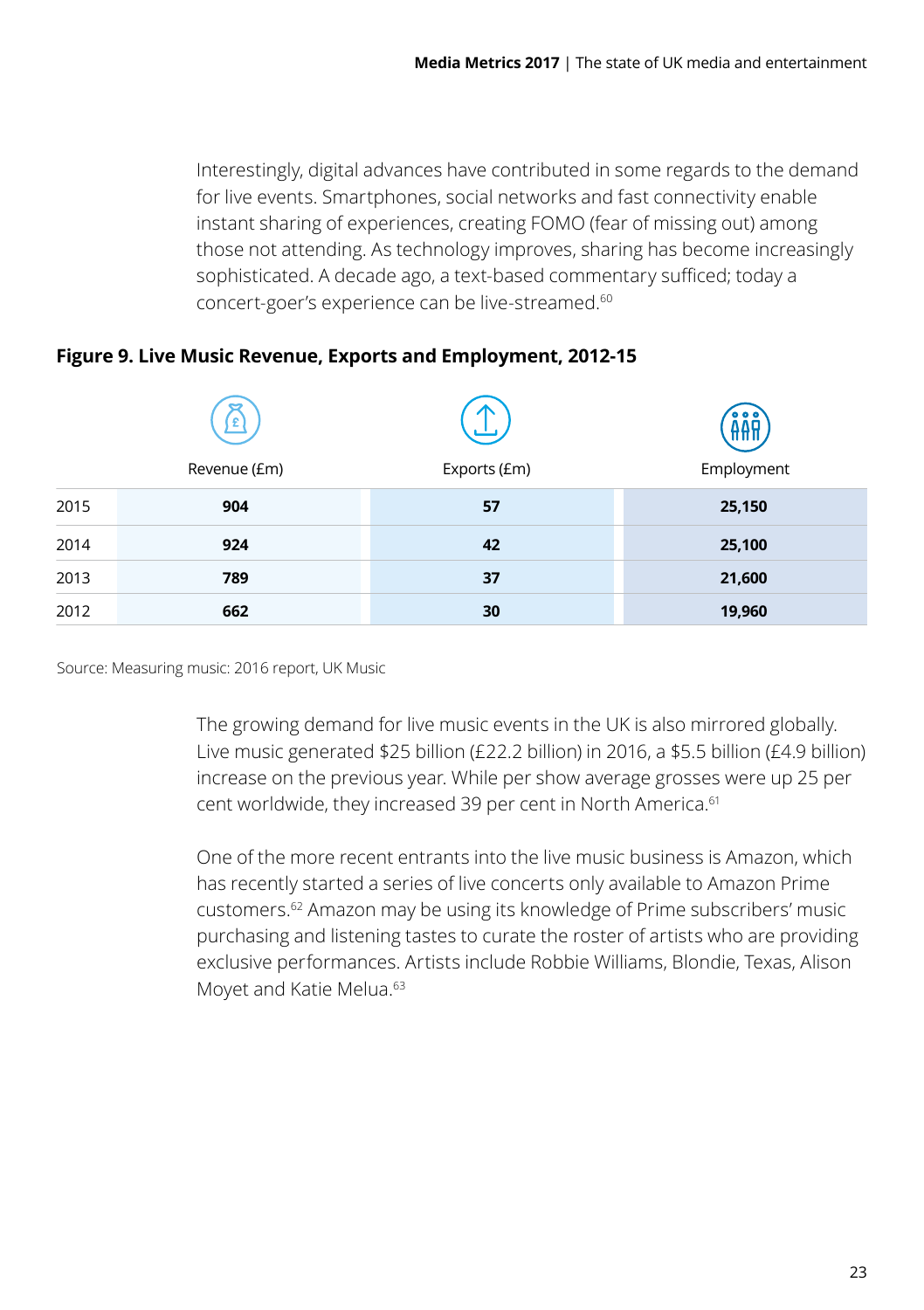#### **Live transmission: television and radio**

Live has also remained the prevalent way to consume television and radio, despite the ever growing capability to go on-demand, thanks to ever improving broadband networks, and the ubiquity of personal video recorders.

Television represents the largest chunk of media consumption in the UK (and, indeed most other countries) today. The average UK viewer watched three and a half hours of television per day in 2016, most of this live.<sup>64</sup>

In 2016, 13.8 per cent of traditional TV viewed was time-shifted. Among younger viewers the proportion is higher, but still the minority. Last year, 25-34 year olds consumers watched over three quarters of traditional TV content live.

One of the drivers for the interest in live television may be technological advance: better networks enable experiences, including programmes, to be shared not just with those in the same living room, but everyone within a messaging group or a social network, or even the wider public.

Humans are in general social beings not solitary ones. It may just be that the majority will always prefer scheduled and collective experiences to on-demand but individual events.65

Live radio also remains extremely popular. Time spent listening to the radio has varied little – at about 20 hours per week<sup>66</sup> despite the increasing availability of on-demand alternatives. In 2016, 90 per cent of the population listened to the radio every week, and consumed slightly over 20 hours per week. Radio's penetration has shifted little since 2011, when slightly less than 90 per cent of the population listened to the radio.

Since 2011 smartphone penetration has risen considerably, and 4G mobile networks, which can readily cope with high-fidelity music streams, have launched and within a few years become the majority of mobile data connections.

Yet despite the widespread capability to create personal playlists, and against the backdrop of a surge in online music subscriptions, radio represented about 74 per cent of audio time in 2016, while on-demand music (music services, music videos and digital tracks) was only 17.2 per cent.<sup>67</sup>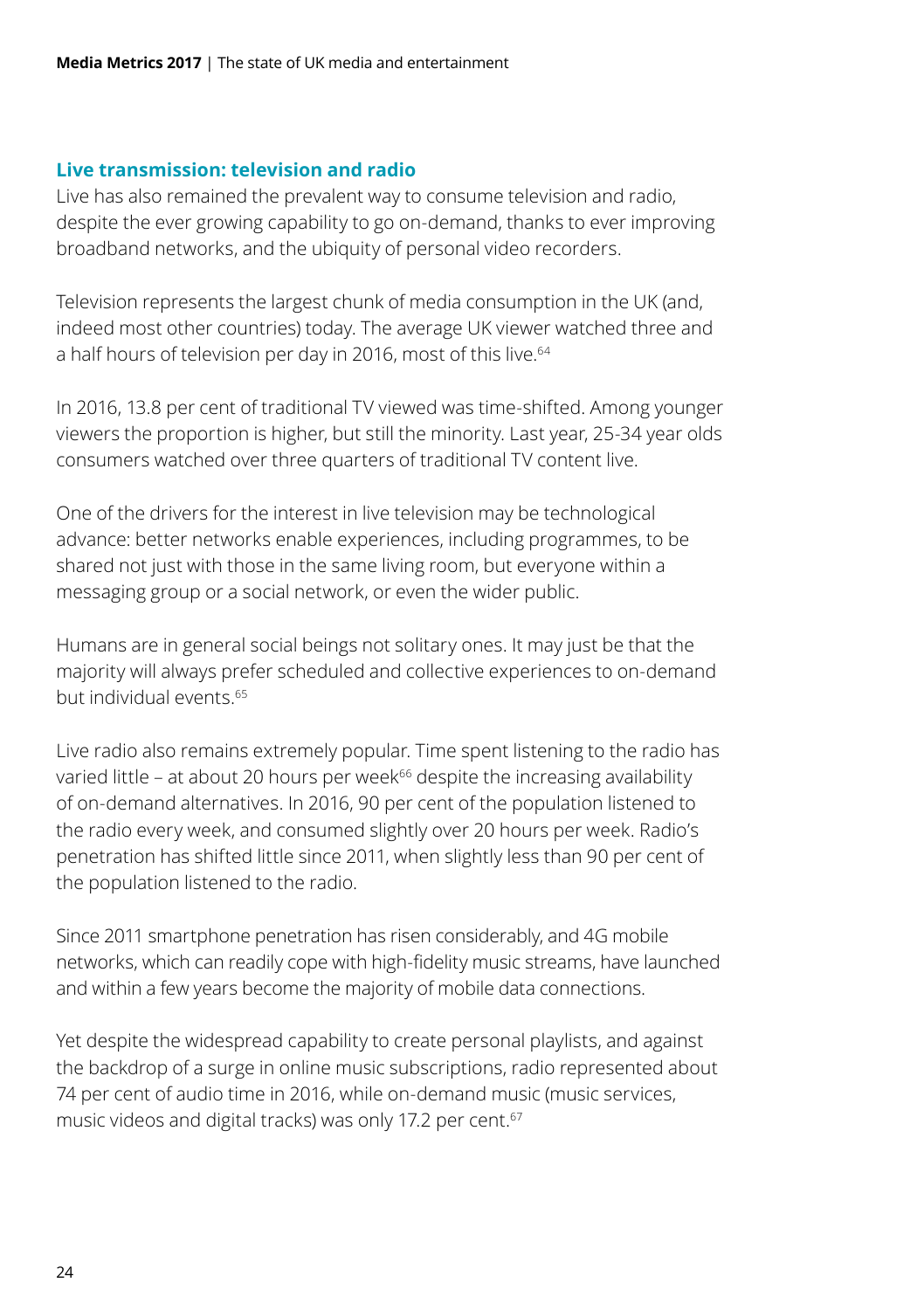These behaviours are mirrored in the US. Consumption of live TV among US adults was 4 hours 13 minutes in Q3 2014, 4 hours 7 minutes in Q3 2015, and barely changed the following year. Throughout this period average broadband speeds for fixed and mobile networks improved considerably.

Consumption of live radio was even more constant, at 1 hour 52 minutes in Q3 2014, 1 hour 50 minutes a year later, and back to 1 hour 52 minutes in Q3 2016.

#### **Cinema: resilient**

Box office revenues declined moderately in 2016, with a 1.1 per cent decline. Admissions (ticket sales) were down slightly to 168 million (a two per cent decline over the prior year) but were seven per cent higher than in 2014.<sup>68</sup>

All three cinema operators in the index had a strong year with double digit growth for the sub-sector (see Figure 10).

#### **Figure 10. Revenue information and ranking for cinema operators**

| <b>Rank (of top 100</b><br>largest UK media<br>companies) | <b>Company</b>                                | <b>Most</b> | Second most Year<br>recent annual recent annual on year<br>revenue (£m) revenue (£m) revenue |     |
|-----------------------------------------------------------|-----------------------------------------------|-------------|----------------------------------------------------------------------------------------------|-----|
| 17                                                        | Cineworld Group plc                           | 797.8       | 705.8                                                                                        | 13% |
| 19                                                        | Vue International Bidco plc 772.5             |             | 707.0                                                                                        | 9%  |
| 20                                                        | Odeon and UCI Cinemas<br><b>Group Limited</b> | 747.2       | 657.4                                                                                        | 14% |

Source: Deloitte, 2017, based on published company accounts

The performance of cinema in the UK has remained fairly constant since 2001 with out-turn for a specific year depending to a large extent on the response to the slate of blockbusters. For example, admissions in March 2016 were up 16 per cent year on year thanks to the launch of *Batman vs Superman: Dawn of Justice*, *Zootropolis*, *Kung Fu Panda 3* and *London Has Fallen*. 69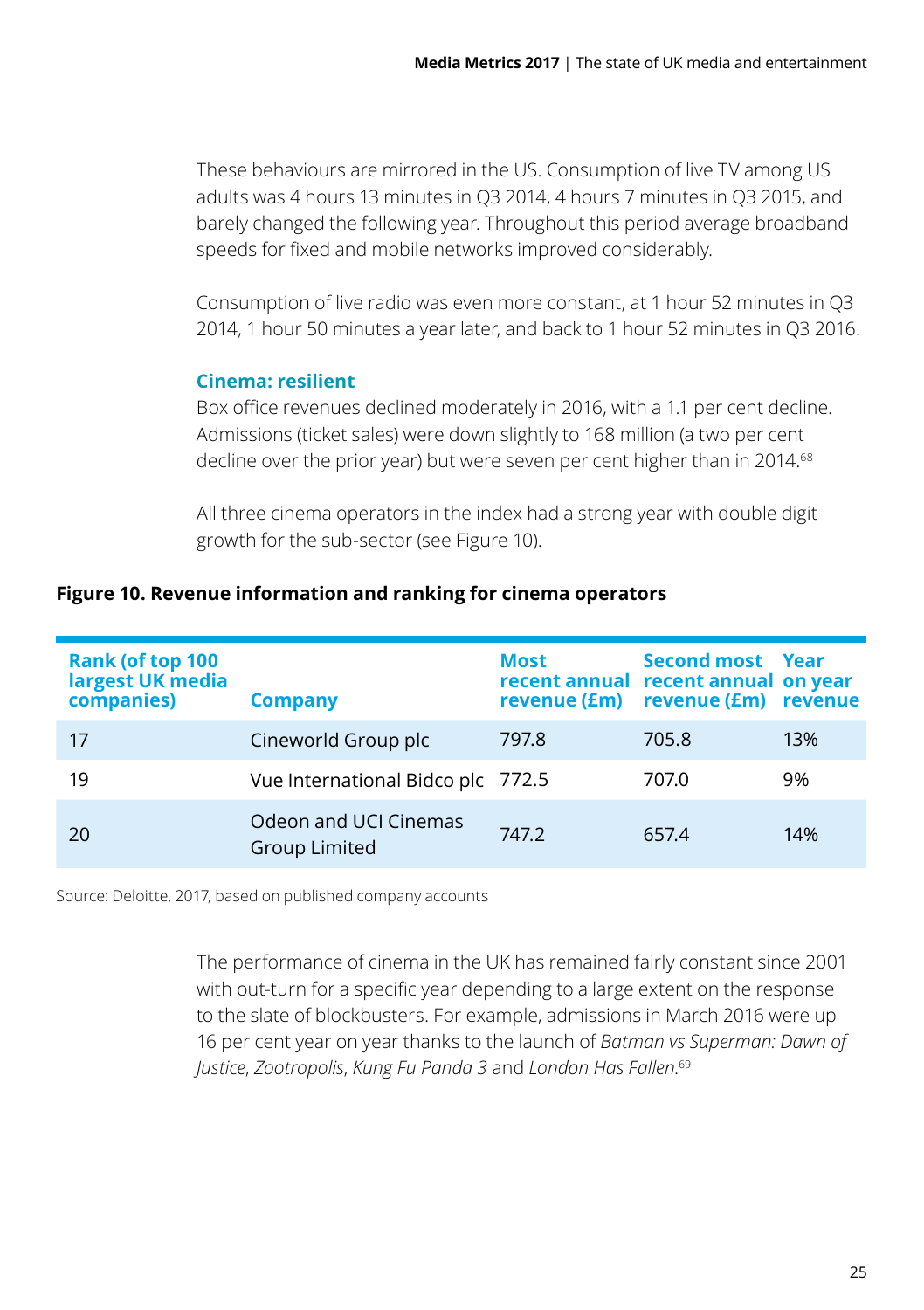2015 was always going to be a difficult year to follow given that it included S*tar Wars: The Force Awakens* and *SPECTRE*, respectively the highest and fifth highest ever grossing films in the UK.<sup>70</sup>

Ticket sales since 2001 have varied between 160 and 180 million: demand has been little affected by technological advance, be it the growing availability of high definition broadcast and the mainstream adoption of HD ready, flat-screen TV sets, the emergence of subscription video-on-demand (SVOD), the adoption of broadband or the launch of 3G and 4G mobile networks.<sup>71</sup>

#### **The future: live forever**

But what of the future – will there still be massive demand for live events? Will live entertainment continue to monetise strongly? Will TV and radio continue to be consumed predominantly live?

Deloitte's view is that demand for live business events should remain vibrant, as people attend events for a wide range of reasons, some of which cannot be replicated digitally, such as socialising together, often in pleasant locations. When the social, relationship- and trust-building aspect of trade fades, then events may be able to migrate online. Until then, online events are likely to be exceptional, as remains the case with working at home by default.<sup>72</sup>

As for live entertainment, for music, comedy and theatre, again we would expect this to remain a strong industry, as long as it continues to deliver memorable experiences that cannot be replicated in digital format.

As for future demand for broadcast, the current demand for radio may provide an indicator. Most broadband connections in the UK should be capable of supporting streaming audio. Yet demand for live radio via platforms built for on-demand remains strong. The majority of requests (between 60 and 70 per cent) for iPlayer Radio are for simulcast.73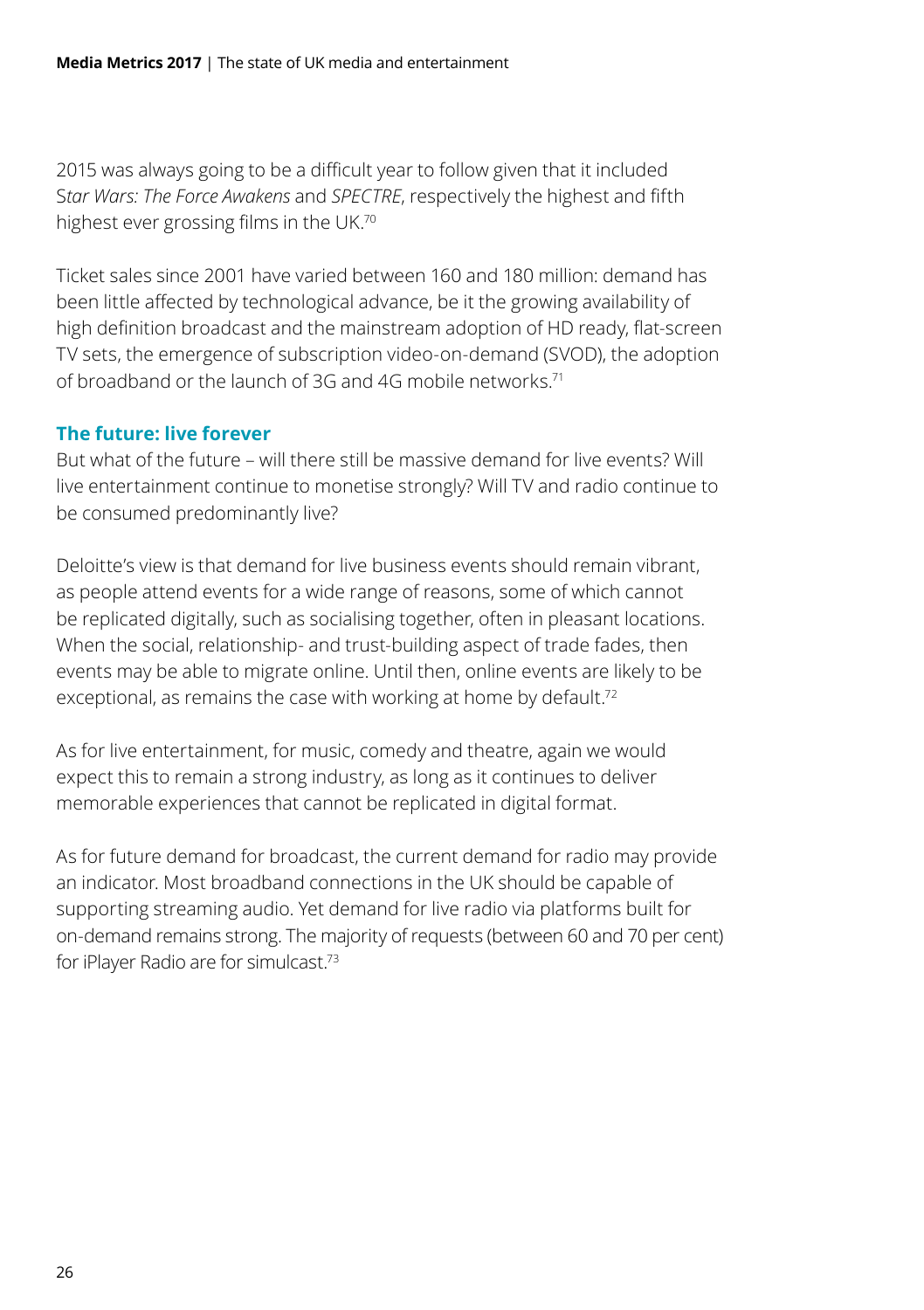The intrinsic demand for scheduled television is reflected in a slew of recent announcements from digital platforms on their live TV offerings:

- Amazon has launched Amazon Channels, a suite of live TV channels, featuring content from Discovery, ITV, Eurosport, MGM and others. This programming is additional (and charged additionally) to the on-demand content included within Amazon Prime.<sup>74</sup> In the US, Amazon has also purchased the rights to stream ten Thursday Night NFL games.75 These will be available to Prime subscribers and also broadcast on TV
- Twitter, which live streamed ten NFL games in 2016,<sup>76</sup> announced in May 2017 that it had signed 16 live streaming deals, spanning concerts, sport and drama.77 Twitter also partnered with the BBC to live stream five election specials<sup>78</sup>
- YouTube has offered, in conjunction with BT Sport, several Champions League matches, including the final<sup>79</sup>
- Facebook will, for the coming season, broadcast 20 live baseball games, and 46 live Mexican football matches to US audiences, via the Facebook Live platform.80

In the US, Hulu, which has offered subscription video-on-demand services in the US since 2006, recently launched a streamed live TV service. The SVOD service starts at \$7.99 (£7.10) per month; the live TV service costs from \$39.99  $(£35.50)$  a month. $81$  Live, in the digital era, would appear to still be alive. And it may always be the case that people use technology to enhance live consumption – not to avoid it.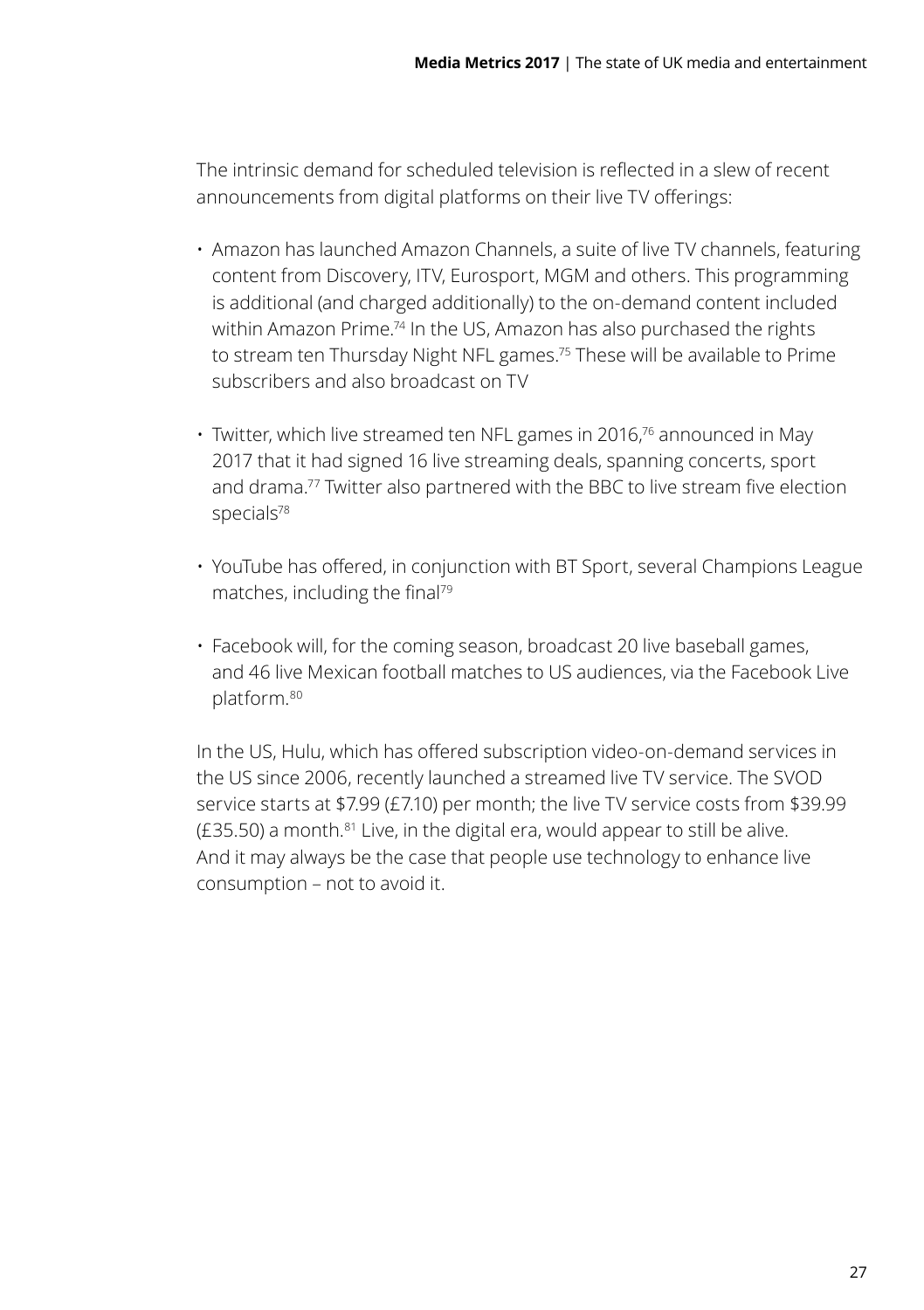# <span id="page-29-0"></span>Measurement evolved: a view on views in a digital age

Measurement of media consumption used to be relatively simple, and widely trusted, and nowhere is this more evident than for video. Yet trusted measurement is fundamental to many companies in the UK media sector, spanning TV and film production and distribution, advertising and social networks.

A mere 20 years ago, the majority of UK homes had just five terrestrial channels, with Channel 5 launching on 30th March 1997. About five million pay TV homes had a further few dozen channels, delivered via analogue satellite or cable.<sup>82</sup> There were far fewer screens per home, and TV sets easily outnumbered connected screens.

There were no personal video recorders (PVRs). Time-shifting viewing relied on one's prowess in programming video cassette recorders (VCRs). There was no network-based video-on-demand (VOD), the closest analogue equivalent to on-demand video being a wander to the neighbourhood video rental store. There was also a stable and limited set of television genres, each of which had a relatively predictable audience profile.

In 1997 a nationally representative sample of a little over 5,000 households and their inhabitants could provide a sufficiently accurate indication to advertisers of who was viewing their commercials. Ad-funded TV stations generated sizeable audiences, with the most watched programmes boasting over ten million viewers, enabling relatively accurate estimates of audience size, due to lower incidence of sampling error.

The only other colour screen in UK homes was a computer, owned by a third of the population.<sup>83</sup> and this would rarely be used to watch video. About a fifth of the population had a mobile phone, with small monochrome screens.<sup>84</sup>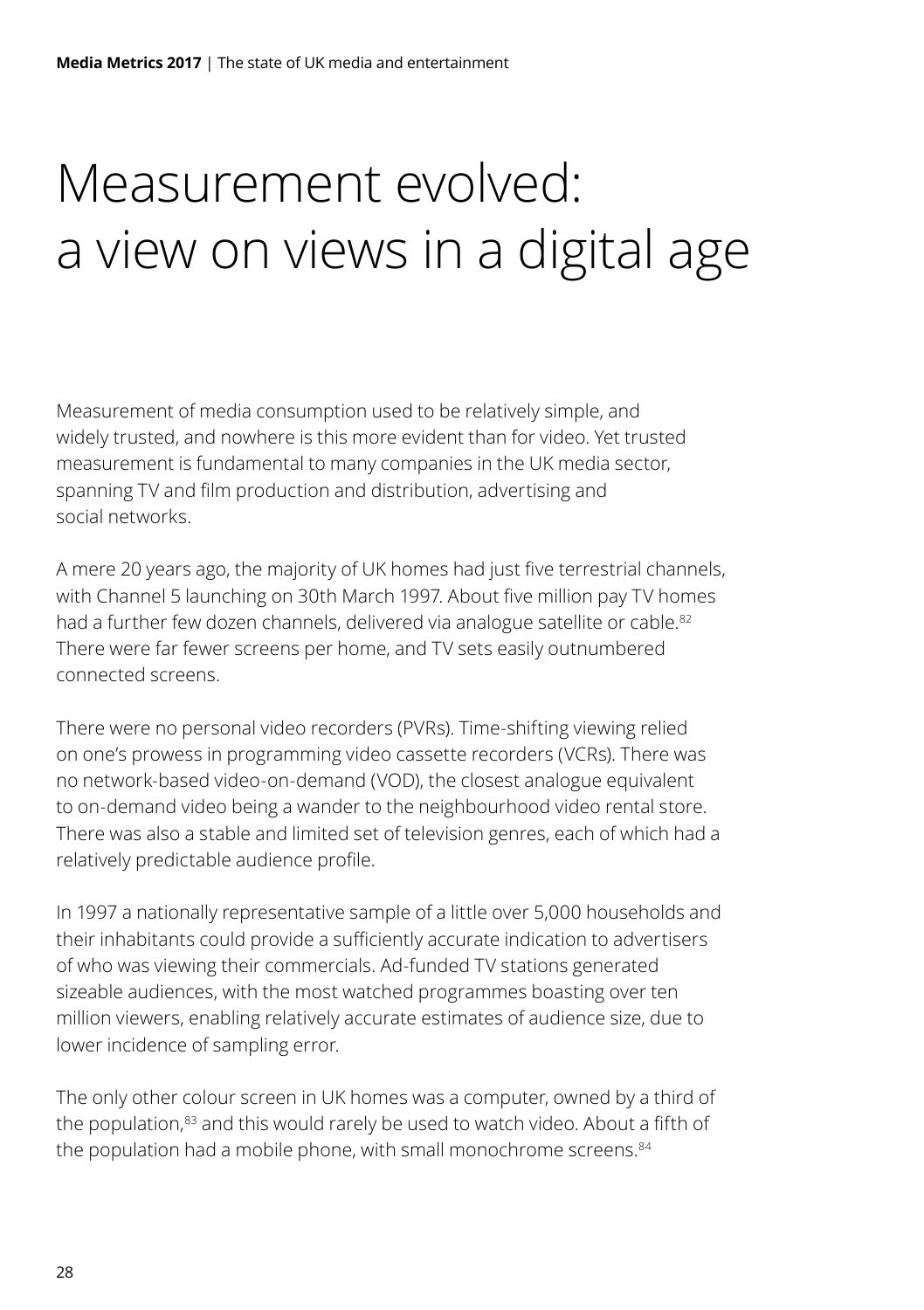#### **2017: an infinity pool of video content**

Today, consumers are in a state of perfect distraction: they are awash with content choice, have access to multiple vivid high-definition screens and can connect via high speed fixed and mobile networks.

There are hundreds of channels on pay TV platforms and a vast supply of on-demand content, from professional and amateur producers.

Video content can be watched on multiple screen sizes, from four- to six- inch smartphones through to 80-inch TV sets.<sup>85</sup> In most UK living rooms connected screens – which often now include the TV set – now outnumber scatter cushions.86

There are multiple content formats, ranging from GIFs (Graphics Interchange Format) lasting seconds to traditional programmes, typically 30 minutes or one hour in length, to series which for some are best watched as day long binges.

There is an endless range of genres, some of which may have never thrived without the emergence of self-publishing platforms. One new genre of video content, for example, is unboxing children's toys: the most successful publisher of this genre has so far amassed 13 billion views.<sup>87</sup>

Viewing at any time, on any screen, and anywhere is possible thanks to a combination of ever more capacious and ubiquitous personal video recorders (PVRs), an increased array of broadcaster and specialist VOD platforms, and ever faster fixed and mobile broadband networks.<sup>88</sup> On-demand platforms, armed with ever larger content budgets, offer ever more variety.<sup>89</sup>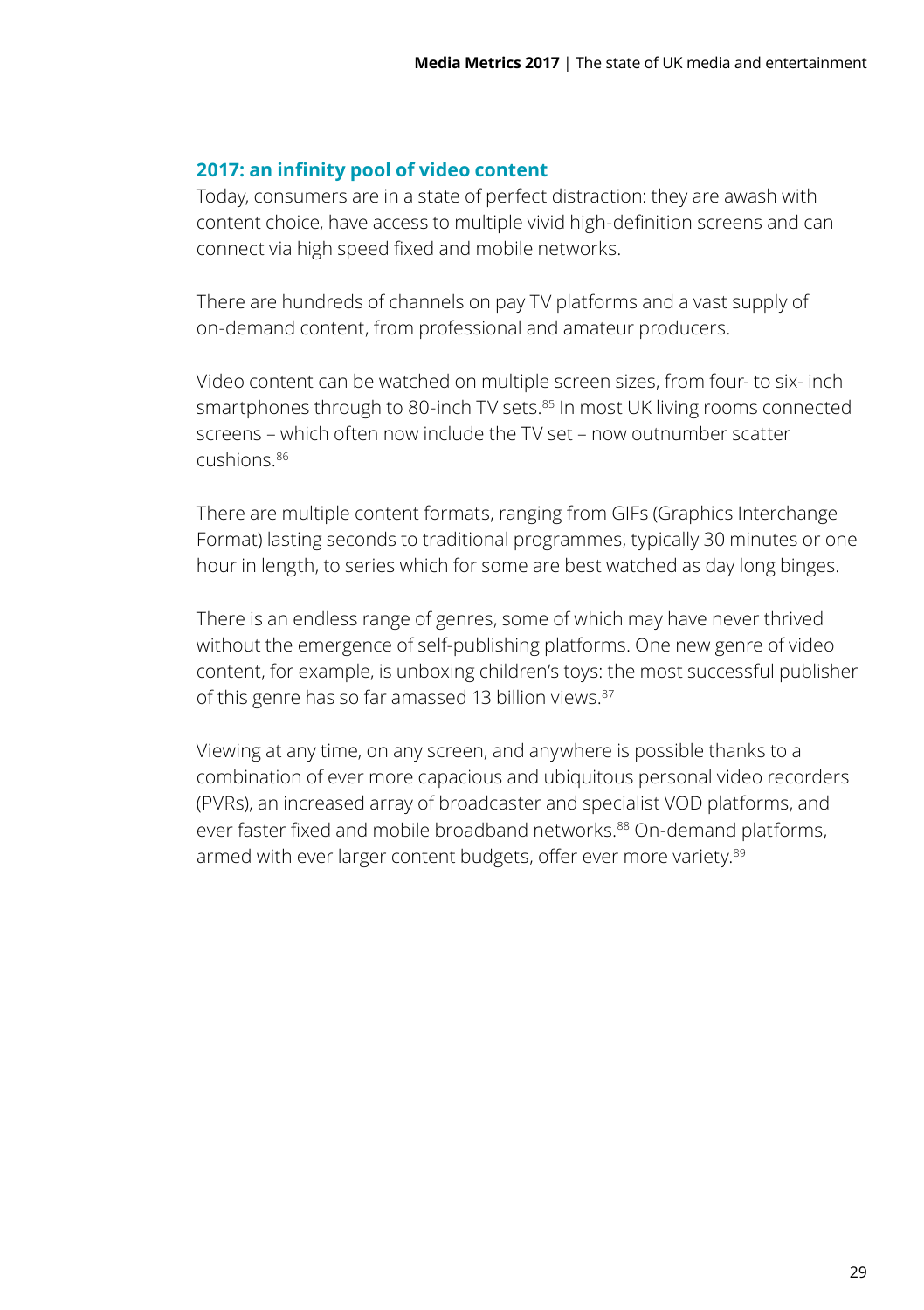#### **The increasing complexity of video metrics**

The expansion of consumer choice can lead to advertiser confusion. This is problematic: reliable measurement is core to advertiser confidence. Campaigns are created according to the expected audience profile (age, gender, social class, location and more) for each programme, and analysed post-broadcast to determine who has watched their advertising messages.

Accurate measurement may determine which programmes an advertiser places ads in, or even which medium (TV, online video or other) to use.

There are multiple sources of confusion at present.

First, traditional TV measurement has become harder, as audiences are now spread over more channels. Audiences per programme are smaller (even though audience share remains concentrated among the six largest channel groups). Smaller audiences mean a greater margin of error. Further, some viewing, specifically that on PCs, tablets and smartphones, may not be captured, as measurement is only now being extended to these devices. Audiences have shrunk in size due to the proliferation of channels, particularly for the principal channel groups. Whereas 20 years ago there was just one ITV, it now has four broadcast channels, as well as on-demand options. There has also been an expansion of pay TV funded content which can be profitable with much smaller audiences than is the case for ad-funded content, as revenue per pay TV viewer is often higher than for an ad-funded viewer.

Second, there are now multiple, additional forms of online video content now available to advertisers as well as traditional TV programmes. Each video format offers a different value proposition and may have distinct, but similar sounding, measurement terminology, as well as additional metrics, such as engagement. For traditional TV viewing a view may be a continuous period of 30 seconds watching the same piece of content. For online video a view may be mere seconds in length, and in some cases may not even be visible to the user: music videos (played on any screen) may be listened to, rather than watched; or they may be playing in one tab among 20 tabs open on a browser. For some on-demand sites the core metric is a request, i.e. a user's computer, tablet or phone sending a request for a file to be downloaded.<sup>90</sup> For all types of video there may be a response to the advertising message seen. For traditional TV, the reaction (such as a search on an advertiser's website) is not normally captured. For online video platforms, all engagement (such as a comment, like or click) can be tracked and linked to the individual consumer.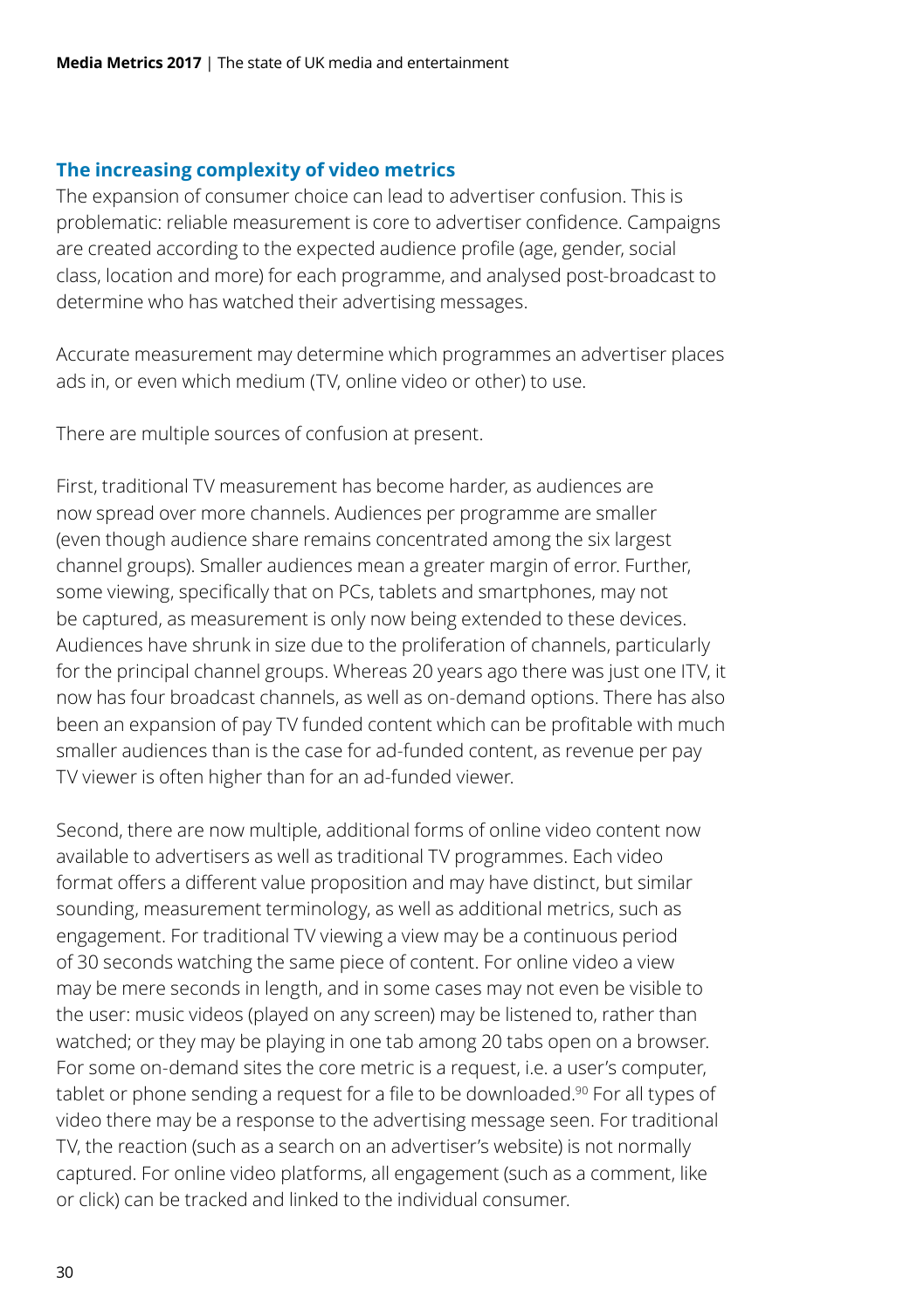Third, and related to the second point, video is now consumed in far more contexts. Variables affecting context include screen size, time of day, if the content was watched live and the consumer need being served. Is an ad watched live on a 49-inch TV, at 8 PM, by a weary viewer equivalent to one watched absent-mindedly on a 5-inch smartphone at 8 AM, by a commuter waiting for a bus?91 In some cases consumers may be passive (such as at the end of the day), while at other times they may want to interact with content.

Fourth, there is a diversifying range of companies selling ads against video. As well as traditional TV broadcasters and cinemas, there are social networks, online video aggregators, print publishers, mobile games publishers and out-ofhome media companies – any screen space is being used to offer video ads.

Fifth, for some online video formats, ads may now be placed programmatically, with advertisers bidding in real-time for each slot. This may mean that advertisers are not fully aware of what content their ads are being placed next to, and as a result, ads may be shown adjacent to content that does not align with the advertiser's brand values. One major advertiser has recently taken steps to prevent their ads being shown next to unaligned content.<sup>92</sup>

Sixth, there have been questions around the accuracy of online measurement. Online content measurement provides high degrees of granularity, but there have been questions as to whether all claimed users were real, or if bots are simulating the actions of users. One company estimated fraud of \$7.8 billion globally on programmatic advertising alone in 2016.<sup>93</sup> A trade association estimated \$7.2 billion in bot driven ad fraud in the same year.<sup>94</sup> One executive has asked whether measurement of digital platforms should be conducted by a third party that is independent of the digital platforms.<sup>95</sup>

An additional factor is the emergence of traditional TV programming on online platforms: until recently most online video served via an online platform did not resemble traditional TV, often being much shorter in length, and with different production values. In the last year online platforms have started purchasing access to more conventional TV programmes, such as sports and drama, causing the potential for confusion to be exacerbated and making the collision of different measurement systems more apparent.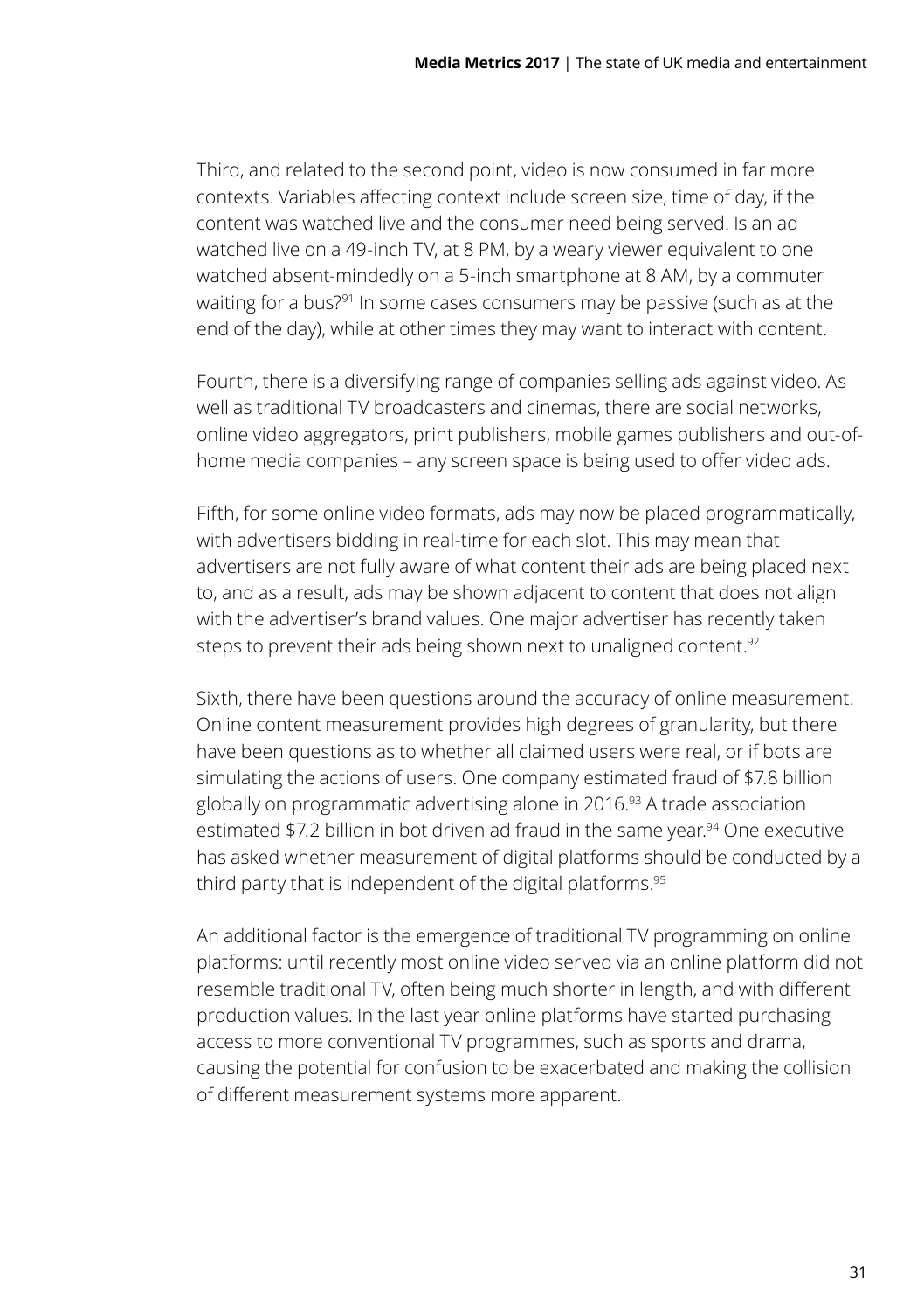For example, in 2016, in the US market, Yahoo live-streamed an NFL (American football) game globally. The programme had 15.2 million unique viewers using typical Web platform metrics. Applying traditional TV metrics, however, there was an average of just 2.4 million viewers.<sup>96</sup> The former number counts anyone that watched any quantity of the game, from a second to the entirety. The latter is the average of the total number of viewers for each minute of the 195 minute live stream, that is the average of the total number of viewers for the first, second and each minute thereafter all the way through to the 195th.

The former number is similar to the typical audience this game would have had if shown on regular TV in the US market, and would, at first sight, be appealing to advertisers. The latter number, arguably less so. In the US market, Twitter has started using television measurement principles to enable comparability, and this is expected to increase confidence among advertisers. Applying the same metrics for an NFL match, the average minute audience was approximately 17.5 million for CBS and NFL network, and 327,000 for Twitter.<sup>97</sup>

#### **Video views: definitions and methodologies**

To illustrate the potential for advertiser confusion, it is worth describing the range of video measurement terms and underlying methodologies currently available. Advertisers now need to become familiar with multiple types of measurement, each of which has different metrics and methodologies.

#### **Traditional TV on TV sets**

The Broadcasters' Audience Research Board, more commonly known as BARB, manages measurement of traditional TV programmes in the UK.98

BARB's measurement is based on the metered, indoor viewing behaviours of 5,100 nationally representative households; this is a similar approach to that used in most other major TV markets. Each household represents about 5,000 other households in the UK. Size, age, gender, geography and TV platforms are the principal variables considered so as to have a highly representative sample.99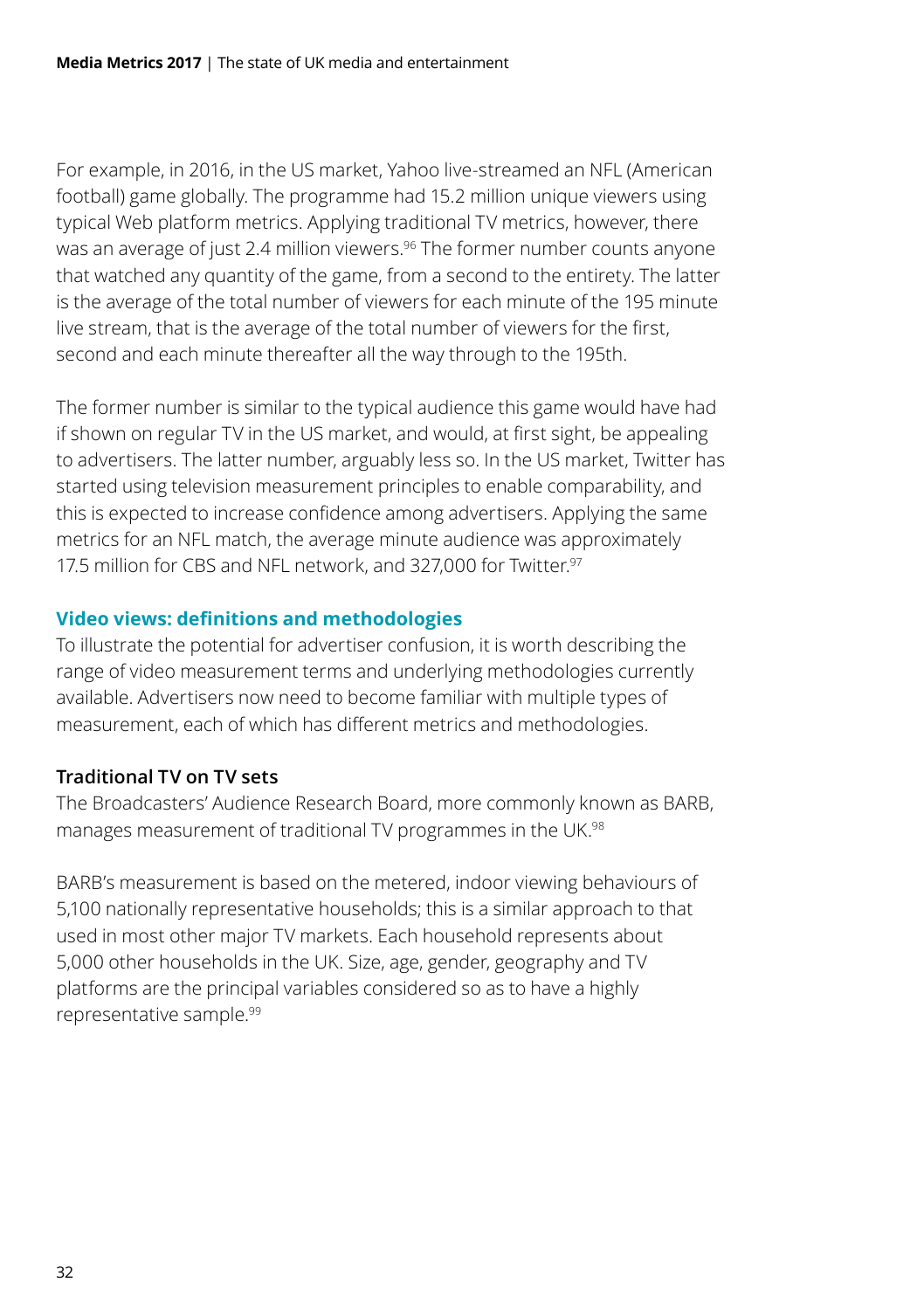A meter installed in each panel member's home identifies each programme watched via an audio sample, which is matched to a database of programmes.<sup>100</sup> In Sky TV homes, the set-top box relays programme information to the meter. For online television content, programmes are identified via metadata tags.<sup>101</sup>

The metrics generated include:

- Audience: the audience is calculated by averaging the audience for all minutes covered by the programme, from start to finish, but excluding advertising breaks and promotions<sup>102</sup>
- Commercial audience: this is "the audience for the clock minute in which the commercial starts"103
- Viewer: this requires a panel member, or guest, being in a room when a television is on, and a programme is being shown.104 With this approach, measurement cannot tell if someone is watching the screen. Viewing outside of home is not counted
- Viewing unit: viewing is measured per clock minute. A programme is counted as viewed if a panel member spends at least 30 seconds within every clock minute in the room in which a TV set is showing a programme.105 The panel member only has to be present in the same room; the metering cannot tell whether the person is actually watching
- Viewing on same day as live (VOSDAL): time-shifted viewing of traditional TV programmes that took place on the same day as broadcast transmission.106 A large proportion, often close to half, of all time-shifted viewing takes place on the same day as broadcast<sup>107</sup>
- Consolidated data: consumption of TV programmes watched after, but within seven days after broadcast.<sup>108</sup>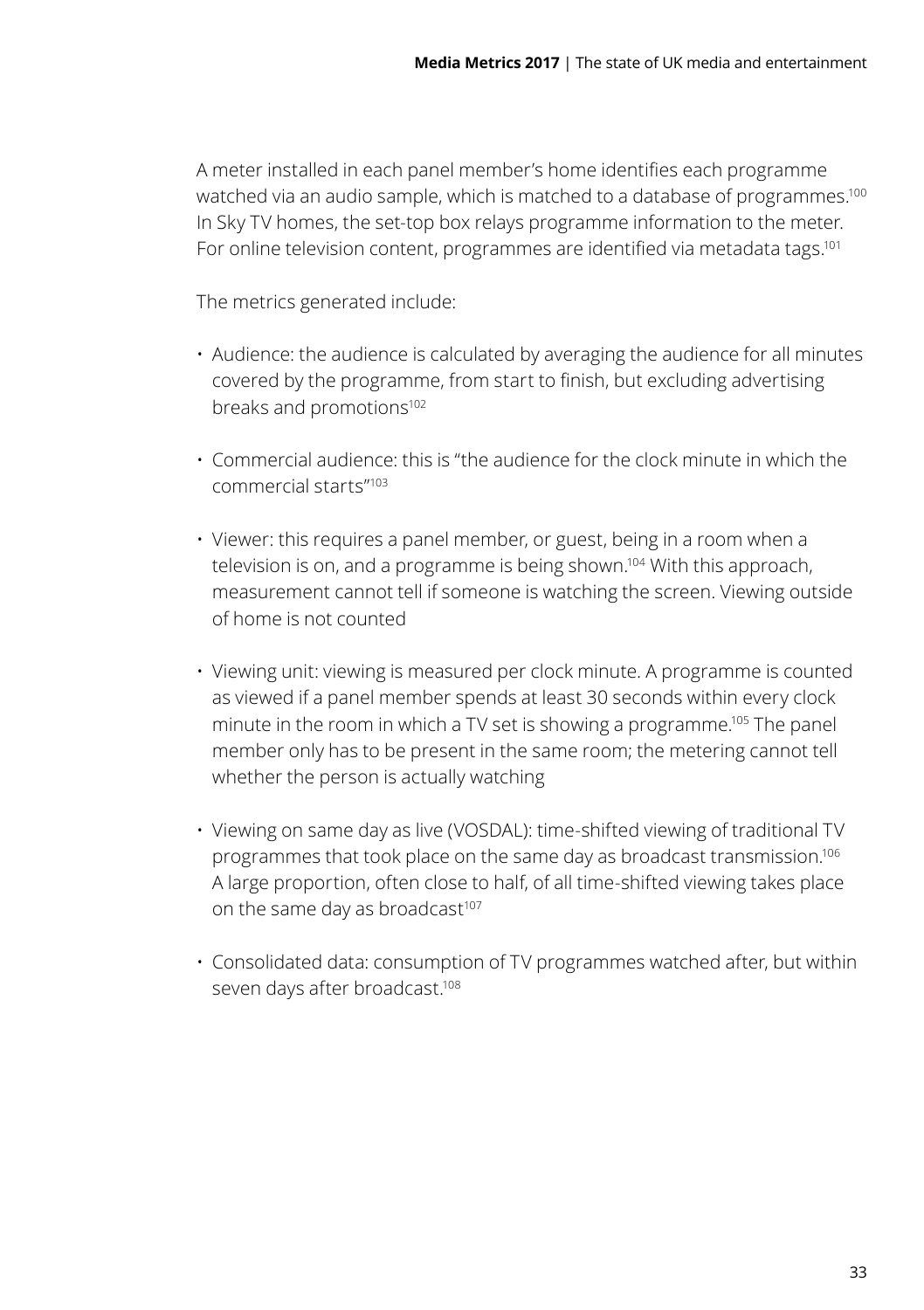#### **Traditional TV on other devices**

TV programmes are also watched on PCs, tablets and smartphones. Historically, consumption of traditional TV content watched on these devices was not counted, and not included in viewing data.

BARB is currently extending the metering of consumption of broadcasters' content watched on tablets and PCs. This is being implemented to the same standards as those applied to viewing on a TV set. Viewing data will indicate what is being watched, and by whom.<sup>109</sup>

At least half of homes within the BARB panel now measure viewing on tablets and PCs; approaches for measuring consumption on smartphones are being developed.

Viewing data that fuses consumption of traditional TV programmes across all devices is planned to be rolled out in March 2018.

#### **Online views**

One of the promises of online consumption is the ability to measure an individual's consumption. In the UK the viewing patterns of every single digital consumer could be measured; you would not need to rely on a panel of a few thousand homes.

The two largest online platforms in the UK for the dissemination of advertisingfunded video are YouTube and Facebook.

Online measurement incorporates a wider range of measures than those for traditional television. In addition to viewing stats, platforms also offer data on the extent to which content is interacted with, for example by clicking on a link or leaving a comment.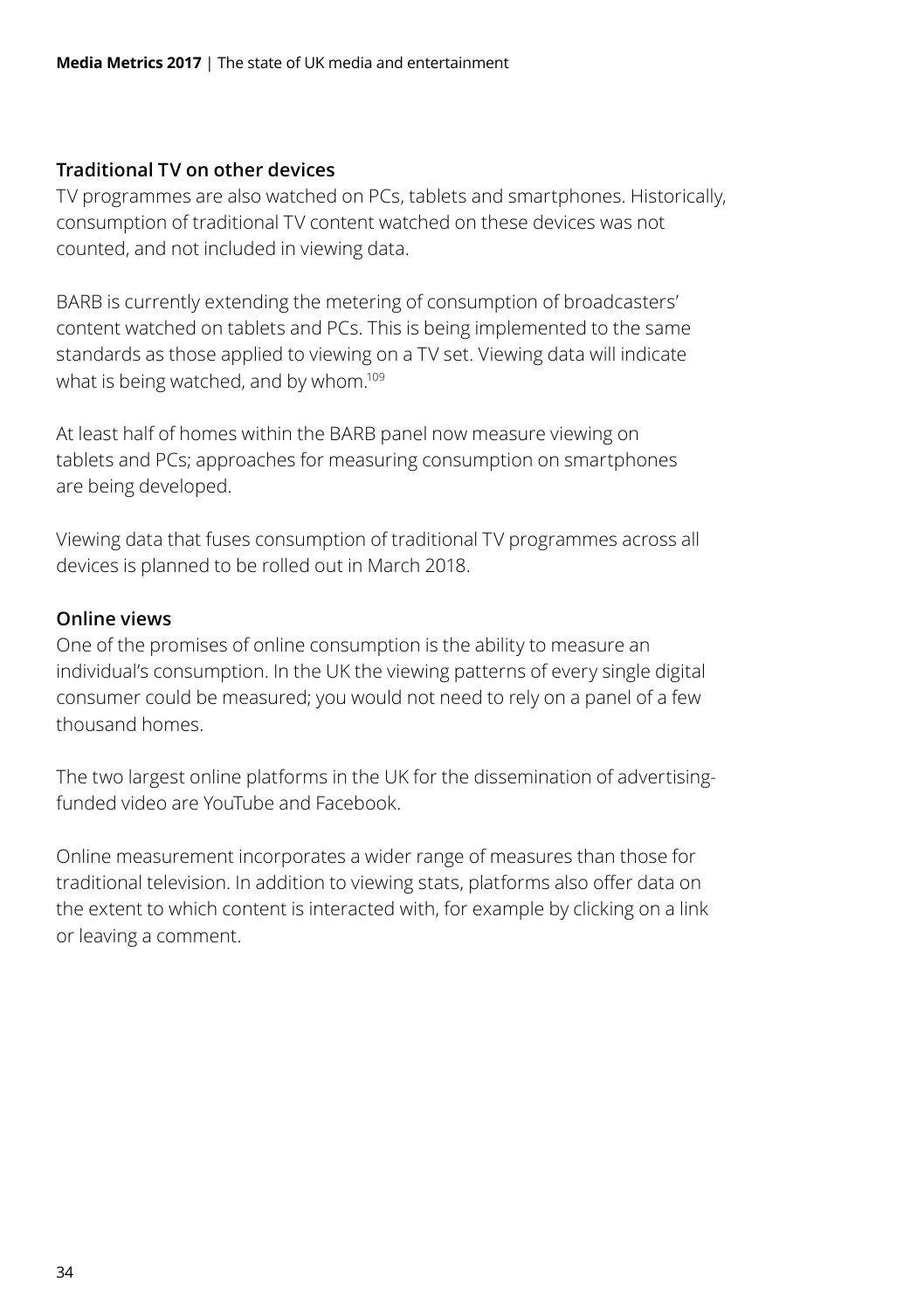Viewing data for Facebook includes:

- reach, that is the number of people the ad was shown to
- 3-second video views the number of views of at least three seconds' duration, or for 97 per cent of its duration
- 10-second video views the number of views of at least 10 seconds' duration, or for "nearly 97" per cent of its duration
- video watches at 25, 50, 75, 95 or 100 per cent including watches that skipped to this point
- average watch time.<sup>110</sup>

Viewing data for YouTube includes:

- views (if these are 11 seconds or longer they are counted in the public YouTube view tally)
- video viewership counts how often a video is played either to a quarter, or half, or three-quarters' duration or to completion
- traffic source how the viewer discovered the content
- audience retention is proportion of viewers still watching for every moment of the video
- engagement likes, comments, shares and other forms of interaction.111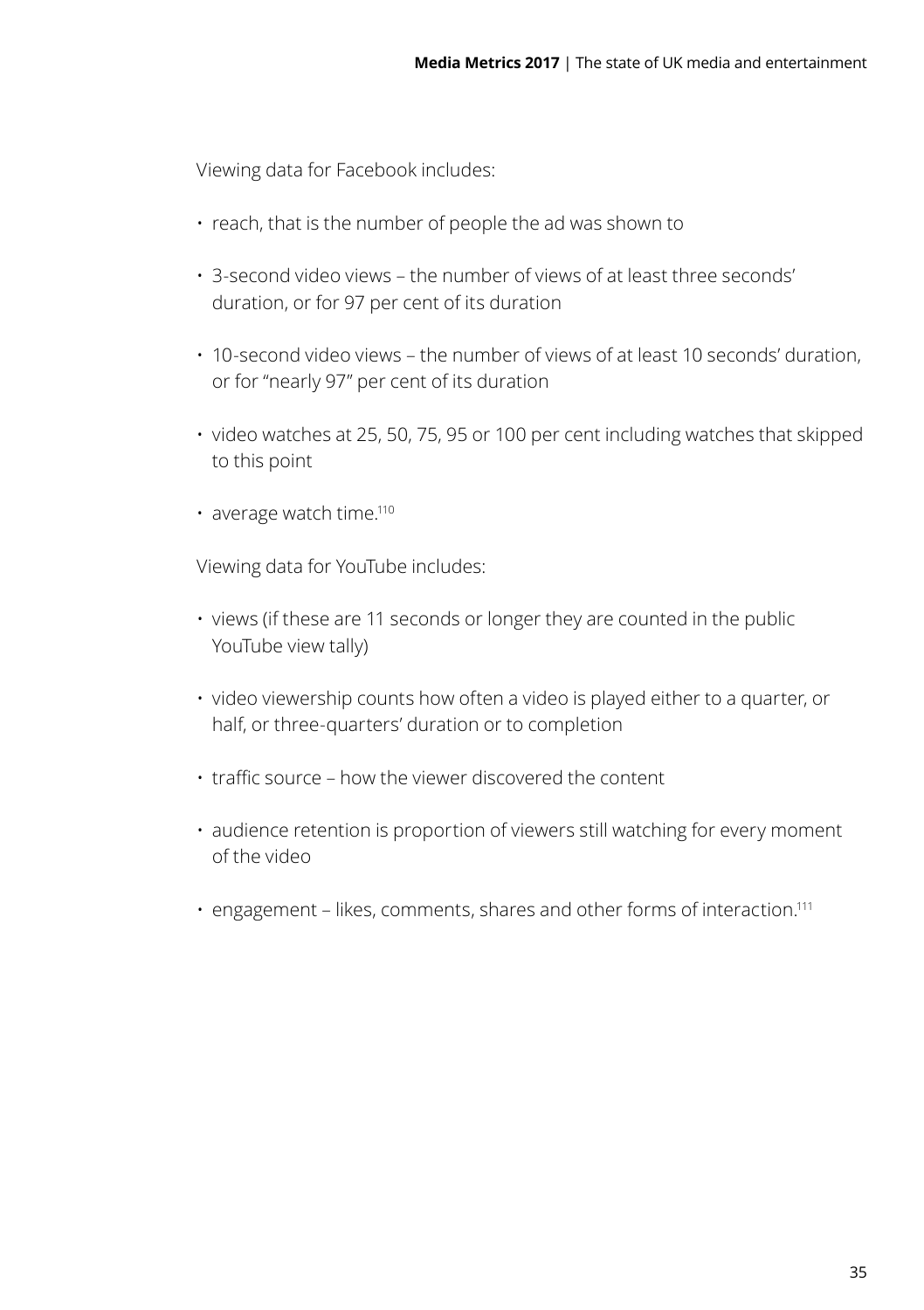#### **Interpreting viewing metrics: recommendations for advertisers**

Video ads – on any platform – are likely to be one of the most important formats for advertisers for the foreseeable future. However there is a massive variation in types of video and underlying measurement.

Arguably there is need for a simple, integrated, independent and comparable measurement approach: creating this would require significant collaboration, coordination and effort. Ideally measurement would also incorporate consumption of other forms of media, including text and music.

Until that is available advertisers should make every effort to understand what they are purchasing, and consider at least the following:

- What influence does the size of the screen have on the effectiveness of an advertising message? On Facebook 65 per cent of views are on a mobile device.112 A 49-inch TV set has 67 times the screen area of a 6-inch smartphone. A core question for advertisers is to determine the value of a view on a smartphone versus that on a larger screen such as a tablet or a PC, and relative to a TV. A corollary would be to understand how important screen size varies by age group
- How important is sound to your advertising message? On Facebook, it is estimated that between 50 per cent and 90 per cent of videos delivered via digital platforms are consumed with the sound off.113 On YouTube, mobile (which may include tablets) accounts for over half of all viewing.114 Smartphones have relatively weak speakers, so when sound is on, does it have the desired impact? Should advertisers create a silent version of each ad which is optimised for consumption on muted smartphones?<sup>115</sup> How often is the advert being shown? Is your advert being shown at too high a frequency, leading to a viewer resenting the ad?116
- Where is the advert being placed? Is there third party verification of the content the ad is being shown against?117 Is the ad being placed amid complementary content: should political campaign ads be shown against all genres of content?118 Should or can these ads be shown to viewers of any age?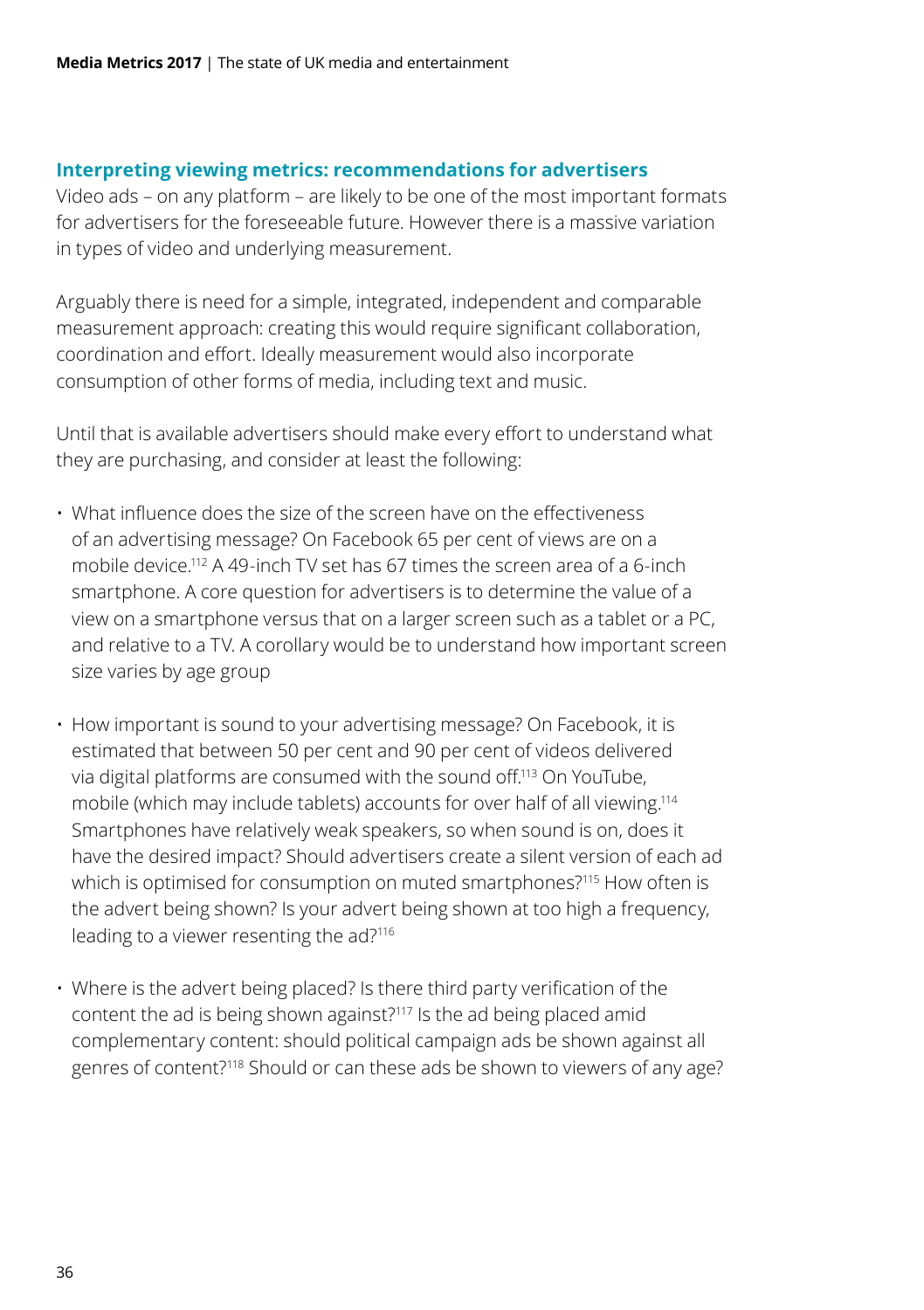• Are the metrics reliable?<sup>119</sup> This includes, if third party verification is available, confirming that bots are not artificially swelling views or other metrics, ads which are shown are viewable, and likely to be viewed. Techniques that have been used to augment numbers include pixel stuffing, whereby an ad designed to appear at 1,024 by 480 pixels is crammed into a one-by-one pixel square, but still counted as an impression,120 and 'ad stacking' where multiple ads are placed on top of each other, counting as multiple views.<sup>121</sup>

#### **The next era for video measurement**

Video measurement is already complex; in the near term it may become even more complex as further measures are introduced, and as advertisers' ability to interpret these new metrics matures.

- In the near term, we would expect developments such as linking traditional media consumption to online activity, e.g. seeing a TV ad and tracking resulting online behaviour such as a search. This could be enabled through an app that could meter programmes being shown in the proximity of the phone and which also tracked browsing behaviour on the device. Tracking would ideally be over an extended period of time
- Also in the near term, a growing number of homes may be served with TV ads customised to the household. For example a higher proportion of home furnishing ads could be shown to a family that had recently moved house
- In the medium term, and subject to individual consent, offline behaviour in response to broadcast or online ads could be tracked. A smartphone app could meter video consumption and use location information on the device to determine whether the individual went to a store, restaurant or other advertised venue as a result of seeing an ad.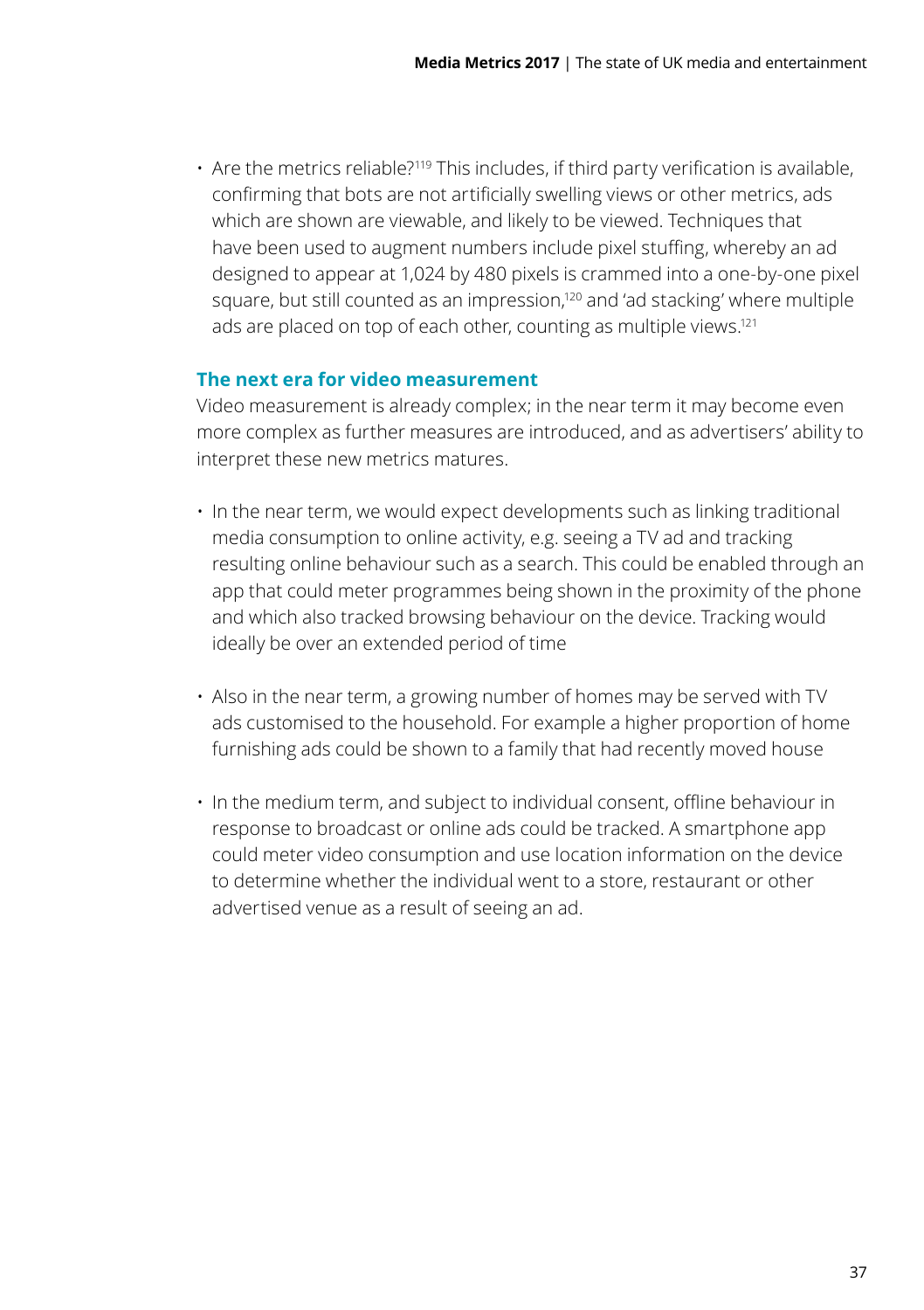# <span id="page-39-0"></span>Media and entertainment M&A: momentum continues

The Media sector has experienced a high level of M&A activity in the UK and globally since 2013. This has been fuelled mostly by corporates taking advantage of unusually fertile deal-making conditions: low interest rates, benign debt markets and record levels of cash reserves on balance sheets.

#### **Global outlook**

There were £262 billion worth of global deals in the media sector in 2015 and 2016, of which £163 billion occurred in 2016 alone. However, in recent months there have been significant political shifts and uncertainty over economic policy.

Deloitte's analysis shows that M&A markets are sensitive to such uncertainties, and after a stellar year in 2015 in which there were 2,311 deals announced, Global Media M&A activity slowed in 2016, falling eight per cent by volume (see Figure 11). This trend has continued into 2017 with deal volume at the end of May down by six per cent year on year.

Conversely, the value of deals announced in 2016 (when measured on a total enterprise value basis) increased by 65 per cent year on year fuelled by two mega deals: AT&T Inc.'s proposed<sup>122</sup> acquisition of Time Warner Inc.<sup>123</sup> and Twenty-First Century Fox Inc.'s proposed acquisition of Sky plc.124 Both deals remain subject to regulatory review, but have served to inflate global deal values in the sector even when volumes are down year on year.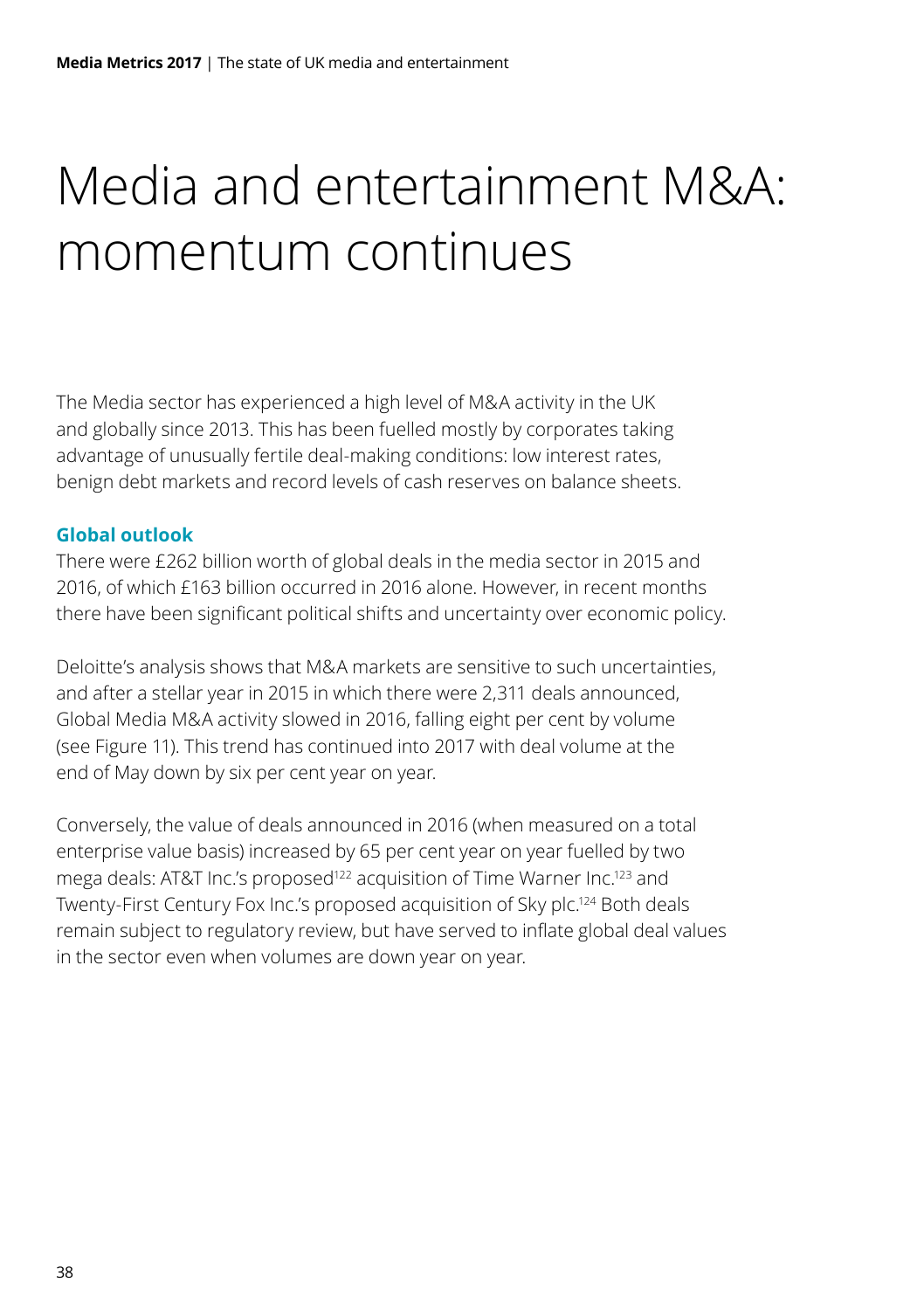

#### **Figure 11. Global deal volumes: 2013 – May 2017**

Notes: The chart shows the number of deal announcements within each period noted. Transactions that have subsequently been cancelled have been removed from this analysis. The sub-sector categorisation refers to the target company.

Source: Capital IQ, Deloitte analysis, 2017

Despite a slight decline in the number of deals, we do not expect the momentum generated from the last couple of years to disappear overnight. Rather we expect dealmakers to show caution, with one consequence likely being prolonged timelines. There are still many attractive assets in the market and we expect the corporate sector to use M&A as a key pillar for their long-term growth plans.

From a geographical perspective, US domestic consolidation coupled with continued outbound investment from Asia have been notable themes. In addition, European deal activity rebounded in 2016 representing 24 per cent of global deal activity by value (up from 13 per cent in 2015).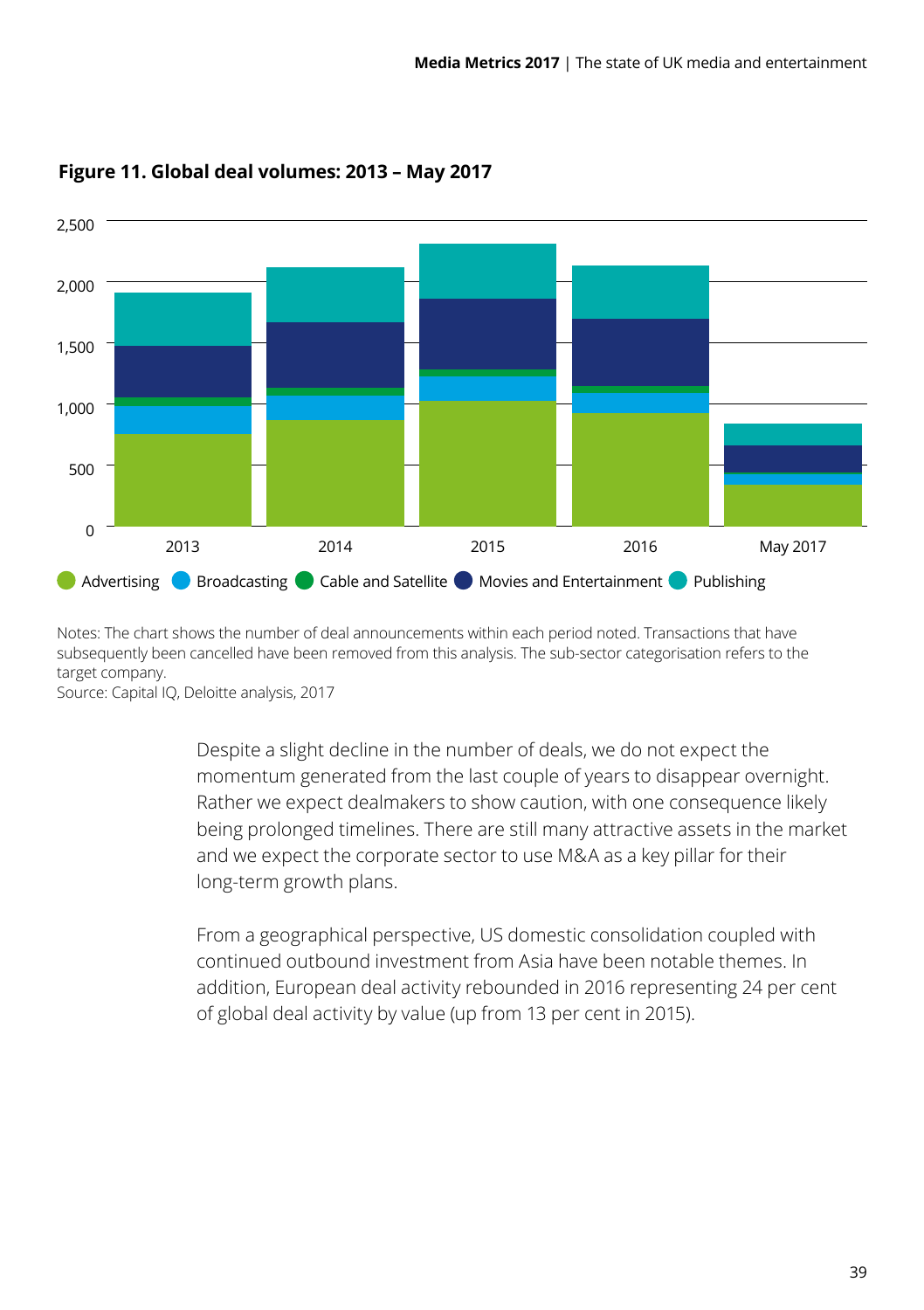#### **UK outlook**

The UK market is viewed as an attractive environment for developing media businesses. The combination of an impressive talent pool, dynamic innovation and entrepreneurial culture continues to attract investors. While uncertainty over Brexit has created some understandable concerns, the UK has maintained its reputation as a global creative hub for the media and entertainment industry.

UK Media companies remain attractive to overseas buyers. There were 254 deals related to UK M&E companies in 2016, three more than in 2015 (see Figure 12). Another notable example, in addition to the aforementioned proposed acquisition of Sky plc, is Newscorp's acquisition of Wireless Group, owner of talkSPORT.125 More recently, Incisive Media sold its magazine titles including Insurance Post and Risk.net to French firm, Infopro Digital.<sup>126</sup>



#### **Figure 12. UK deal volumes: 2013 – May 2017**

Notes: The chart shows the number of deal announcements within each period noted. Transactions that have subsequently been cancelled have been removed from this analysis. The sub-sector and country categorisation refers to the target company.

Source: Capital IQ, Deloitte analysis, 2017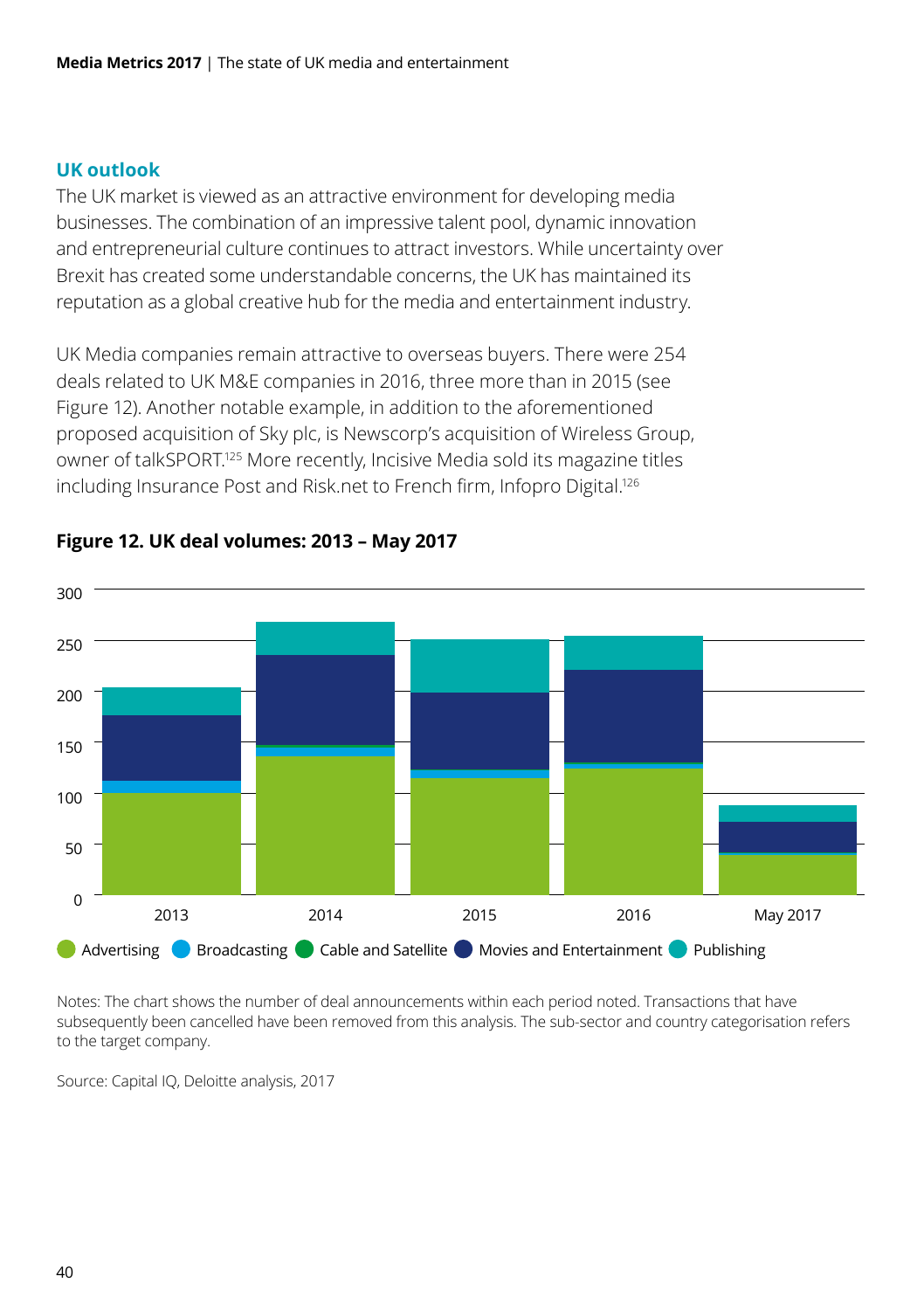We have not yet seen a decisive impact from sterling weakness following the outcome of the Brexit referendum vote. While it may have given some encouragement to US inward investment, it does not appear to have formed a key element of the investment thesis. Arguably, it may have triggered more opportunistic interest in the short term, representing a partial hedge against prevailing deal multiples.

#### **The continuation of corporate acquirers**

Industry-wise, the most significant change in the market over the last three years has been the return of corporates to the M&A market and a shift in their behaviour.

Prior to 2015, corporate acquirers often chose not to participate in competitive M&A auctions. When they did participate, they were often beaten by Private Equity (PE) funds. They lost on price and their inability to manage process dynamics given the timescales involved and the challenges with their internal approval and sign-off process.

In the last 12 months, the pendulum has continued to swing away from PE firms towards corporate acquirers, with corporates accounting for 94 per cent of global M&A activity by deal value in 2016, up from 81 per cent in 2015. This was the result of an increased willingness among corporate purchasers to pay higher multiples for media assets, despite the background of increasingly dynamic changes to the industry landscape and operating models.

For example, UBM and Informa have shown their willingness to participate in competitive auctions. UBM acquired Advanstar<sup>127</sup> and Allworld;<sup>128</sup> Informa acquired Penton<sup>129</sup>.

Among media and entertainment corporates, there now appears to be greater recognition that organic growth is difficult. We are witnessing a quiet but consistent level of boardroom determination to continue pursuing growth through strategic investment, often combined with further internal restructuring. While boards are mindful of regulatory and political intervention regarding major proposed transactions, we expect deals to rise in the short to medium term.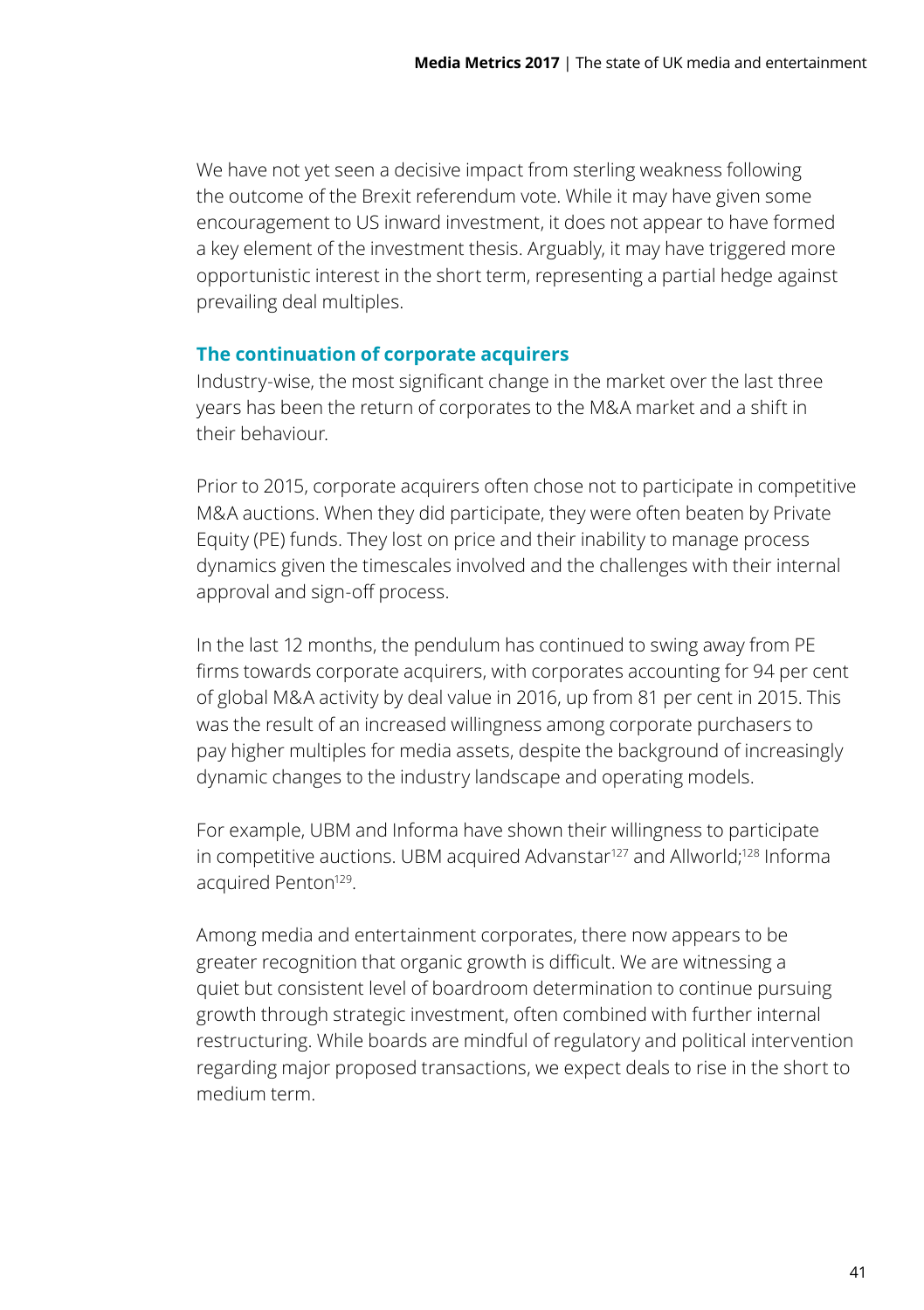With the high-profile exception of the proposed acquisition of Time Warner Inc. by AT&T Inc., the majority of transaction flow has been driven by three key themes:

- the desire to achieve further efficiency gains through industry consolidation (for example RELX and Informa in the international trade shows, events and exhibitions)
- many companies are focusing on optimising their portfolio of assets; this is leading to a steady volume of divestitures by major international media groups, such as Transcontinental Inc.'s recent announcement of an asset review and divestment of its publication portfolio in Canada
- large corporates continue to look to M&A opportunities outside of the UK to combat limited growth opportunities in their domestic markets. For example, WPP and ITV continue to buy businesses in the US and Asia.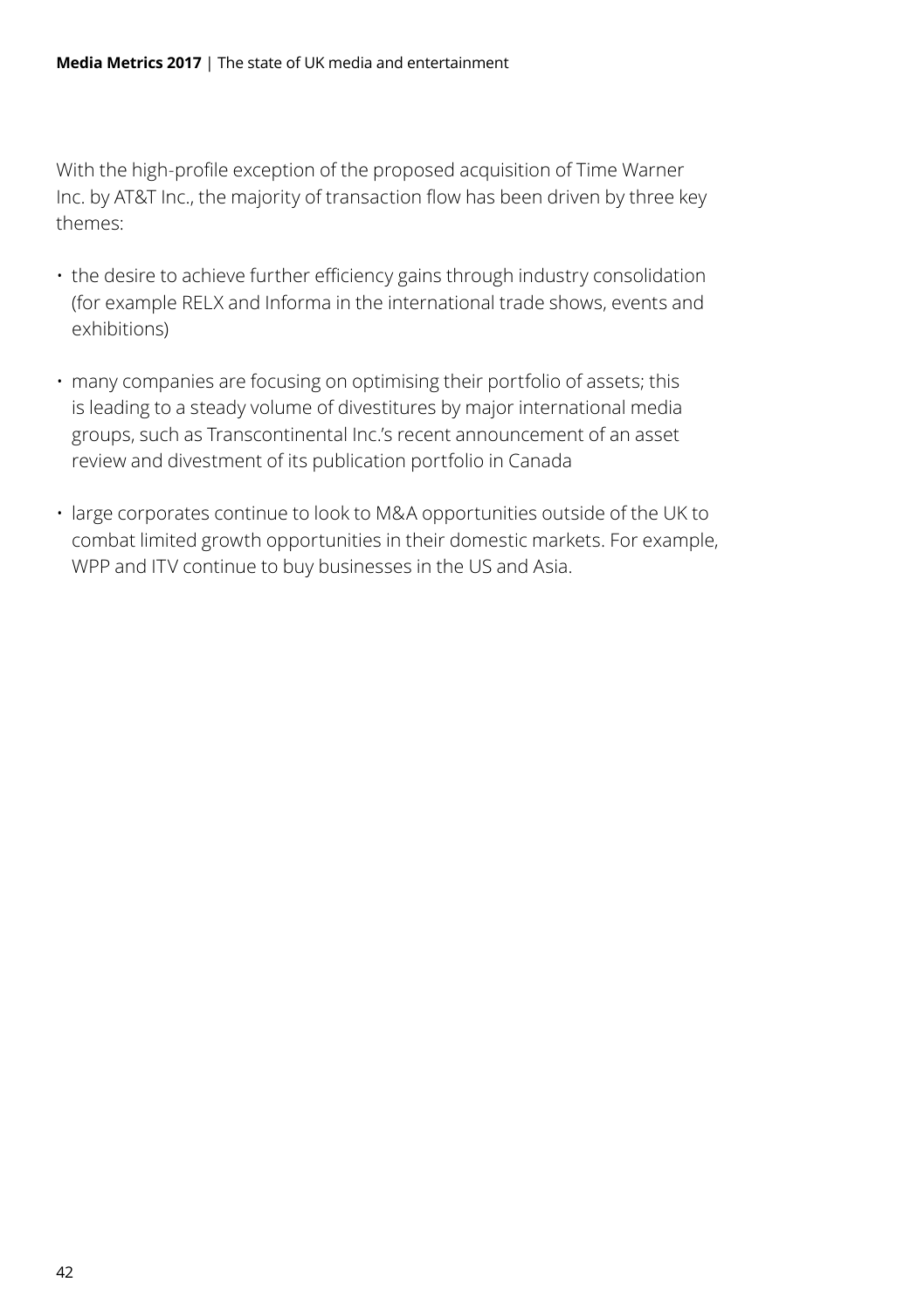### <span id="page-44-0"></span>Research methodology

We have collated data on companies based on their UK Standard Industry Classification (SIC) codes, as defined by their registration at Companies House.

The UK SIC 2007 codes covered by this report are:

- **•** 581 publishing of books, periodicals and other publishing activities
- **•** 59 motion picture, video and television programme production, sound recording and music publishing activities
- **•** 60 programming and broadcasting activities (includes radio and TV) and
- **•** 731 advertising.

While the SIC codes provided a starting point, the report team worked jointly with our TMT Consulting practice and our Insight research team, to include companies whose SIC code is not included in the list above, but who we believe are part of the UK media industry, due to their tight interrelation with the other companies in our ranking, or because their main competitor set is included in our definitions. The most notable examples are Thomson Reuters, Google and Facebook, who we believe play a crucial role in the media and entertainment industry today.

Where possible, we have removed duplicated entities and rolled them up to group consolidated results where an eligible group company registered in the UK exists.

Where a group parent company does not exist, does not meet the profile of a media company, is not registered in the UK or does not consolidate the results, the UK subsidiaries are shown separately.

Associate companies are presented separately from their ultimate owners, as associate revenues are not included in the consolidated figures of the parent company.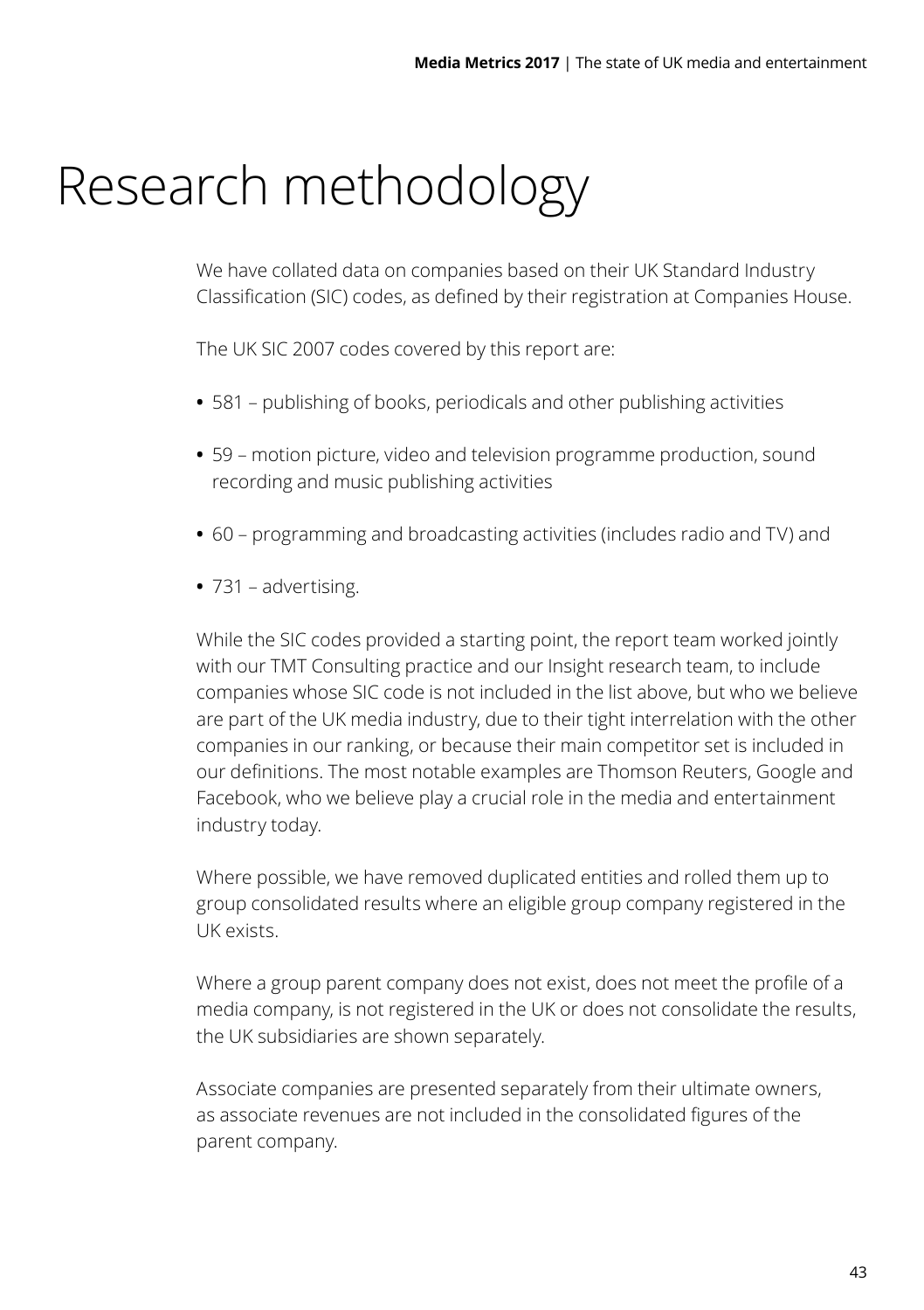One company in the top 100, Euromoney International Limited, is partially owned by Daily Mail and General Trust plc (DMGT), another ranked company. Both companies report accounts, and both their revenues qualify for a ranking in the top 100. We have listed both companies in the top 100, but have only included DMGT's revenues when calculating aggregate revenue for the top 100 so as to prevent double counting. There are no other PLCs within a PLC in the top 100.

The data covers media and entertainment companies who are registered in the UK and their position in the ranking is based purely upon reported revenue that is recognised within these entities. This approach provides us with a consistent basis on which to rank companies, but it does mean that some large, global media and entertainment organisations with a UK presence may be excluded because revenues generated in the UK exist within a company that is registered elsewhere. Conversely, some UK entities recognise all of their global revenue in their UK-based company or present group accounts that consolidate the revenues of all their international operations.

We note that some SIC codes may describe a company's historical categorisation, but not reflect current scope. For example, an advertising company may have diversified into a range of adjacent sectors.

Financial information has been sourced exclusively from publically available information ranging from Companies House, annual reports and results statements in order to ensure that the top 100 listing of media and entertainment businesses represents an accurate record.

The ranking of companies by size is based on their most recent annual results, available as at 7 April 2017.

As we are comparing the market at a point in time, we defined 2016 revenue as that which was primarily recognised in that calendar year. As such, companies with financial year ends in January to June will find their revenue categorised as 2015, as 6 months or more relate to the 2015 calendar year.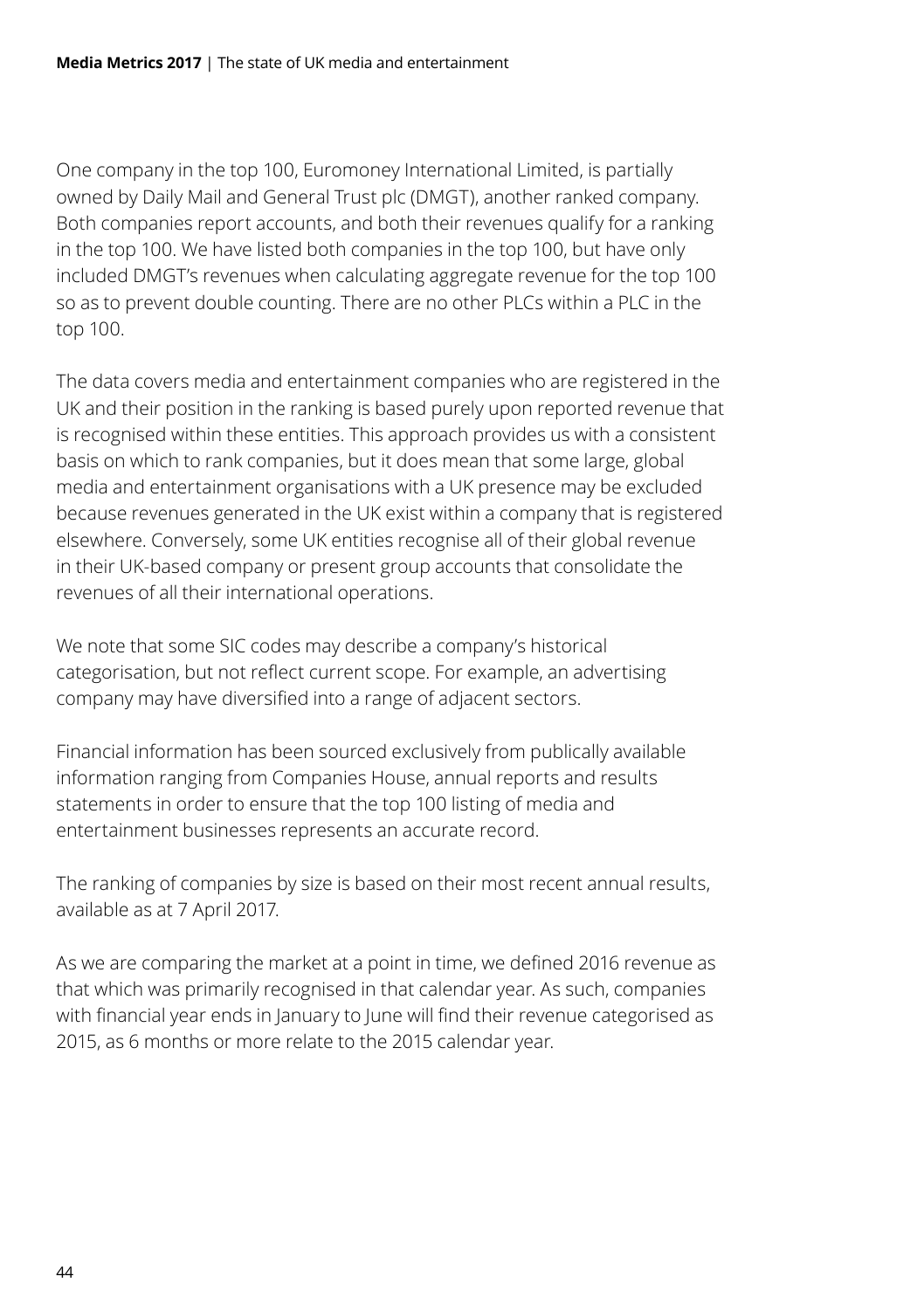Where companies report their results in a currency other than British Pound, their results have been converted using the average exchange rate for their reporting period. Given the exchange rate movements following the EU referendum, to better understand the impact of FX, we have also looked at the company's reporting to the market and investors, and in particular the performance on a constant currency basis.

Comparable measurements were selected across all companies where possible; however, there may be some discrepancies due to variations in reporting requirements across the listing (for example, UK GAAP versus IFRS and restatement from historical UK GAAP to IFRS 101 or 102). Financial results include discontinued operations but exclude the results from joint ventures, and profit after tax is selected as the profit figure.

For advertising companies, where possible, net billings were cited as revenue instead of gross billings. Where a net billings number was unavailable, these have been identified in the full Top 100 listing.

Where comparatives were restated, these restated numbers were selected.

There have been no adjustments made to reflect revenue or profit gained through internal or external operations.

For further information about this research please contact: [UKTMTIndGrp@deloitte.co.uk](mailto:UKTMTIndGrp%40deloitte.co.uk%20?subject=)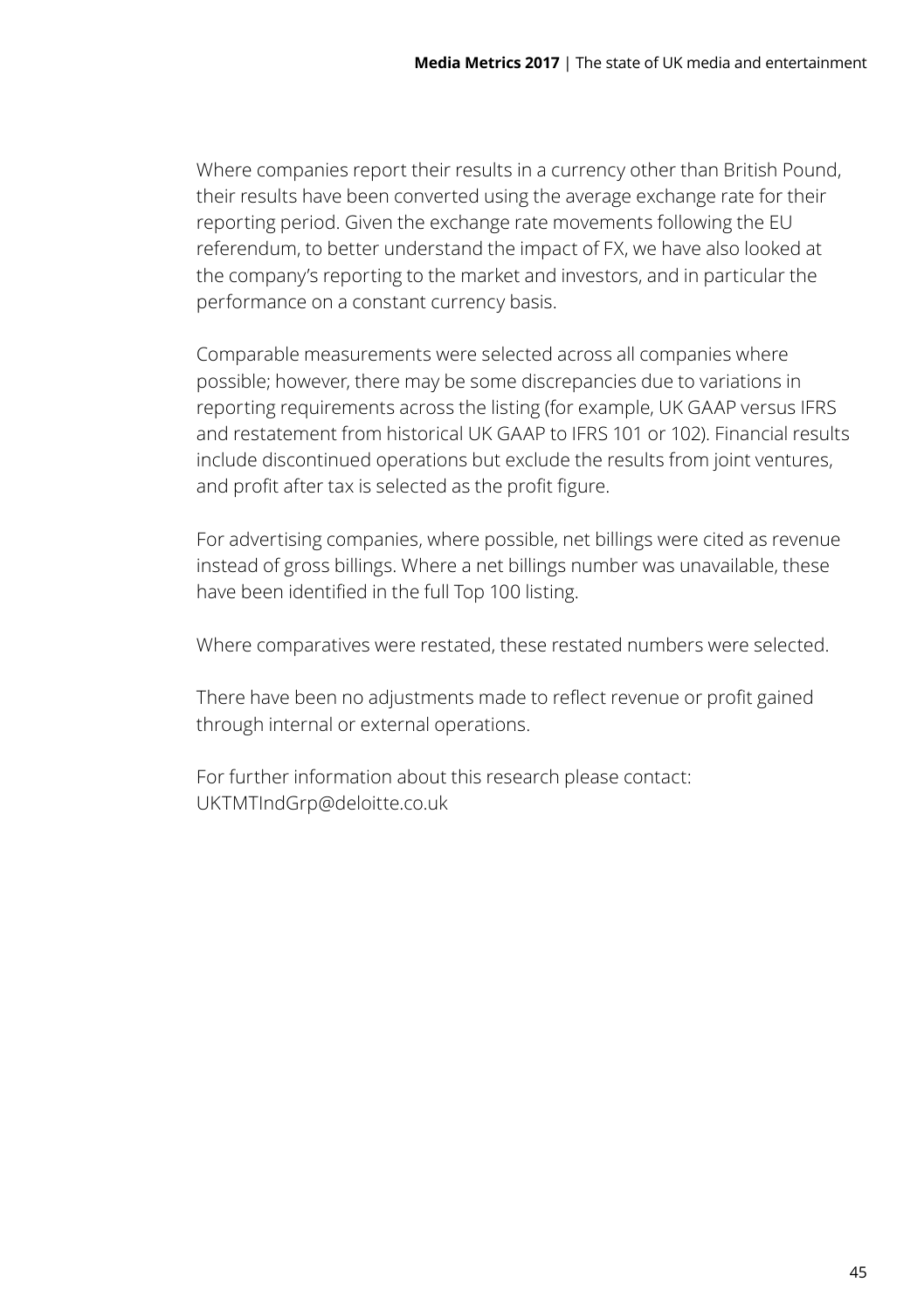## <span id="page-47-0"></span>Endnotes

- 1. For most companies, to arrive at a three-year CAGR, we compared revenues for 2012 and 2015; for those companies where a revenue figure for 2012 was not available, we compared revenues for 2013 and 2016; for those companies where a revenue figure for 2015 or 2016 was not available, we compared revenue figures for 2011 and 2014; two companies have been excluded from the analysis due to a lack of sufficient data.
- 2. Liberty Global Reports Fiscal 2016 Results, Liberty Global, 28 March 2017: http://www.libertyglobal.com/pdf/pressrelease/LG-Q4-2016-Press-Release-FINAL-AMENDED.pdf
- 3. Rebound in pound prompts revival in hedging, *Financial Times*, 14 May 2017: https://www.ft.com/content/1565a2c2- 372d-11e7-99bd-13beb0903fa3
- 4. Pound reverses losses on YouGov study indicating tight UK election, *Financial Times*, 31 May 2017: https://www. ft.com/content/87563124-45cb-11e7-8519-9f94ee97d996
- 5. Companies that do not disclose the share of revenue generated from overseas have been excluded from this analysis.
- 6. Hedges vary in quantity and duration.
- 7. Football Association on brink of signing \$1bn TV deal for FA Cup but viewers shunning BT, *The Telegraph*, 21 October 2016: http://www.telegraph.co.uk/football/2016/10/21/football-association-on-brink-of-signing-1bntv-deal-for-fa-cup/
- 8. The dollar to pound conversion rate used in this chapter is that as of 6 June 2017.
- 9. How much does it cost to advertise on UK TV? Here's what Channel 4, ITV and more charge for slots, *The Drum*, 22 February 2017: http://www.thedrum.com/news/2017/02/22/how-much-does-it-cost-advertise-uk-tv-heres-whatchannel-4-itv-and-more-charge-slots
- 10. Google represents 99 per cent of Alphabet's revenues. For more information, see Alphabet Announces First Quarter 2017 Results, Alphabet Inc., 27 April 2017: https://abc.xyz/investor/news/earnings/2017/Q1\_alphabet\_earnings/
- 11. Ibid.
- 12. Advertisers' appetite lifts Facebook sales and earnings, *Financial Times*, 4 May 2017: https://www.ft.com/content/4f96ac9e-3038-11e7-9555-23ef563ecf9a
- 13. Guardian Media Group plc (GMG) results for the financial year ended 3 April 2016, The Guardian, 27 July 2017: https://www.theguardian.com/gnm-press-office/2016/jul/27/guardian-media-group-plc-gmg-results-for-thefinancial-year-ended-3-april-2016
- 14. Ibid.
- 15. Media & Telecoms: 2017 & Beyond Conference (requires subscription), Enders Analysis, 19 April 2017: www.endersanalysis.com
- 16. For more information, see UK News Media: an engine of original news content and democracy, published by News Media Association in association with Deloitte LLP, News Media Association, 9 December 2016: http://www. newsmediauk.org/write/MediaUploads/In%20the%20Spotlight/NMA%20Economic%20Report/Final\_Report\_News\_ Media\_Economic\_Impact\_Study.pdf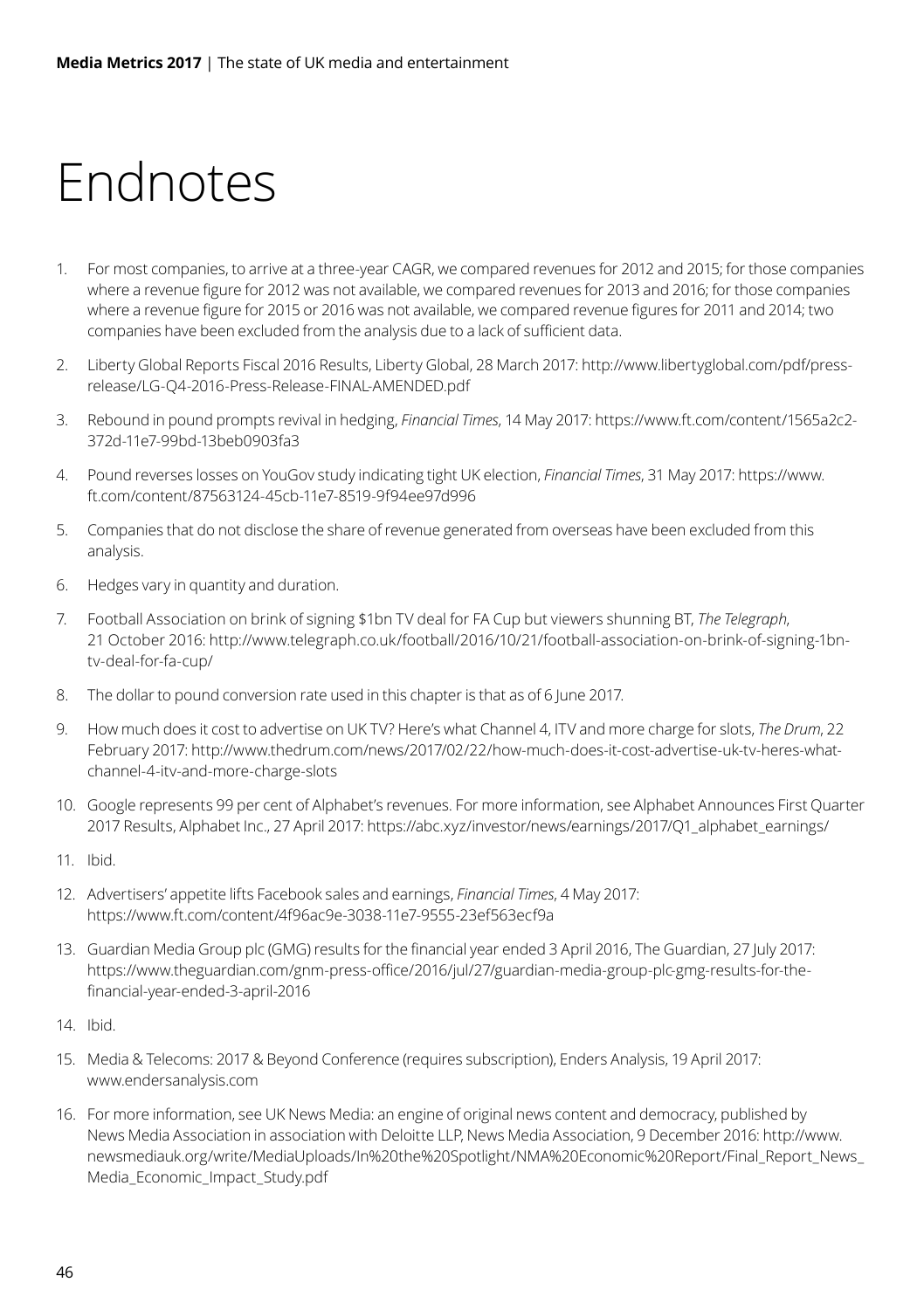- 17. Telegraph Media Group eyes 20 job losses in new cost-cutting round, *Financial Times*, 28 March 2017: https://www. ft.com/content/ac7917e0-e75d-38a4-ace1-f7b07da53a8c
- 18. For a deeper discussion on this, see: For every \$3 spent on digital ads, fraud takes \$1, Ad Age, 22 October 2015: http://adage.com/article/digital/ad-fraud-eating-digital-advertising-revenue/301017/
- 19. Winning back advertisers is key to saving the newspaper industry, *The Guardian*, 24 January 2017: https://www.theguardian.com/media/greenslade/2017/jan/24/winning-back-advertisers-is-key-to-saving-thenewspaper-industry
- 20. BuzzFeed cuts projected revenue by half after missing 2015 financial target, *The Guardian*, 12 April 2016: https:// www.theguardian.com/media/2016/apr/12/buzzfeed-projected-revenue-cuts-missed-financial-target
- 21. Print ABCs: Bulks boost Times as Trinity Mirror nationals and Scottish dailies record double-digit circulation falls, Press Gazette, 19 May 2017: http://www.pressgazette.co.uk/print-abcs-bulks-boost-times-as-trinity-mirror-nationalsand-scottish-dailies-record-double-digital-circulation-falls/
- 22. Ibid.
- 23. FT reports 650,000 digital subscribers with boosts around last year's Brexit vote and US election, *Press Gazette*, 3 April 2017: http://www.pressgazette.co.uk/ft-reports-650000-digital-subscribers-with-boosts-around-last-yearsbrexit-vote-and-us-election/
- 24. The Times and The Sunday Times achieve record subscriptions, News UK, 21 July 2016: https://www.news. co.uk/2016/07/the-times-and-the-sunday-times-achieve-record-subscriptions-and-outperform-market-in-abcfigures-released-today/
- 25. Guardian's losses hit £69m but it gains more than 50,000 paying members, *The Guardian*, 27 July 2016: https://www.theguardian.com/media/2016/jul/27/guardian-losses-members
- 26. The Guardian's membership scheme hits the 200,000 members 'milestone', *Campaign*, 14 March 2017: http://www.campaignlive.co.uk/article/guardians-membership-scheme-hits-200000-members-milestone/1427235
- 27. Thank you for your support, which is more important now than ever, *The Guardian*, as accessed on 5 June 2017: https://www.theguardian.com/membership/2017/mar/13/thank-you-for-your-support-which-is-more-importantnow-than-ever
- 28. Telegraph axes metered paywall and launches premium subscription service, *The Guardian*, 3 November 2017: https://www.theguardian.com/media/2016/nov/03/telegraph-paywall-premium-subscriptions
- 29. The New York Times Company Reports 2016 Fourth-Quarter and Full-Year Results, *The New York Times*, 2 February 2017: http://investors.nytco.com/press/press-releases/press-release-details/2017/The-New-York-Times-Company-Reports-2016-Fourth-Quarter-and-Full-Year-Results/default.aspx
- 30. Business Insider now has a 40-person research group and 7,500 subscribers, Digiday, 17 May 2017: https://digiday. com/media/business-insider-now-40-person-research-group-7500-subscribers/
- 31. Conde Nast sees commerce opportunities in branded subscription boxes, Digiday, 16 May 2017: https://digiday.com/ media/conde-nast-sees-commerce-opportunities-branded-subscription-boxes/
- 32. Ibid.
- 33. For more information on gift boxes see the subscription page of Allure, Allure, as accessed on 5 June 2017: https://subscribe.allure.com/subscribe/allure/109007
- 34. Business Insider now has a 40-person research group and 7,500 subscribers, Digiday, 17 May 2017: https://digiday. com/media/business-insider-now-40-person-research-group-7500-subscribers/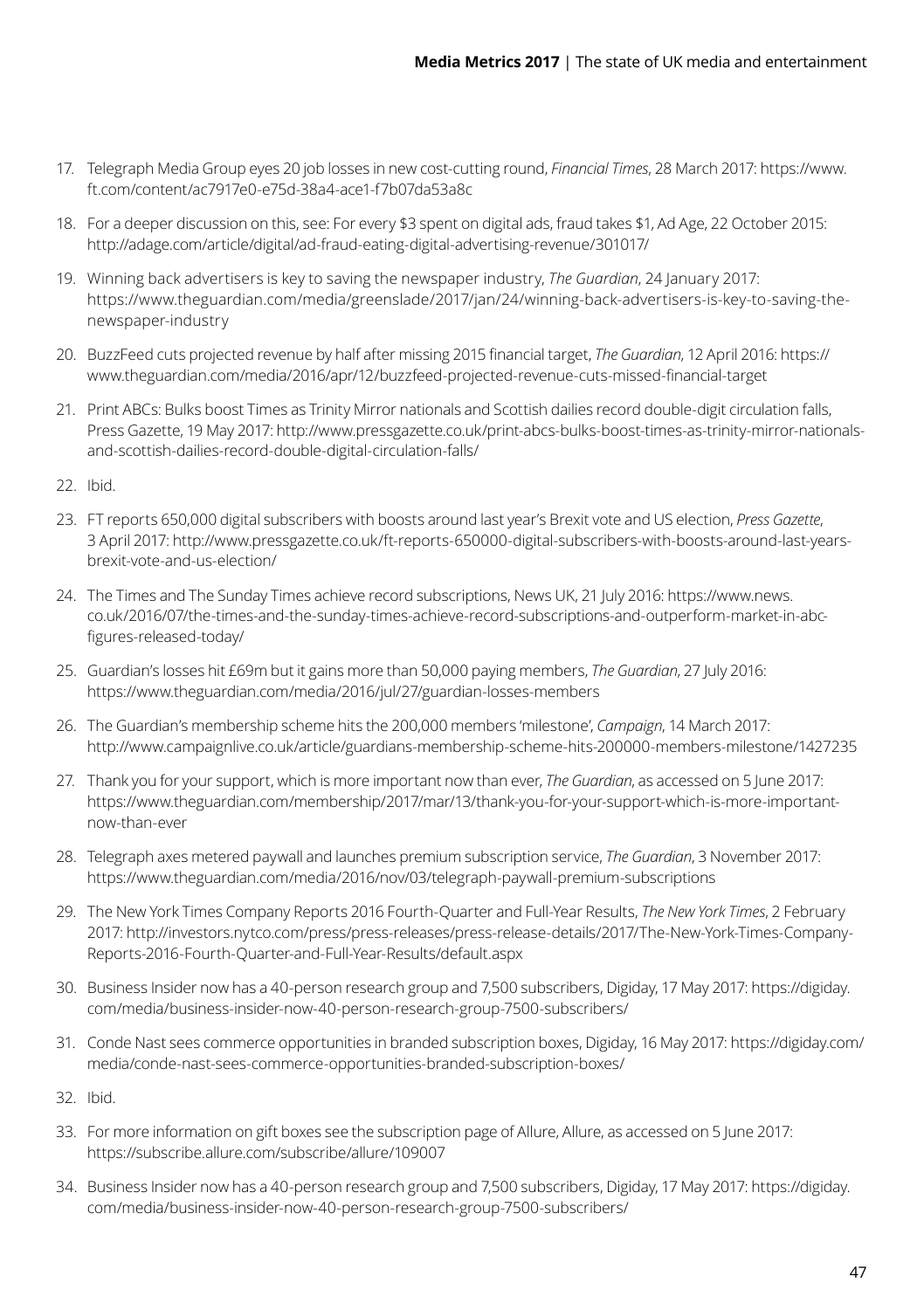- 35. How Vice plans to prove to advertisers its branded content works, Digiday, 9 May 2017: https://digiday.com/media/ how-vice-plans-to-show-advertisers-its-branded-content-is-valuable/
- 36. Strong growth in sponsorship and subscriptions boosts revenue for B2B publishers, AOP, 14 December 2016: https://www.ukaop.org/research/strong-growth-in-sponsorship-and-subscriptions-boosts-revenue-for-b2bpublishers
- 37. 11 best recipe boxes, *The Independent*, 1 March 2017: http://www.independent.co.uk/extras/indybest/food-drink/ subscription-boxes/best-recipe-box-delivery-delivery-uk-personalised-riverford-10364765.html
- 38. For example, see Buy a Chocolate Gift Subscription, Hotel Chocolat, as accessed on 5 June 2017: http://www.hotelchocolat.com/uk/shop/tasting-club/gift-subscriptions/chocolate-subscriptions/
- 39. For example, see subscription page of Graze, Graze.com, as accessed on 5 June 2017: https://www.graze.com/uk/
- 40. For example, see subscription page of King of Shaves, King of Shaves, as accessed on 5 June 2017: http://www.shave. com/subscriptions-united-kingdom/
- 41. For more information, see Smart Pass, Ocado.com, as accessed on 5 June 2017: https://www.ocado.com/webshop/ displayDeliveryPass.do?dnr=y
- 42. For example see subscription page of Everyman, Everyman Cinemas, as accessed on 5 June 2017 : https://www. everymancinema.com/membership/member
- 43. The invention of telecommuting, CityLab, 1 December 2015: https://www.citylab.com/life/2015/12/the-invention-oftelecommuting/418047/
- 44. For more information, see Linden Lab launches enterprise version of Second Life virtual world, VentureBeat, 3 November 2009: https://venturebeat.com/2009/11/03/linden-lab-launches-enterprise-version-of-second-lifevirtual-world/
- 45. Ibid.
- 46. These connections are called T1 lines, and are dedicated lines as opposed to shared resources. These were originally offered so as to handle enterprise voice communications; each line had capacity for 24 concurrent calls. The first T1 connection was made available in 1983. For more information, see Definition of: T1, PCMag, as accessed on 5 June 2017: http://www.pcmag.com/encyclopedia/term/52500/t1
- 47. Why are B2B publishers doubling down on events and information?, The Media Briefing, 5 November 2015: https://www.themediabriefing.com/article/why-are-b2b-publishers-doubling-down-on-events-and-information
- 48. The dollar to pound conversion rate used in this chapter is that as of 6 June 2017.
- 49. For this analysis, we have compared the market cap information as of 31 May 2016 and 31 May 2017.
- 50. For more information on RELX, see Exhibitions, as accessed on 5 June 2017: http://www.relx.com/ourbusiness/ exhibitions/pages/home.aspx
- 51. For more information, see Statistics 121st Canton Fair, China Foreign Trade Centre, as accessed on 5 June 2017: http://www.cantonfair.org.cn/html/cantonfair/en/about/2012-09/137.shtml
- 52. Statistics Business turnover for previous sessions, China Foreign Trade Centre, as accessed on 5 June 2017: http://www.cantonfair.org.cn/html/cantonfair/en/about/2012-09/139.shtml
- 53. GSMA Mobile World Congress 2012 shatters attendance records, GSMA, 1 March 2012: http://www.gsma.com/ newsroom/press-release/gsma-mobile-world-congress-2012-shatters-attendance-records/
- 54. 2017 event highlights, Mobile World Congress, as accessed on 5 June 2017: https://www.mobileworldcongress.com/ start-here/2017-event-highlights/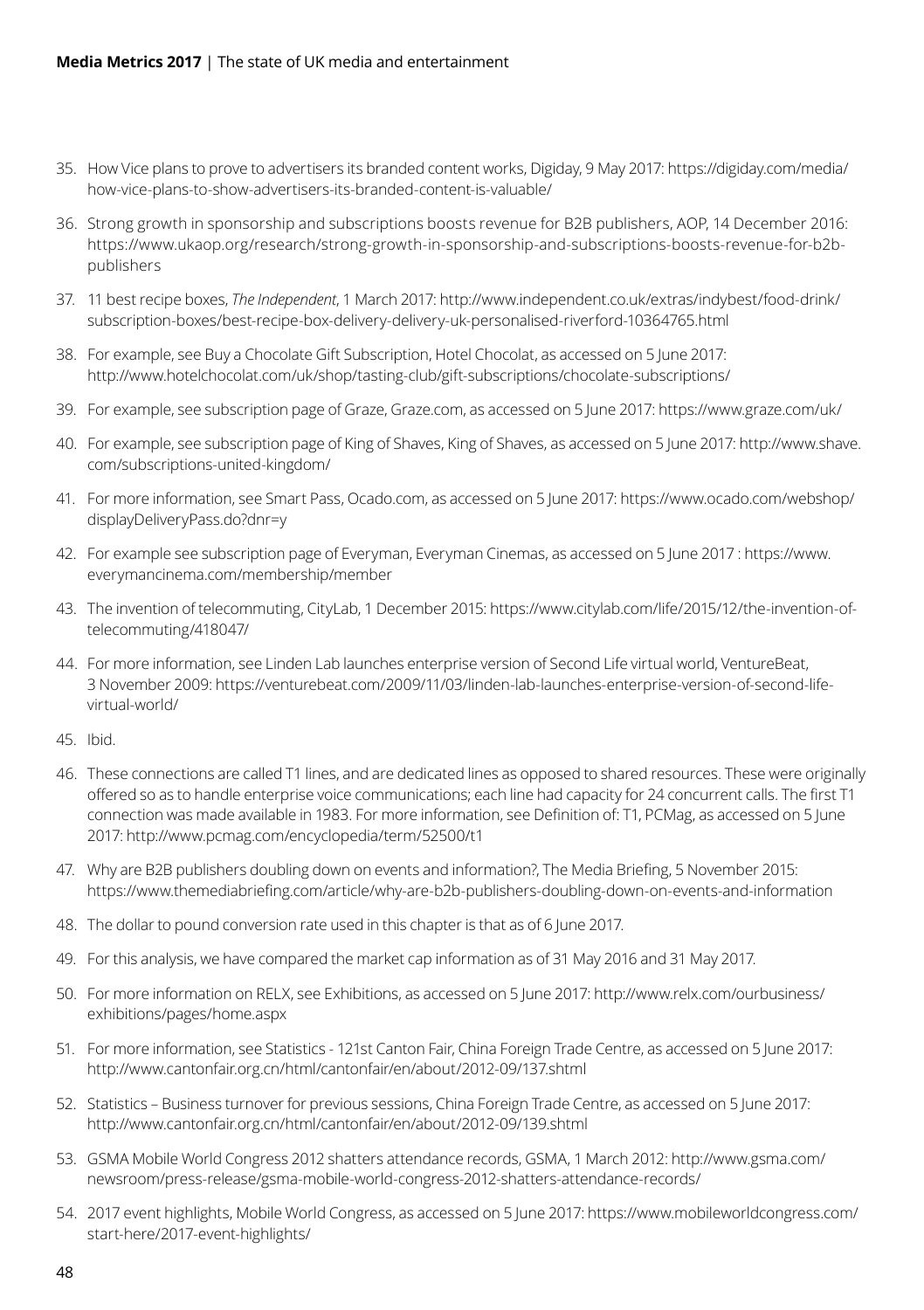- 55. There is no event experience like CES, CES, as accessed on 5 June 2017: http://www.ces.tech/Why-CES/CES-bythe-Numbers
- 56. For more information, see CES 2012 sets all-time records for attendance, exhibitors and claimed Floor Space, Engadget, 13 January 2013: https://www.engadget.com/2012/01/13/ces-2012-sets-all-time-records-forattendance-exhibitors/
- 57. Measuring Music 2016 report, UK Music, 9 September 2016: http://www.ukmusic.org/assets/general/measuringmusic-2016.pdf
- 58. Ibid.
- 59. Music concerts and festivals UK August 2016, Mintel, as accessed on 5 June 2017: http://store.mintel.com/musicconcerts-and-festivals-uk-august-2016
- 60. It may of course appear contradictory to go to a live event, only to record it. Adele tells fan to stop filming gig and enjoy it in real life, *The Guardian*, 31 May 2016: https://www.theguardian.com/music/2016/may/31/adele-tells-fan-tostop-filming-gig-and-enjoy-it-in-real-life
- 61. How 'The Shared Live Experience' & Even streaming fueled the \$25 billion concert biz, Billboard.com, 13 December 2016: http://www.billboard.com/articles/events/year-in-music-2016/7616524/concert-touring-business-2016
- 62. Amazon branches out into the UK live music scene with Blondie London gig, *The Drum*, 9 May 2017: http://www. thedrum.com/news/2017/05/09/amazon-branches-out-the-uk-live-music-scene-with-blondie-london-gig
- 63. For more information, see Prime Live Events, Amazon.co.uk, as accessed on 5 June 2017: https://tickets.amazon. co.uk/prime-live-events
- 64. 2016 TV viewing report, Thinkbox, 9 March 2017: https://www.thinkbox.tv/Research/Nickable-Charts/TV-viewingand-audiences/2016-TV-viewing-report
- 65. Why do people still watch live TV?, *Time*, 4 March 2014: http://time.com/12431/appointment-viewing-spoilers-live-tv/
- 66. RAJAR Data Release Report, Q1 2017, RAJAR, 16 May 2017: http://www.rajar.co.uk/docs/news/RAJAR\_DataRelease\_ InfographicQ12017.pdf
- 67. The remainder comprises music consumption via CDs, podcasts, catch-up radio, cassettes and vinyl. For more information, see Audio Time - What the RAJAR Midas Audio survey tells us about listening in the digital age, RAJAR, 14 April 2016: http://www.rajar.co.uk/docs/news/Audio\_Time%20\_FINAL\_pages.pdf
- 68. For more information, see The UK Box Office 2016, The BFI, 26 January 2017: http://www.bfi.org.uk/sites/bfi.org.uk/ files/downloads/bfi-uk-box-office-2016.pdf
- 69. Ibid.
- 70. Ibid.
- 71. For more information, see The UK Box Office 2016 (Figure 1 Annual UK admissions 2001-16, page 2), The BFI, 26 January 2017: http://www.bfi.org.uk/sites/bfi.org.uk/files/downloads/bfi-uk-box-office-2016.pdf
- 72. In Q1 2014, there were 4.2 million homeworkers, of which just 1.5 million worked within their home or grounds. For more information, see Record proportion of people in employment are home workers, Office for National Statistics, 4 June 2014: http://webarchive.nationalarchives.gov.uk/20160105160709/http://www.ons.gov.uk/ons/rel/lmac/ characteristics-of-home-workers/2014/sty-home-workers.html
- 73. See Performance Report December 2016 (page 10), BBC, 12 January 2017: http://downloads.bbc.co.uk/ mediacentre/iplayer/iplayer-performance-dec16.pdf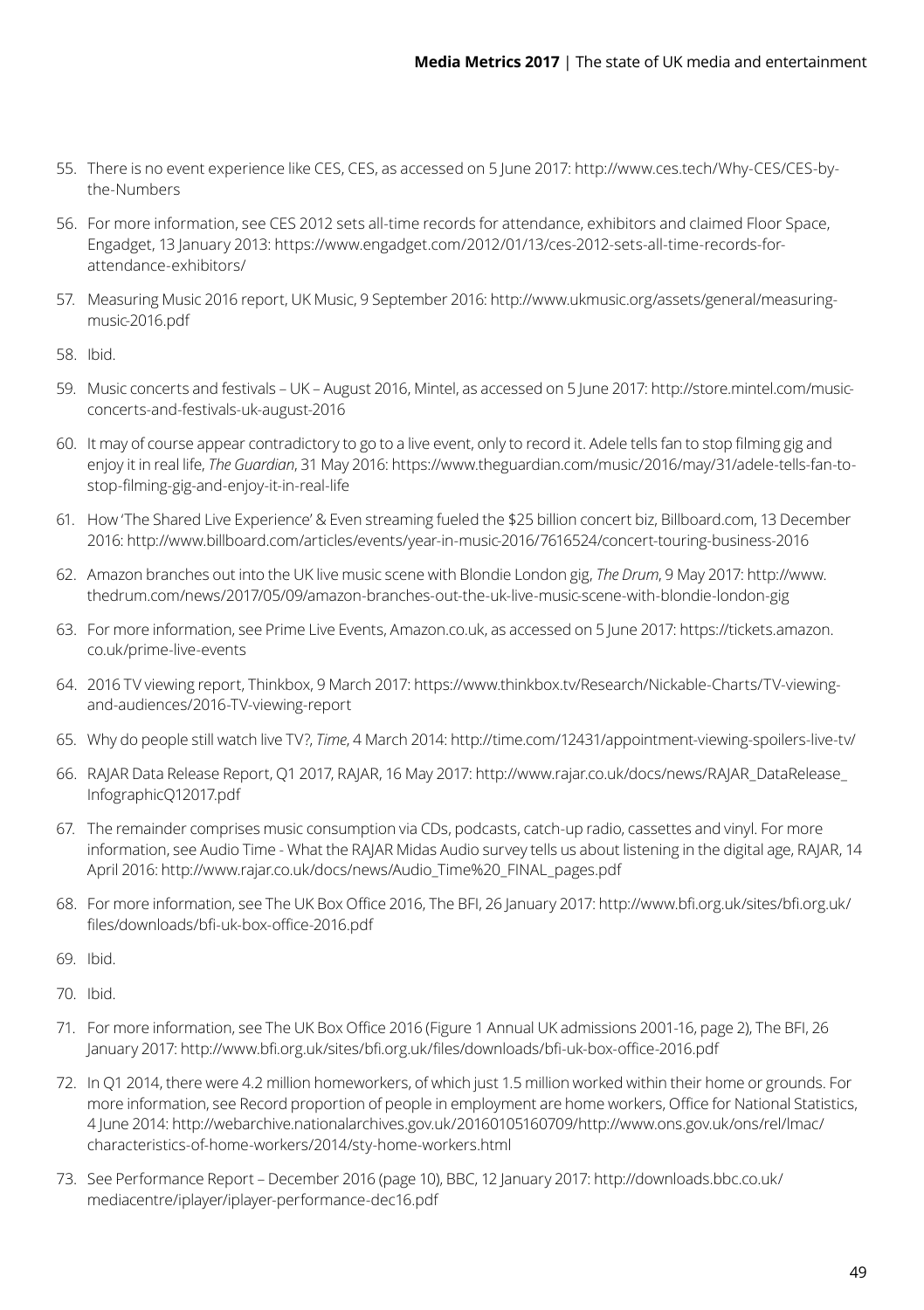- 74. See Amazon Video, Amazon.co.uk, as accessed on 5 June 2017: https://www.amazon.co.uk/b/?\_ encoding=UTF8&filterId=OFFER\_FILTER%3DSUBSCRIPTIONS&node=3010085031&ref=DVM\_PDS\_PDS\_UK\_SB\_C\_ BRANPBb2
- 75. Amazon wins rights to stream 10 Thursday night NFL games, *Financial Times*, 5 April 2017: https://www.ft.com/ content/1313d7f4-19ba-11e7-9c35-0dd2cb31823a
- 76. National Football League and Twitter announce streaming partnership for Thursday Night Football, NFL Communications, as accessed on 5 June 2017: https://nflcommunications.com/Pages/National-Football-League-and-Twitter-Announce-Streaming-Partnership-for-Thursday-Night-Football.aspx
- 77. Twitter shares leap on live-streaming deals, Financial Times, 3 May 2017: https://www.ft.com/content/046b7f76-2f78- 11e7-9555-23ef563ecf9a
- 78. BBC partners with Twitter to live stream five general election specials, The Drum, 28 May 2017: http://www.thedrum. com/news/2017/05/28/bbc-partners-with-twitter-live-stream-five-general-election-specials
- 79. Juventus v Real Madrid: Live stream Champions League final online or watch on TV with BT Sport, BT, 4 June 2016: http://sport.bt.com/football/champions-league/juventus-v-real-madrid-live-stream-champions-league-final-onlineor-watch-on-tv-with-bt-sport-S11364183126976
- 80. Facebook makes biggest pitch yet for competing with TV, Financial Times, 19 May 2017: https://www.ft.com/ content/5326b5a2-3bf5-11e7-821a-6027b8a20f23
- 81. For information on costs, see Hulu, as accessed on 5 June 2017: https://www.hulu.com/welcome
- 82. Sky Multichannels, Wikipedia, as accessed on 8 June 2017: https://en.wikipedia.org/wiki/Sky\_Multichannels
- 83. For more information, see Percentage of households with home computers in the United Kingdom (UK) from 1985 to 2014, Statista, as accessed on 8 June 2017: https://www.statista.com/statistics/289191/household-penetration-ofhome-computers-in-the-uk/
- 84. Percentage of households with mobile phones in the United Kingdom (UK) from 1996 to 2014, Statista, as accessed on 8 June 2017: https://www.statista.com/statistics/289167/mobile-phone-penetration-in-the-uk/ ; Also, see The evolution of cell phone design between 1983-2009, WebdesignerDepot.com, 22 May 2009: https://www. webdesignerdepot.com/2009/05/the-evolution-of-cell-phone-design-between-1983-2009/
- 85. Measurement of both types of screen is at the diagonal.
- 86. TVs can incorporate connectivity or else become connected via peripherals, most commonly via a connected set-top box, but also via streaming devices, such as Apple TV, Google Chromecast, Amazon Fire TV, Now TV, Roku and other devices.
- 87. Fun Toys Collector Disney Toys Review, YouTube, as accessed on 8 June 2017: https://www.youtube.com/user/ DisneyCollectorBR/about
- 88. The largest are about two terabytes in size; these can store 350 hours of HD content, or over two weeks' of programming
- 89. Content budgets for Netflix and Amazon Prime are forecast to increase from \$2.4 billion and \$1.2 billion respectively in 2013 to \$6 billion and \$4.5 billion in 2017. Netflix and Amazon are estimated to spend a combined \$10.5 billion on video this year, Business Insider, 10 April 2017: http://uk.businessinsider.com/netflix-vs-amazon-prime-videocontent-spend-estimate-chart-2017-4?r=US&IR=T
- 90. For example, BBC iPlayer demand is measured in requests. See BBC iPlayer sees best ever week during festive season, 13 January 2017: http://www.bbc.co.uk/mediacentre/latestnews/2017/iplayer-stats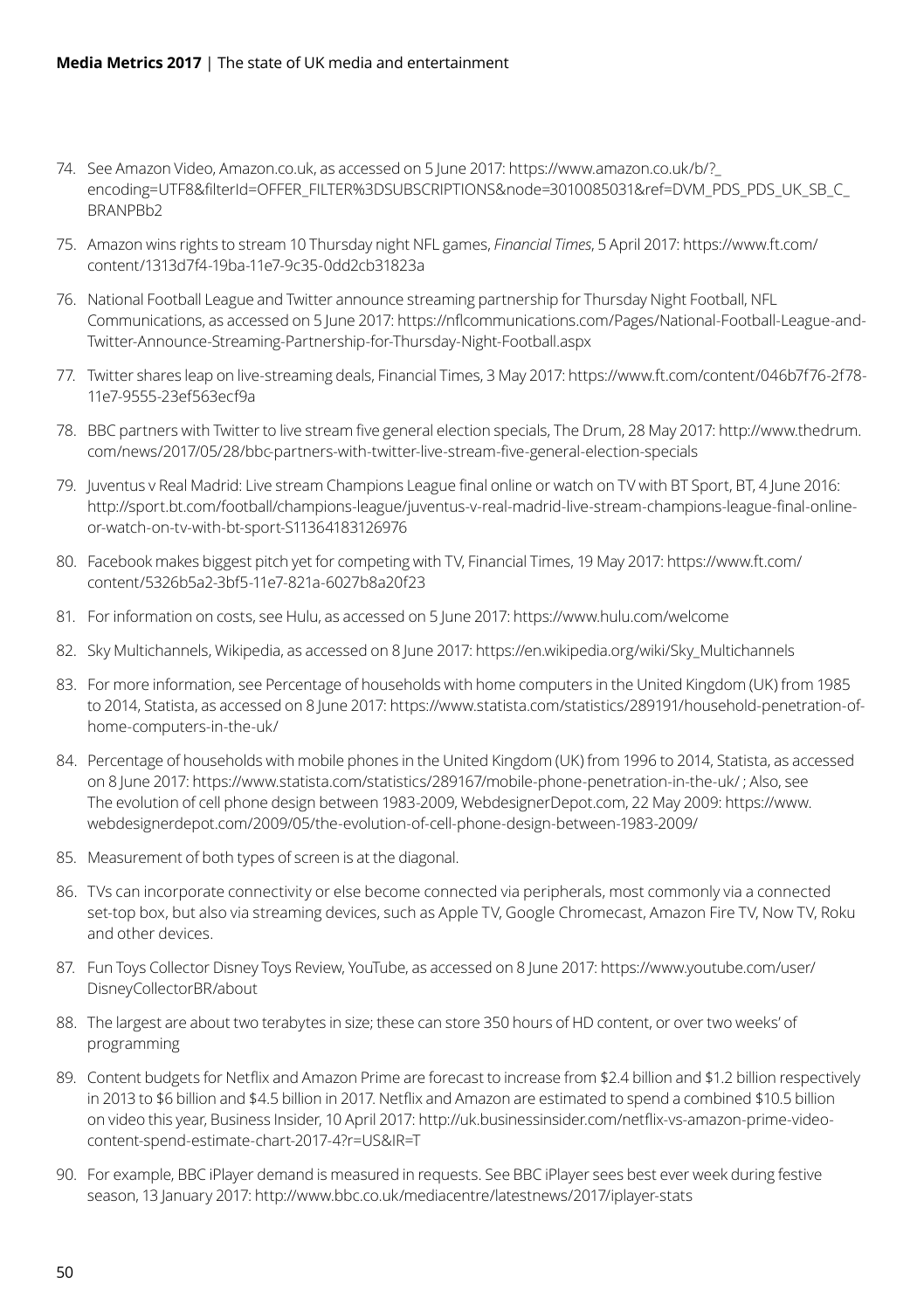- 91. For a deeper discussion on the variable calibre of video views, see P&G issues call to arms to ad industry over 'antiquated' media buying, Marketing Week, 30 January 2017: https://www.marketingweek.com/2017/01/30/pgmedia-buying/
- 92. Vodafone to block its ads appearing on offensive websites, *Financial Times*, 6 June 2017: https://www.ft.com/ content/3b402328-4ab0-11e7-919a-1e14ce4af89b
- 93. Businesses could lose \$16.4 billion to online advertising fraud in 2017: Report, CNBC, 15 March 2017: http://www. cnbc.com/2017/03/15/businesses-could-lose-164-billion-to-online-advert-fraud-in-2017.html
- 94. Bots will cost digital advertisers \$7.2 billion in 2016, says ANA study, Adweek, 19 January 2016: http://www.adweek. com/digital/bots-will-cost-digital-advertisers-72-billion-2016-says-ana-study-169072/
- 95. Sir Martin Sorrell: 'Brands are starting to question if they have over-invested in digital', Marketing Week, 24 August 2016: https://www.marketingweek.com/2016/08/24/sir-martin-sorrell-brands-are-starting-to-question-if-they-haveover-invested-in-digital/
- 96. Apples and oranges: Why a TV viewer does not equal an online video view, Digiday, 7 October 2016: https://digiday. com/media/apple-and-oranges/
- 97. Ibid.
- 98. The list of broadcasters that fund BARB can be accessed here: Broadcasters, BARB, as accessed on 8 June 2017: http://www.barb.co.uk/broadcasters/
- 99. http://www.barb.co.uk/about-us/how-we-do-what-we-do/
- 100. Each programme includes an inaudible audio watermark that enables the meter to identify whether a programme is being shown in standard definition (SD) or high definition (HD).
- 101. What is the BARB panel and why do we need it?, BARB, as accessed on 8 June 2017: http://www.barb.co.uk/about-us/ how-we-do-what-we-do/
- 102. For more information, see Frequently asked questions, BARB, as accessed on 8 June 2017: http://www.barb.co.uk/ about-us/frequently-asked-questions/
- 103. Ibid.
- 104.Ibid.
- 105. Ibid.
- 106. Ibid.
- 107. Propensity to view on same day as broadcast varies by genre.
- 108. For more information, see Frequently asked questions, BARB, as accessed on 8 June 2017: http://www.barb.co.uk/ about-us/frequently-asked-questions/
- 109. Project Dovetail, BARB, as accessed on 8 June 2017: http://www.barb.co.uk/project-dovetail/
- 110. About video ad metrics, Facebook, as accessed on 8 June 2017: https://en-gb.facebook.com/business/ help/1792720544284355
- 111. Measure video ad performance, YouTube, as accessed on 8 June 2017: https://support.google.com/youtube/ answer/2375431?hl=en
- 112. For more information, see Overview, Facebook, as accessed on 8 June 2017: https://www.facebook.com/ facebookmedia/get-started/video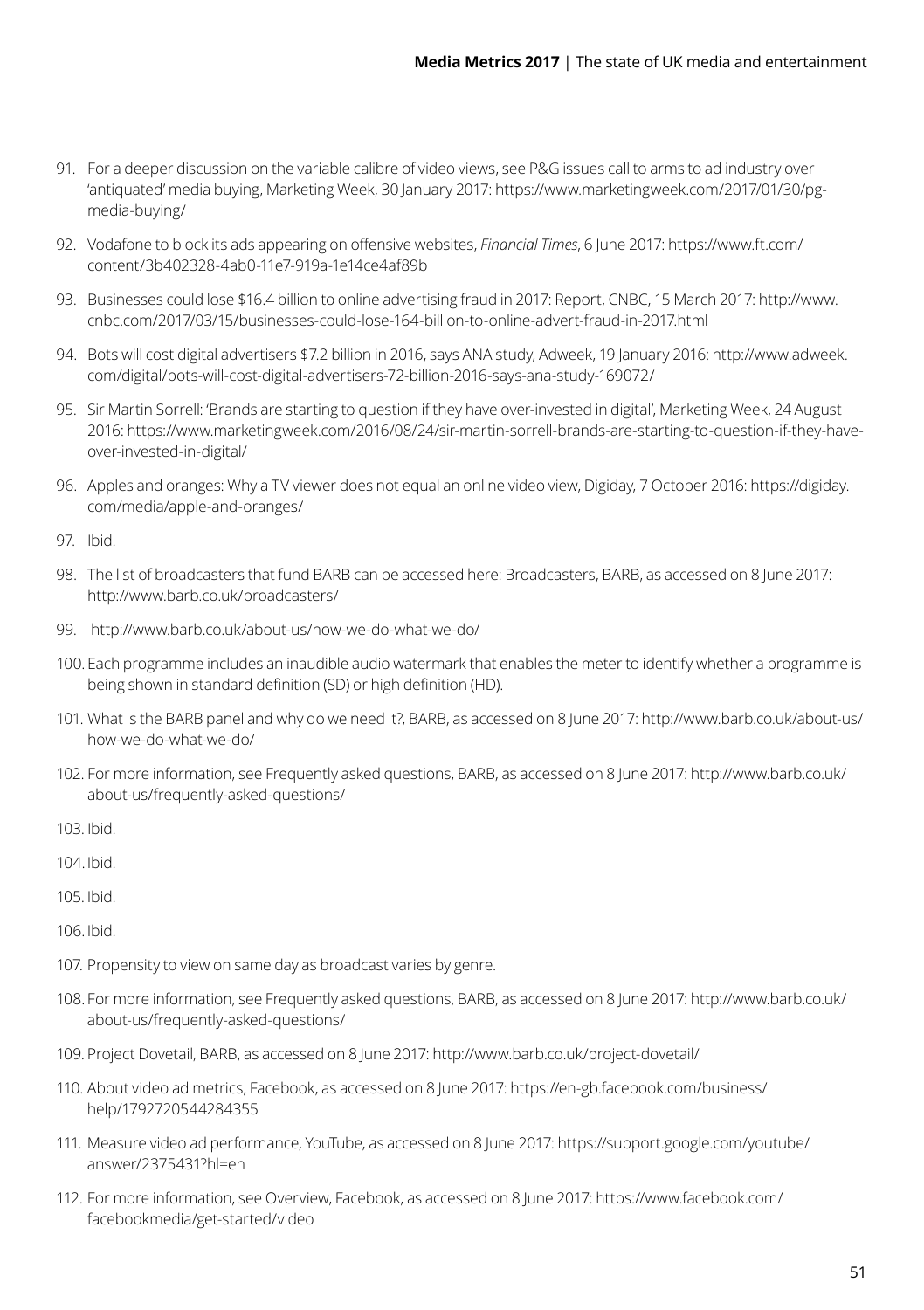- 113. 85 percent of Facebook video is watched without sound, Digiday, 17 May 2016: https://digiday.com/media/silentworld-facebook-video/ Also see Making videos ads that work on Facebook 's silent screen, The New York Times, 25 September 2016: https://www.nytimes.com/2016/09/26/business/media/making-video-ads-that-work-onfacebooks-silent-screen.html?\_r=0
- 114. Statistics, YouTube, as accessed on 8 June 2017: https://www.youtube.com/yt/press/statistics.html
- 115. David O. Russell's new Prada ad is like high fashion "Black Mirror", Fast Company, 21 November 2016: https://www. fastcompany.com/3065834/david-o-russells-new-prada-ad-is-like-high-fashion-black-mirror
- 116. BBC trending, BBC, 6 June 2017: http://www.bbc.co.uk/news/blogs-trending-40175048?intlink\_from\_url=http://www. bbc.co.uk/news/live/election-2017-40157259&link\_location=live-reporting-story
- 117. Google inks brand safety accord with ComScore to provide third-party measurement, The Drum, 5 April 2017: http://www.thedrum.com/news/2017/04/05/google-inks-brand-safety-accord-with-comscore-provide-third-partymeasurement
- 118. BBC trending, BBC, 6 June 2017: http://www.bbc.co.uk/news/blogs-trending-40175048?intlink\_from\_url=http://www. bbc.co.uk/news/live/election-2017-40157259&link\_location=live-reporting-story
- 119. Digital advertising: Brands versus bots, Financial Times, 19 July 2016: https://www.ft.com/content/fb66c818-49a4- 11e6-b387-64ab0a67014c
- 120. Here are 4 common methods that ad fraudsters use to make their ill-gotten money, Adweek, 30 January 2016: http:// www.adweek.com/digital/here-are-4-common-methods-ad-fraudsters-use-make-their-ill-gotten-money-169285/
- 121. Ibid.
- 122. The dollar to pound conversion rate used is that at the announcement date.
- 123. AT&T to acquire Time Warner, AT&T, 22 October 2016: http://about.att.com/story/att\_to\_acquire\_time\_warner.html
- 124. Recommended cash offer, Sky, 15 December 2016: https://corporate.sky.com/documents/21cf/sky-21cf-rule-2-7.pdf
- 125. News UK announces the completion of Wireless Group acquisition, News UK, 26 September 2016: https://www. news.co.uk/2016/09/news-uk-announces-the-completion-of-wireless-group-acquisition/
- 126. Incisive sale: UK publishing company sells magazine titles including Insurance Post and Risk.net to French B2B firm in £120m deal, CityAM.com, 27 March 2017: http://www.cityam.com/261799/incisive-sale-uk-publishing-company-sellsmagazine-titles
- 127. Advanstar is now UBM Advanstar, UBM Life Sciences, as accessed on 8 June 2017: http://www.ubmlifesciences.com/ press-release/advanstar-now-ubm-advanstar
- 128. Acquisition of Allworld Exhibitions, UBM, 13 December 2016: http://www.ubm.com/sites/default/files/pressreleases/ Acquisition%2Bof%2BAllworld%2BExhibitions%2B13%2B12%2B2016%2B2.pdf
- 129. Penton acquisition, Informa, as accessed on 8 June 2017: https://informa.com/about-us/informa-and-penton/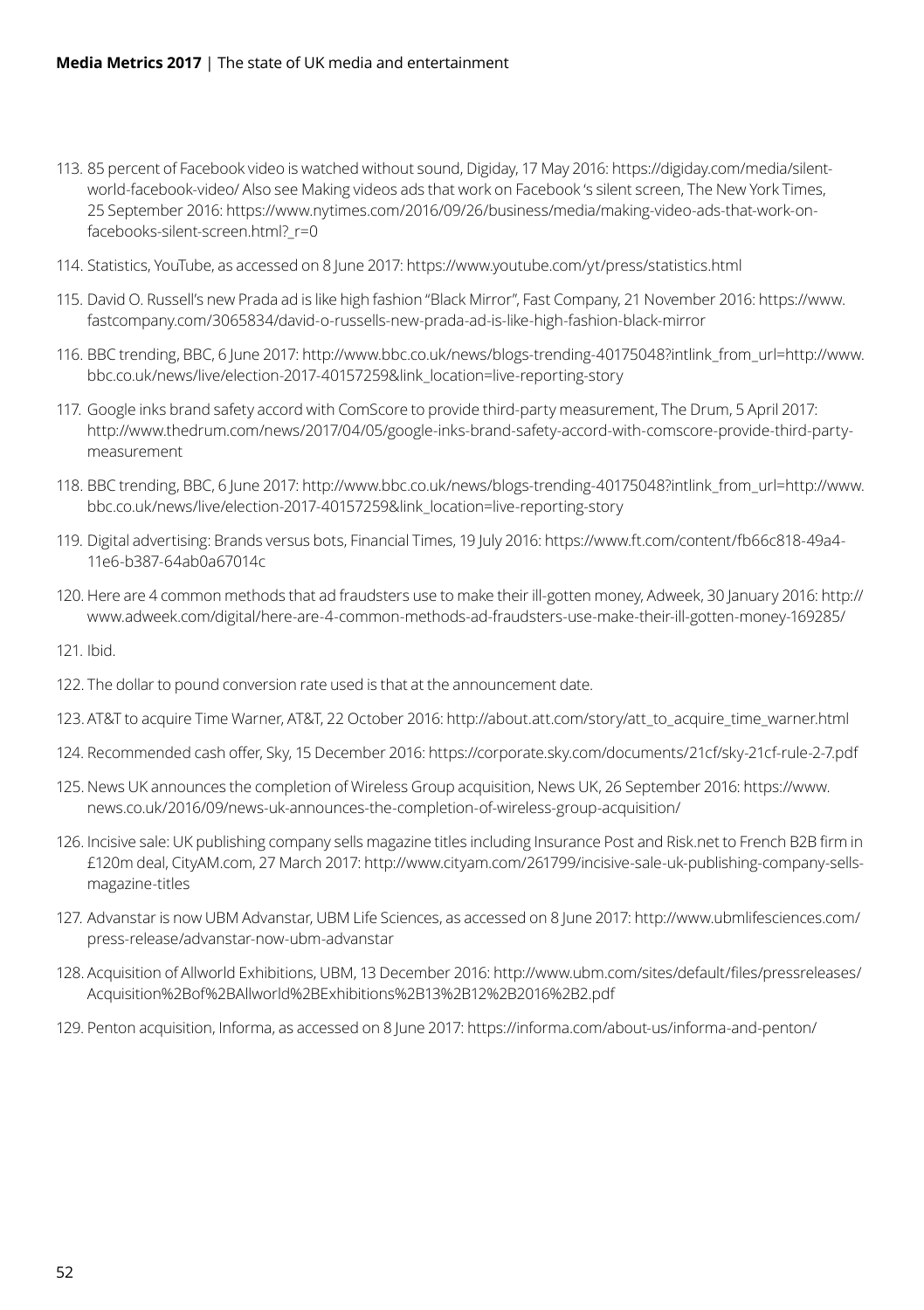### <span id="page-54-0"></span>Contacts

#### **Key contacts**



#### **Dan Ison**

UK and North West Europe Media and Entertainment Sector Leader dison@deloitte.co.uk +44 20 7007 8064



#### **Ed Shedd**

UK Lead Partner, Technology, Media & Telecommunications eshedd@deloitte.co.uk +44 20 7007 3684



#### **Paul Staples**

Partner, Financial Advisory, Corporate Finance Technology, Media & Telecommunications pstaples@deloitte.co.uk +44 20 7303 7466

### **Research and analysis**

#### **Paul Lee**

Partner, Head of Global Research, Technology, Media & Telecommunications paullee@deloitte.co.uk +44 20 7303 0197

#### **Andrew Evans**

Partner, Audit and Risk Advisory aevans@deloitte.co.uk +44 20 7303 0974

#### **Cornelia Calugar-Pop**

Insight Manager for Technology, Media & Telecommunications ccalugarpop@deloitte.co.uk +44 20 7007 8386

#### **Will Sexton**

Senior Manager, Strategy Consulting wsexton@deloitte.co.uk +44 20 7007 1524

#### **Marketing and press**

#### **Selina Abbiss**

Marketing Lead for Technology, Media & Telecommunications sabbiss@deloitte.co.uk +44 20 7303 7601

#### **George Parrett**

Press Officer, Technology, Media & Telecommunications gparrett@deloitte.co.uk +44 20 7007 7285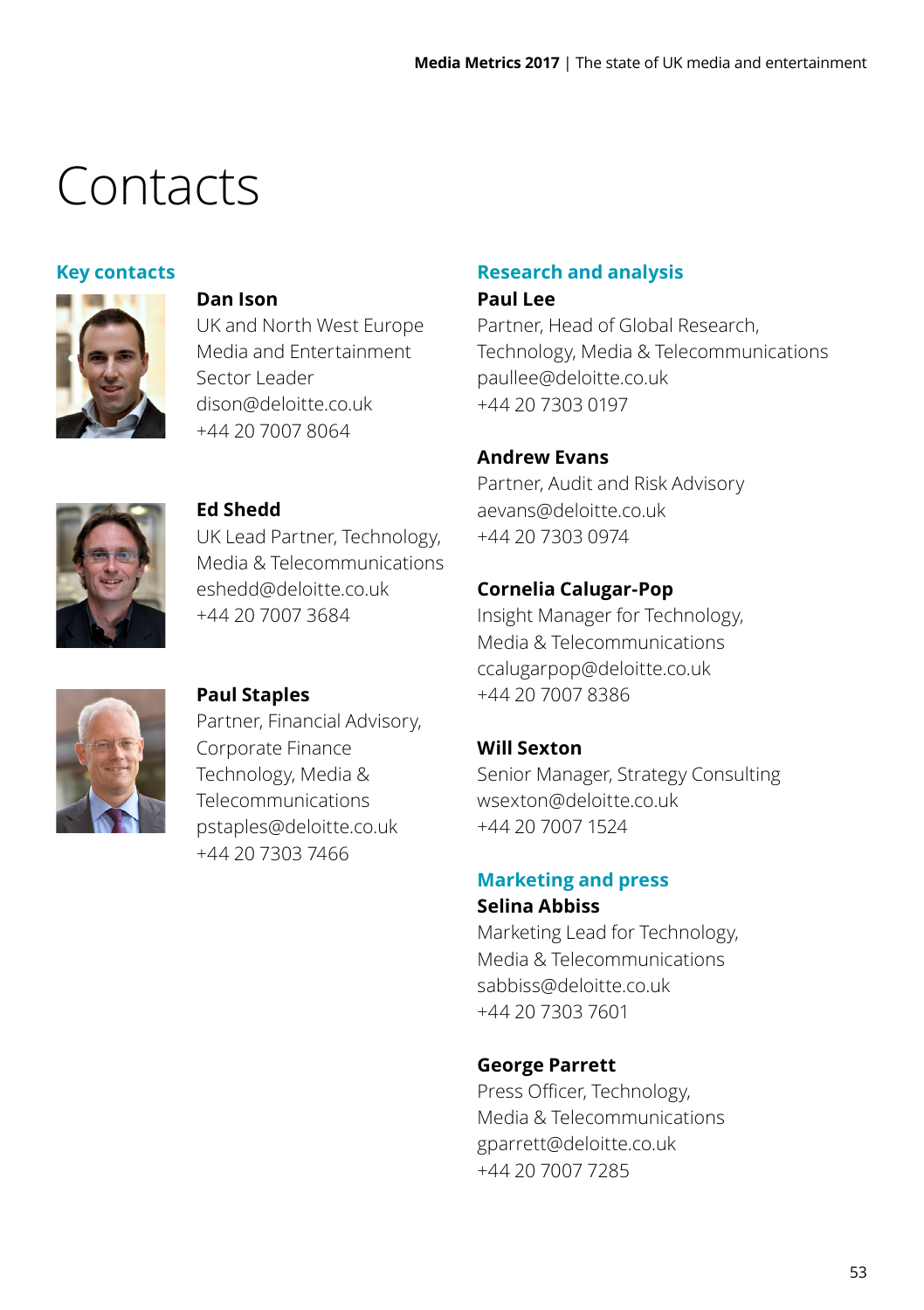# <span id="page-55-0"></span>Recent thought leadership

#### **Deloitte thought leadership**

**TMT Predictions 2017, Deloitte LLP, 2017** https://www.deloitte.co.uk/tmtpredictions/

**Global Mobile Consumer Survey 2016, Deloitte LLP, 2016** http://www.deloitte.com/gmcs

**UK Mobile Consumer Survey 2016, Deloitte LLP, 2016**  http://www.deloitte.co.uk/mobileuk/

**Football Money League 2017, Deloitte LLP, 2017** http://www.deloitte.co.uk/dfml

**Media and Entertainment Outlook 2017, Deloitte Development LLP, 2016** 

https://www2.deloitte.com/us/en/pages/technology-media-andtelecommunications/articles/media-and-entertainment-industry-outlooktrends html

#### **Other recent commissioned reports by Deloitte**

#### **UK News Media: an engine of original news content and democracy, Deloitte and the News Media Association, 2016**

http://www.newsmediauk.org/latest/news-media-industry-contributes-53bnto-uk-economy

#### **The economic impact of disruptions to Internet connectivity: a report for Facebook, Deloitte and Facebook, 2016**

http://globalnetworkinitiative.org/sites/default/files/The-Economic-Impact-of-Disruptions-to-Internet-Connectivity-Deloitte.pdf

#### **Q4 2016 Digital Publishers Revenue Index (DPRI) report, Deloitte and Association for Online Publishing (AOP), 2016**

http://www.ukaop.org/research/research/digital-publishers-optimistic-for-theyear-ahead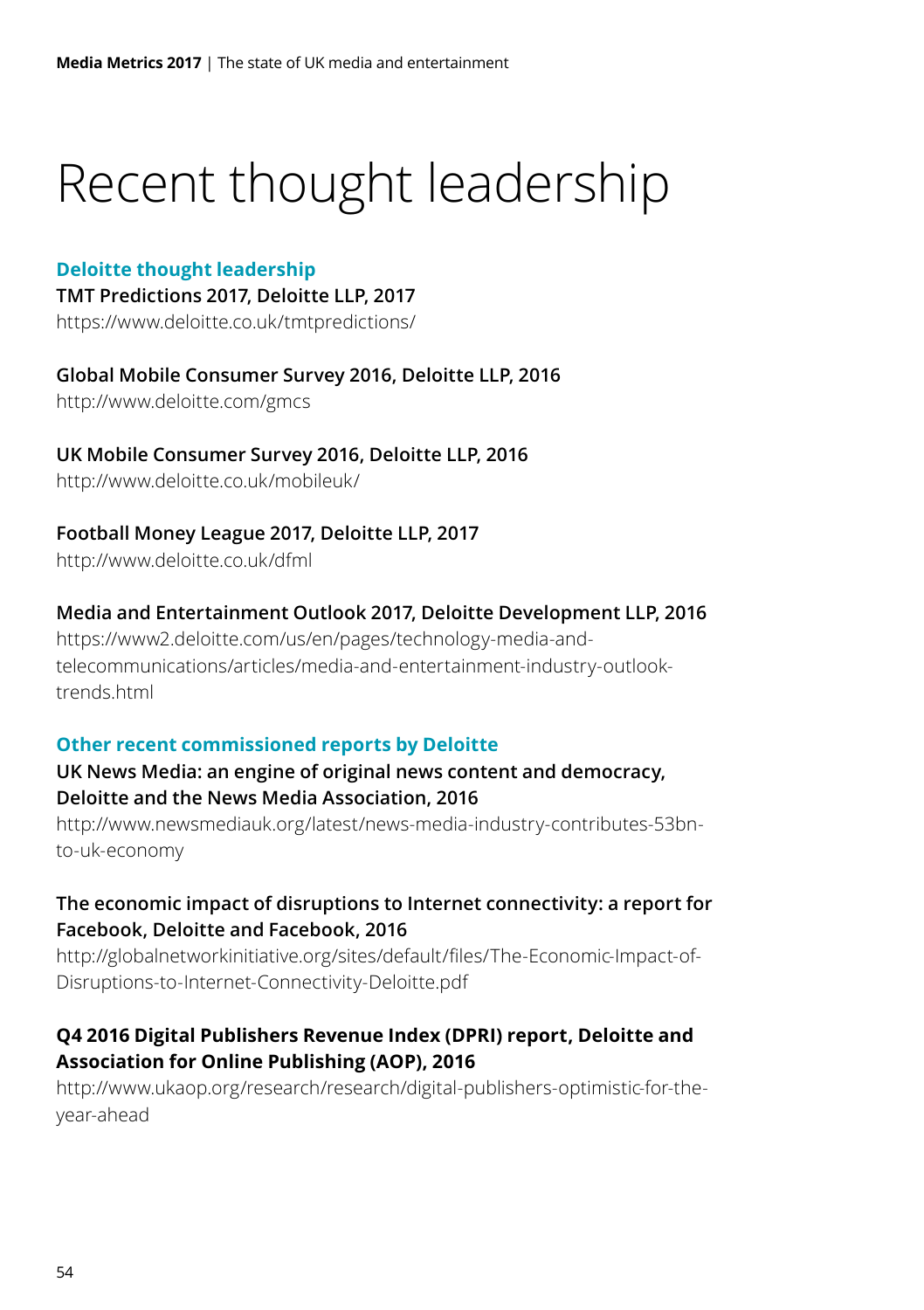### Notes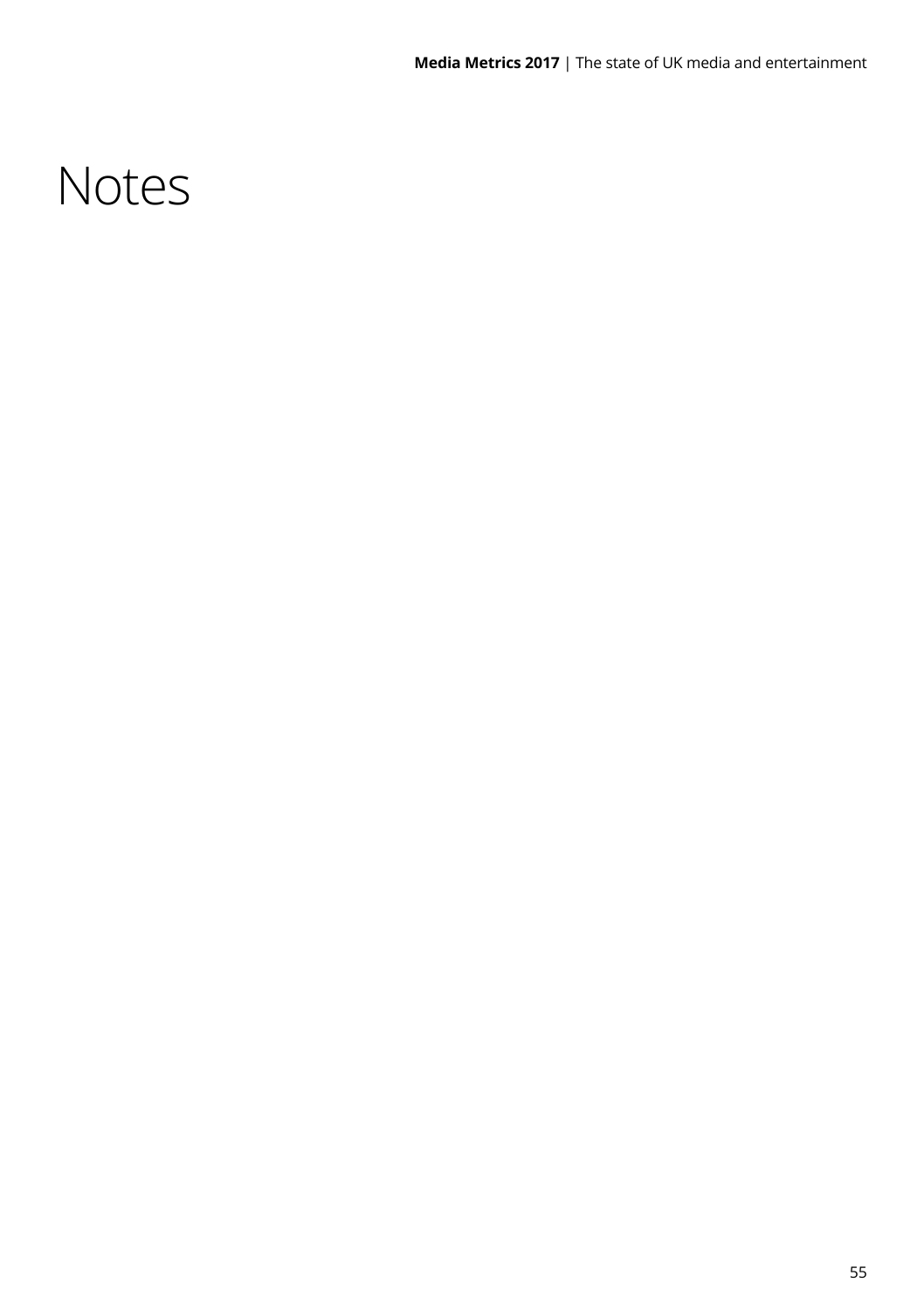### **Notes**